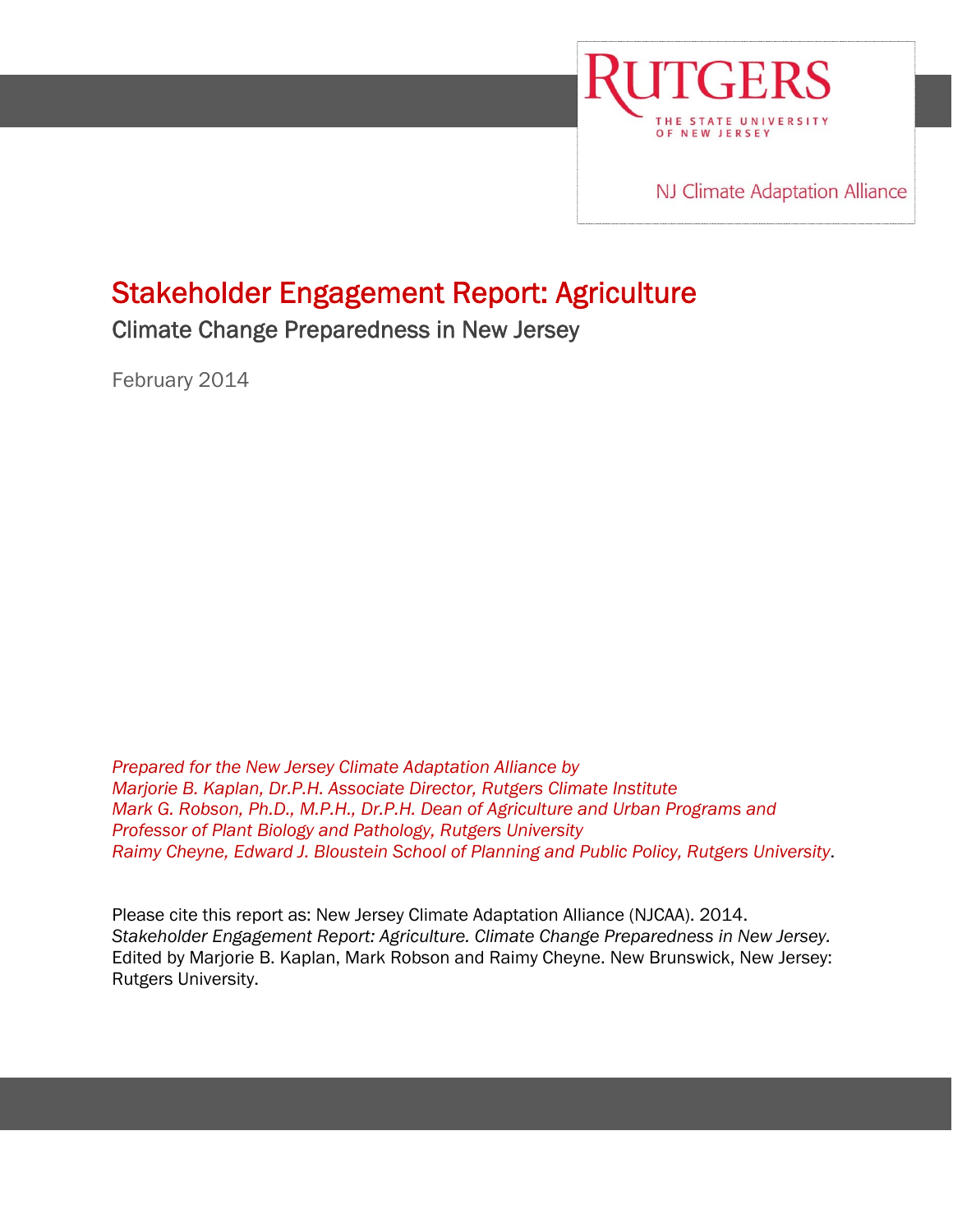# **Contents**

This report was prepared for the New Jersey Climate Adaptation Alliance which is facilitated by Rutgers University. The views and insights in this report do not reflect the position of Rutgers University nor the members of the Alliance Advisory Committee.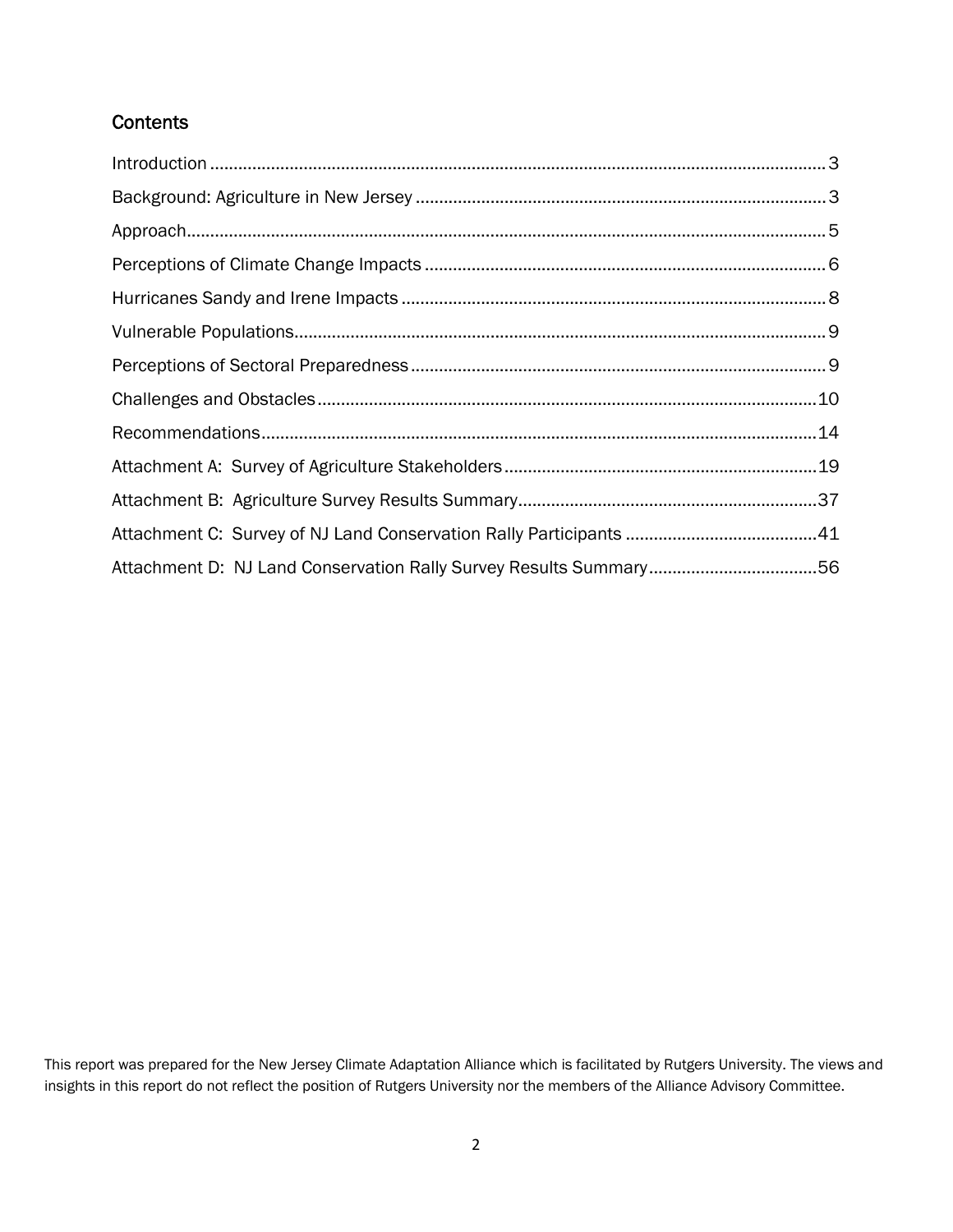# Introduction

This report documents work on behalf of the New Jersey Climate Adaptation Alliance to understand climate change preparedness in New Jersey's agriculture sector. The New Jersey Climate Adaptation Alliance (the Alliance) is a network of private sector practitioners, academics, non-governmental organizations and business leaders working to build climate change preparedness capacity in New Jersey. Stakeholder engagement in various sectors (e.g., public health, natural resources, water resources, built infrastructure, coastal communities and so forth), has been conducted on behalf of the Alliance to document the current state of practice in New Jersey regarding climate change adaptation planning and implementation . This outreach process has been conducted to inform development of public policy recommendations to enhance climate change preparedness in New Jersey.

# Background: Agriculture in New Jersey

The agricultural community in New Jersey consists of farmers, service providers, regulators and other organizations responsible for growing crops, livestock, and nursery plantings. In addition, the agricultural community considered here includes those entities involved in aquaculture (e.g. shellfish growing and harvesting) and commercial fishing. Agencies supporting agriculture in the state include agencies that are responsible for the optimal use and preservation of farmland. Each stakeholder group has a unique perspective on climate change adaptation and the policies that could be set forth to improve preparedness in New Jersey.

Traditional agricultural products in New Jersey include crops that are farmed for commercial sale, such as tomatoes sold at a farmer's market or grain sold to a feed mill. Farmers produce more than 100 different kinds of fruits and vegetables. New Jersey ranks among the top ten states for production of blueberries, cranberries, peaches, tomatoes, bell peppers, snap beans, cucumbers, spinach, and squash. In 2012, 10,300 farms generated cash receipts totaling \$1.12 billion, with the nursery/greenhouse/sod industry generating cash receipts of \$453.6 million. Cash receipts for fruits and vegetables totaled \$428.8 million, followed by field crops with \$112.2 million. Equine brought in \$46 million, while the sale of poultry and eggs generated \$30.7 million. Dairy industry sales were valued at \$27.5 million. In addition, growers produced hundreds of thousands of dollars of specialty crops, including the state's 46 vintners. Fish and seafood are also a valuable commodity adding another \$211.7million to the value of agriculture in New Jersey. 1

<sup>1</sup> New Jersey Department of Agriculture. 2012. Overview of Agriculture in the Garden State. Available at: http://www.state.nj.us/agriculture/about/overview.html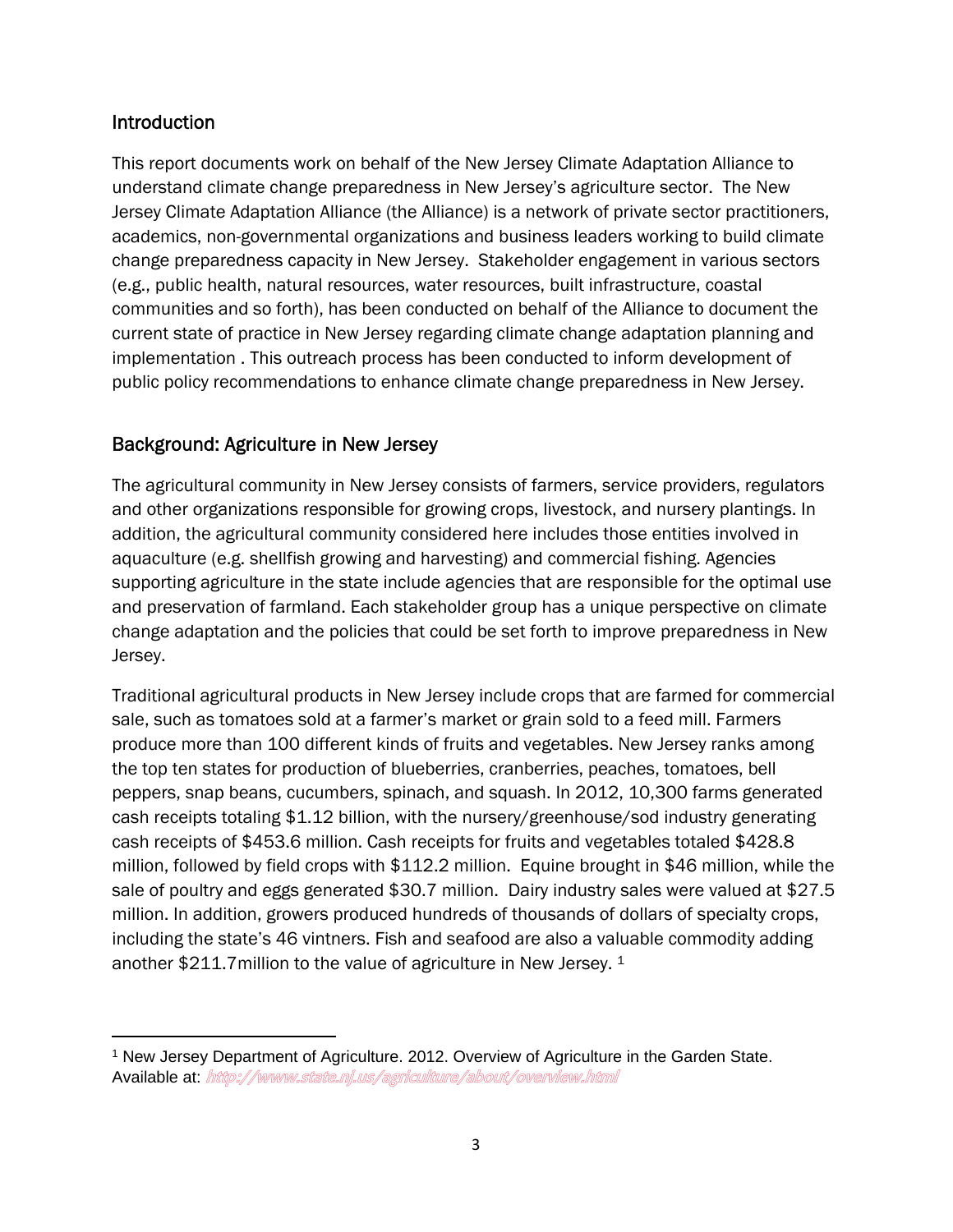Farms in New Jersey cover 800,000 acres in fertile areas such as the Wallkill and Delaware Valleys, the Highlands region, and the Pinelands bogs. Agricultural practices are governed by a number of state agencies in New Jersey. The New Jersey Department of Agriculture's (NJDA) Division of Agricultural and Natural Resources (DANR) is responsible for a variety of services and programs for agriculture and related agribusinesses. The DANR also coordinates between various state and federal agencies and provides assistance in the development of policy positions on land use planning issues on the State Planning Commission. It administers programs to conserve soil, water and related natural resources through the State Soil Conservation Committee and the 15 local soil conservation districts, and provides and oversees the administration of financial cost-share assistance to farmers for soil and water conservation projects. Federal agency involvement includes the United States Department of Agriculture and United States Environmental Protection Agency (USEPA), while additional support and regulation at the state level is provided by the New Jersey Department of Environmental Protection (NJDEP), particularly for management of water quality and resources.

Fisheries off the coasts of New Jersey are regulated under the National Marine Fisheries Service through the Mid-Atlantic Fishery Management Council. The council, along with NJDEP and NJDA are responsible for managing different aspects of the fisheries population, habitat, commercial fleet operations, and other aspects. The NJDEP also works to protect habitats for aquatic species, in conjunction with regional and federal fisheries management agencies and the USEPA.

Aquaculture is viewed and regulated as an agricultural pursuit, as opposed to a natural resource in the way wild fisheries are managed. The NJDA is the lead state agency responsible for aquaculture. In 2004, the NJDA initiated the New Jersey Aquatic Farmer License (AFL) program. The NJDEP is responsible for the leasing of shellfisheries and permitting for aquaculture operations along the New Jersey coast in conformance with the Coastal Zone Management Program. The New Jersey Department of Health and Social Services is responsible for guidance for processors, along with the NJDEP who jointly monitor shellfisheries for food safety. Federal oversight and support for aquaculture comes from the USDA through various sources such as the Conservation Loans, Beginning Farmers Loans, or other funding vehicles.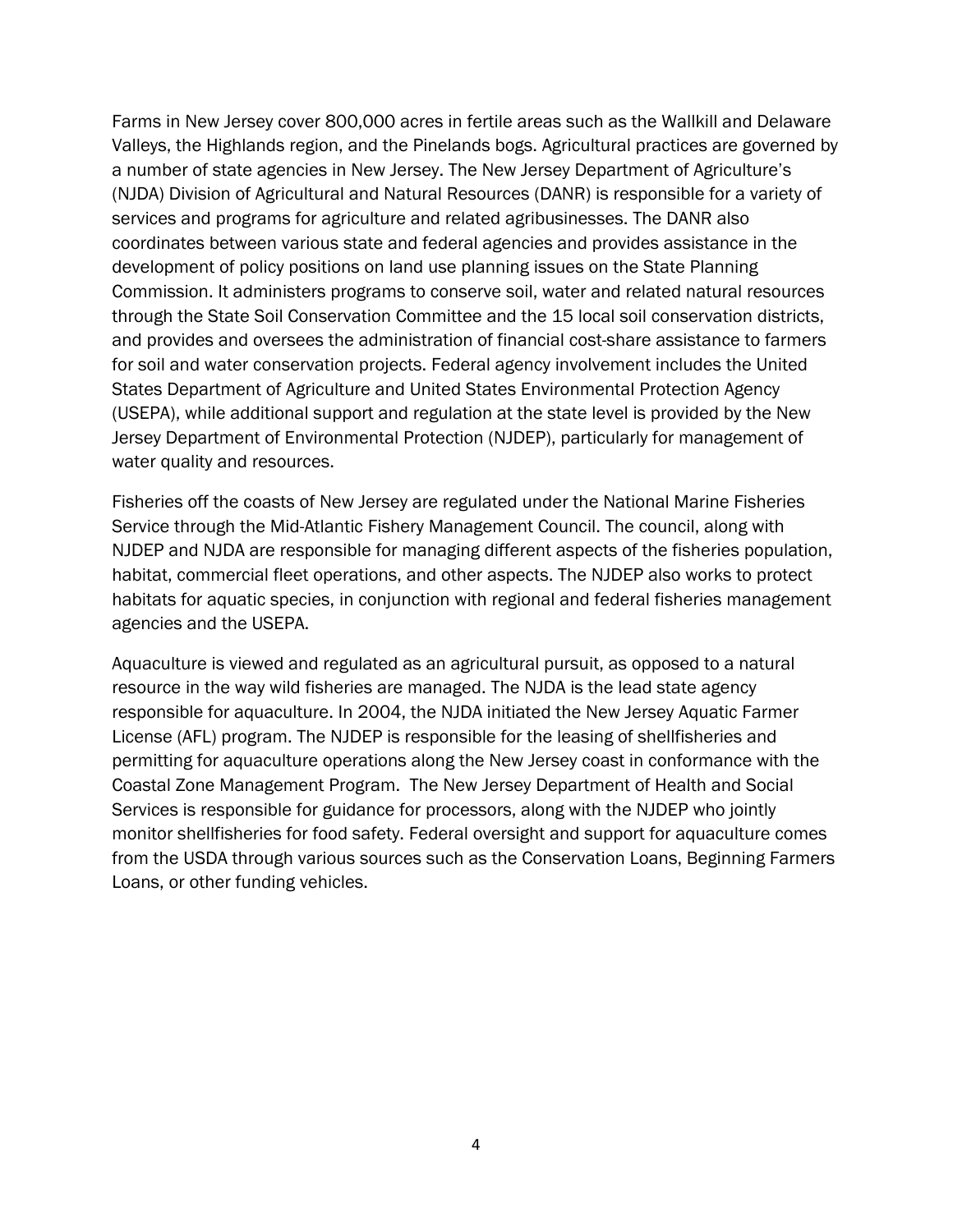# Approach

Stakeholders were engaged via multiple modalities: electronic surveys, one-on-one interviews, and a focus group. This report summarizes the stakeholder feedback received through these various methods.

 An online survey instrument was administered to representatives of the agriculture community including NJ Farm Bureau Board members and staff; Rutgers Agriculture Resource Management Agents; Rutgers Agricultural Extension Specialists; Northeast Organic Farming Association-New Jersey Board and staff; U.S.D.A. Natural Resources Conservation Service (NRCS) – New Jersey Office professionals; and representatives of the State of New Jersey Department of Agriculture and State Board Of Agriculture. Fifty-five responses to this survey were received. In addition, an online survey of participants of the New Jersey Land Conservation Rally was conducted that included questions related to farmland and agriculture, as the Land Conservation Rally has farmland preservation as a key focus area. Thirty-five responses to this survey were received. Attachments A and B provide the survey questions and data received from the agriculture sector and Land Conservation Rally surveys, respectively. A full report of all surveys developed on behalf of the NJ Climate Adaptation Alliance as of this writing, is also provided in "*Surveys of Stakeholder Groups. Climate Change Preparedness in New Jersey, November 2013*".2

To complement these surveys, in-depth one-on-one interviews were conducted with representatives of the following groups: New Jersey Farm Bureau; Rutgers Agriculture Resource Management Agents; and Rutgers Agriculture Extension Specialists. In addition, NRCS District Conservationists participated in a separate focus group. This report is a summary of stakeholder perceptions, observations, needs and recommendations based on these surveys, interviews and focus groups.

It should be noted that a concurrent stakeholder engagement process was undertaken for the natural resources sector, which also included outreach to both recreational and commercial fishing and shellfish constituencies. Pertinent information regarding these two sectors as pertaining primarily to the commercial industries, has been incorporated from *"Stakeholder Engagement Report: Natural Resources, November 2013"3* and is included in this report as well, to provide a complete picture of the New Jersey agriculture sector.

<sup>2</sup> New Jersey Climate Adaptation Alliance (NJCAA). 2013. *Surveys of Stakeholder Groups. Climate Change Preparedness in New Jersey*. Edited by Raimy Cheyne. New Brunswick, New Jersey: Rutgers University. <sup>3</sup> New Jersey Climate Adaptation Alliance (NJCAA). 2013. *Stakeholder Engagement Report Natural Resources. Climate Change Preparedness in New Jersey*. Edited by Patty Doerr. New Brunswick, New Jersey: Rutgers. University.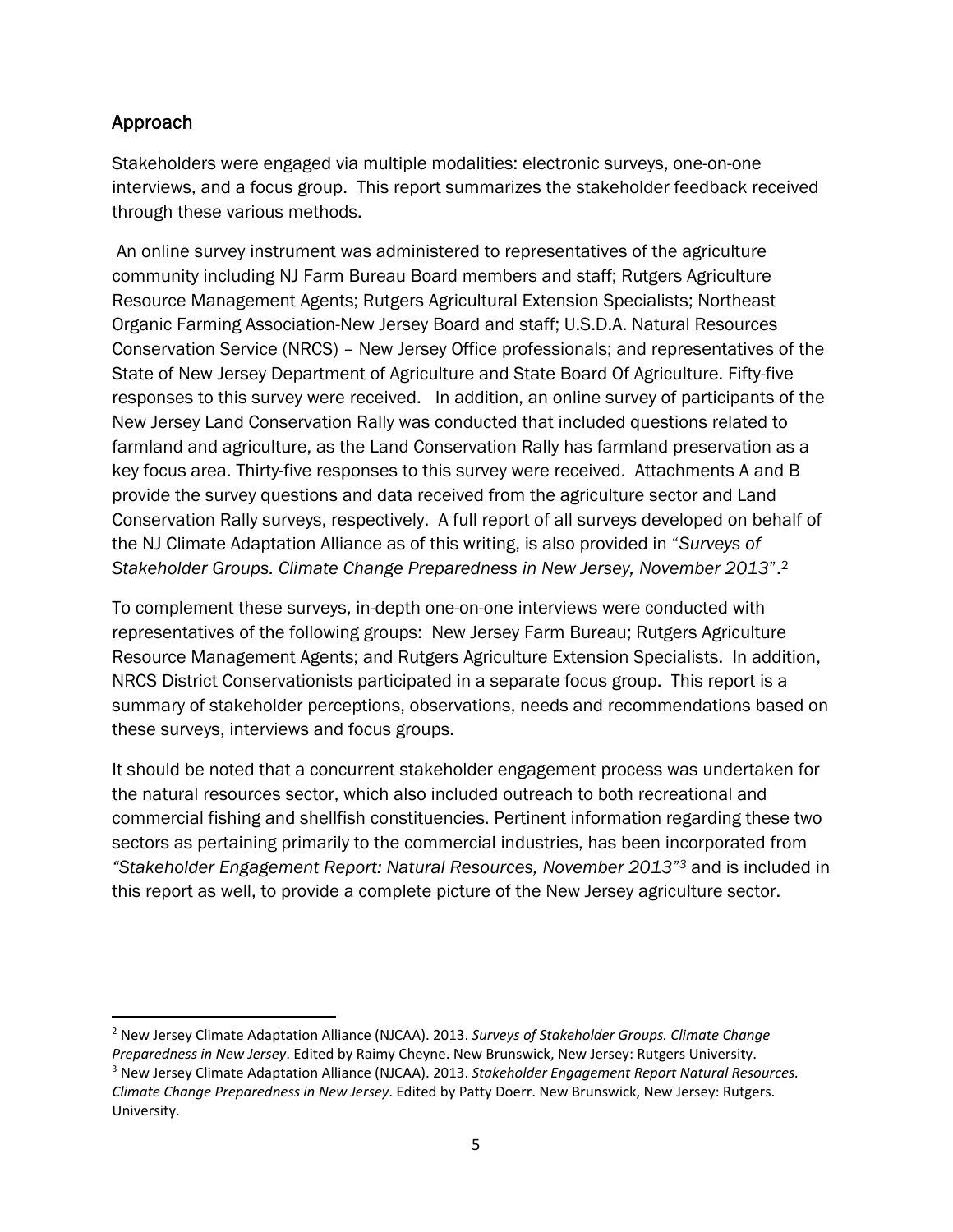# Perceptions of Climate Change Impacts

The online survey for the agriculture community included results from 55 participants. The agriculture survey presented a range of climate change impacts and respondents were asked to rank whether each impact was of great concern, some concern, little concern, or no concern. For every impact presented, a majority of respondents selected either 'some' or 'great' concern.

Of impacts related to water, agriculture survey respondents had the greatest concern about increased occurrence and severity of flooding (37 respondents, or 71% selected 'great concern'), followed by reduced water availability (62%), more and longer droughts (58%), and salt water intrusion (41%). Of impacts related to land, soil erosion/loss (47%) and tidal wetland erosion/loss (46%) were selected as great concerns by the most respondents. Of impacts related to farming, crop damage/loss was the primary concern (58% selected as a great concern). Other farming-related impacts of concern include increased water demand for crops (46%) and reduced crop yield (43%). Of impacts related to flora and fauna, the impacts of greatest concern were increased occurrence/spread of pathogens, pests, and vector-borne diseases (58%) and increased spread of invasive species (55%).

The online survey of Land Trust Rally participants, which included 35 respondents, yielded somewhat similar results. Respondents expressed 'great concern' or 'some concern' about nearly all of the water-related impacts presented in the survey. More and longer droughts was the issue of the greatest concern, with 89% expressing 'great concern'. The next most concerning water-related issue was the opposite climate extreme, increased occurrence and severity of flooding (74% expressing great concern). Other water issues of great concern include increased algal blooms (71%) and reduced water availability (69%). Of impacts related specifically to farmland, respondents expressed great concern about increased water demand for crops (74%), reduced crop yield (68%) and crop damage/loss (62%).

In-depth interviews revealed that stakeholders have concerns related to fluctuations in water availability (too much or too little) and water quality as well as shifts in the timing of rainfall and rising temperatures. Increased disease and insect pressure is also a concern to the agriculture community. Specific to coastal agriculture, stakeholders expressed concerns related to sea level rise (salinity impacts and exacerbated flooding). Fishing and shellfishing concerns include increasing water temperatures and ocean acidification. Extreme weather damage to crops, nurseries, structures and marine vessels is also of concern.

Stakeholders consistently mentioned impacts to water as being a key vulnerability for the agriculture community. These include concerns about assuring adequate water supply and water quality that are affected by droughts, extreme flooding and increased heavy precipitation events. Flooding not only damages crops, but can also bring increased contaminants and pathogens and in coastal areas, increased salinity.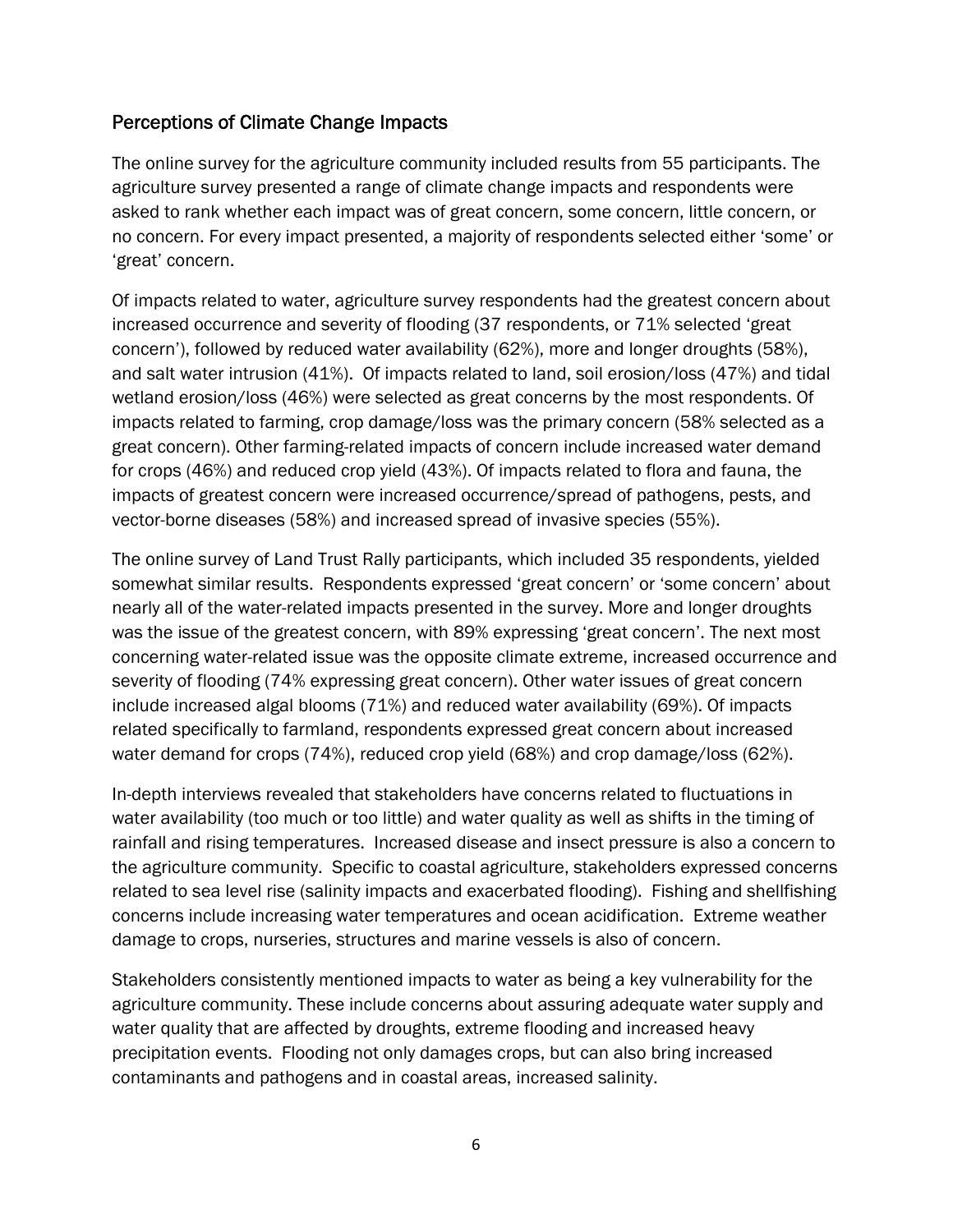Excessive rain early in the season after vegetables have been transplanted can lead to development of shallow root systems, since roots will grow very shallow when there is abundant water in the upper few inches of soil. If rainfall is not evenly distributed for the remainder of the growing season those plants with shallow roots will become stressed and more susceptible to pest and disease pressure, which will increase the need for fertilizer, pesticide, irrigation and increase crop production cost and ultimately commodity prices.

Not enough rainfall was also cited as a significant concern because a significant portion of New Jersey is considered "dry land" without irrigation infrastructure. Farmers with water allocation permits might need to exceed their permits, particularly if they have to compete with residential users during times of drought. Stakeholders have seen the acreage of the state in irrigation increasing as a result of increased need for water from higher temperatures.

In coastal areas, salt water contamination of fresh water supplies is viewed as a risk to farming operations. Salt water inundation that would dehydrate crops and contaminate farm ponds that are important for water supply is also a concern, particularly in areas already at risk of saltwater intrusion into groundwater supplies. Some stakeholders have already observed trees dying because of saltwater exposure. Such concerns will be exacerbated in times of drought as temperatures continue to rise. The Delaware Bayshore area is particularly at risk of saltwater intrusion because of heavy pumping of groundwater. Farmers have to pump directly from fresh water streams in dry years which can be further at risk as the salt line moves up. Rising sea levels which bring more frequent flooding also impact farmers' ability to access their fields or to get their commodities to market. Stakeholders have observed that some farmland (e.g., sod farms, woody ornamental nurseries, and vegetable crops) is being converted to salt marsh because of rising sea level and increased flooding.

Fisheries stakeholders, including recreational and commercial fishermen and agriculture resource managers, are concerned about how changes in water temperature and salinity will impact the distribution of species important to their sectors. Of concern is how increases in water temperature will impact coastal estuaries which are key to the life cycle of commercially important fish and shellfish. Many coastal fish species spend some component of their lifetime in coastal estuaries. Stakeholders expressed concern about impacts to zooplankton that would then affect juveniles and young of the year age classes of fish and shellfish. In addition to temperature effects on coastal estuaries, stakeholders expressed concerns about nursery habitat degradation (changes in salinity, sediment load, and contaminants) from increased stormwater runoff exacerbated by increased heavy precipitation. Large storms can also be particularly devastating if they occur during critical life stages. For example, in bay areas, an intense springtime storm can result in a large influx of fresh water, which if combined with cold oceanic water and cloud cover, can disrupt phytoplankton which are feed for clam seed.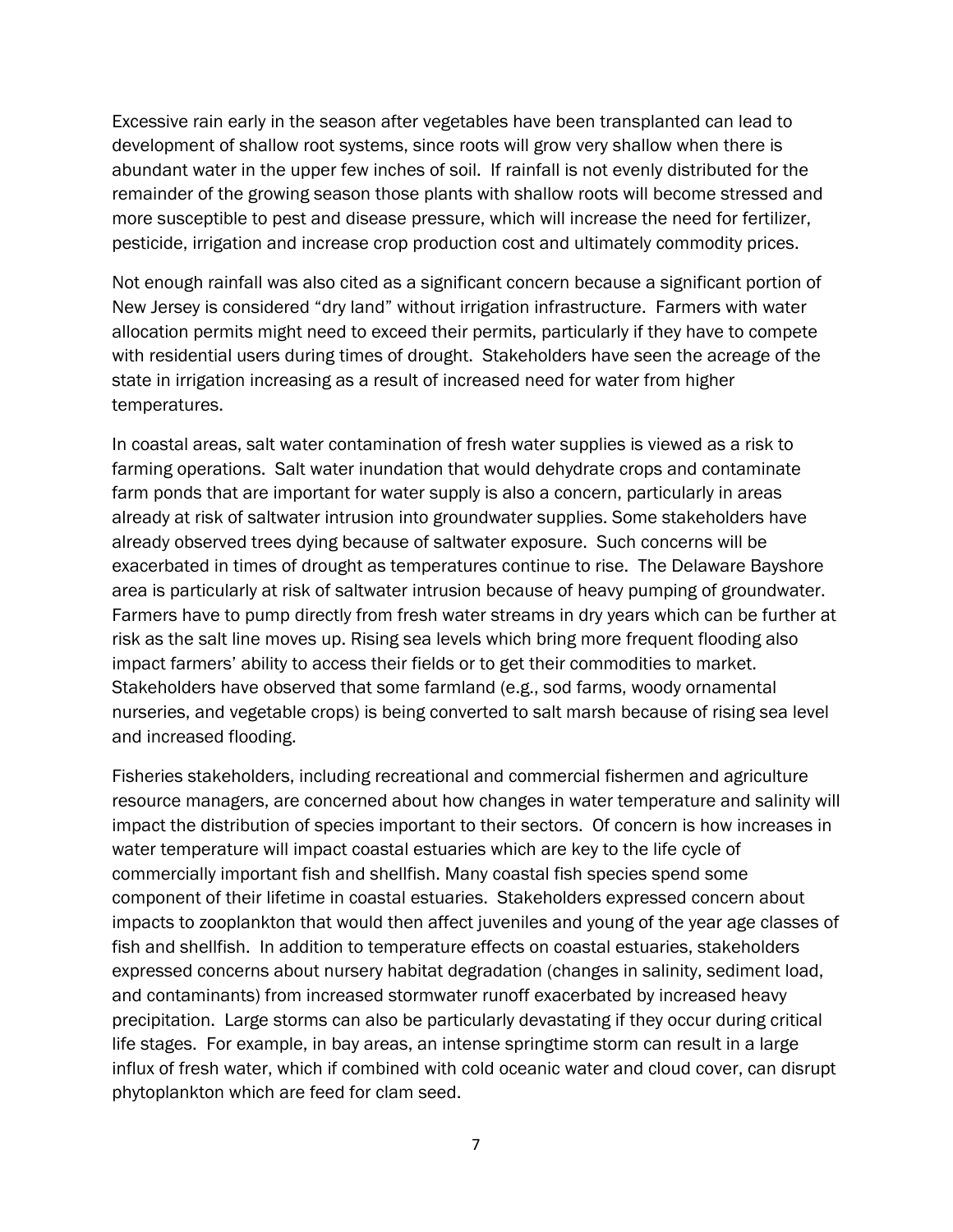Saltwater fishermen, both commercial and recreational, have observed a northerly shift of species in the region, like mackerel and bass. These shifts, while not fully understood by managers or fishermen (e.g., are they permanent?), require fishermen to travel further for the opportunity to harvest, which has financial and safety implications, and can create management challenges as they cross jurisdictional boundaries (e.g., state-by-state quota cannot be landed in a state other than the fishermen's home state). Shellfish managers and harvesters interviewed for either or both the agriculture sector interviews and the natural resources engagement process<sup>4</sup> are concerned about the impact of ocean acidification, increase in water temperatures and salinity changes on oyster and surf clam populations.

# Hurricanes Sandy and Irene Impacts

Thirty-two of the 35 respondents (91%) who answered this question in the agriculture survey reported that their farming operation or agricultural area of responsibility was impacted by Hurricane Irene in 2011, and 32 of 38 (84%) reported that they were impacted by Hurricane Sandy in 2012. Due to a glitch in the questionnaire, survey data on specific impacts of these events is inaccurate, but respondents reported impacts such as downed trees, wind damage to crops, power outages, gasoline shortages, property damage, nursery stock that was killed as a result of being saturated too long, mudslides, salt-water inundation, flooding, and market loss due to hurricane impacts on NYC and the need to clean up downed trees after the storm.

Respondents to the Land Trust Rally survey had similar responses. The open lands/farmlands of 81% of respondents were impacted by Irene in 2011, with common impacts including severe flooding (33%) and short-term land/property damage (33%). Eighty-one percent of the respondents' open spaces and farmlands were affected by Hurricane Sandy in 2012, with 32% reporting short term land/property damage and 28% reporting long term or permanent land/property damage. Only 12% of respondents reported severe flooding from Hurricane Sandy, compared with 33% from Irene.

Interviews with representatives of the agriculture community provided additional details regarding impacts from these two events. Farms in coastal communities were inundated with salt water from the storm surge as a result of Hurricane Sandy which also contaminated farm ponds. Hurricane Sandy and Irene exceeded the design standards for conservation practices such as erosion controlled grassed waterways which are used for getting water off farm fields. Interviewees provided insight as to whether these two recent events may have impacted perceptions about climate change in the agriculture sector. These perceptions were not uniform in response. Several felt that there is increased acceptance within the

<sup>4</sup> From: New Jersey Climate Adaptation Alliance (NJCAA). 2013. *Stakeholder Engagement Report: Natural Resources. Climate Change Preparedness in New Jersey*. Edited by Patty Doerr. New Brunswick, New Jersey: Rutgers University.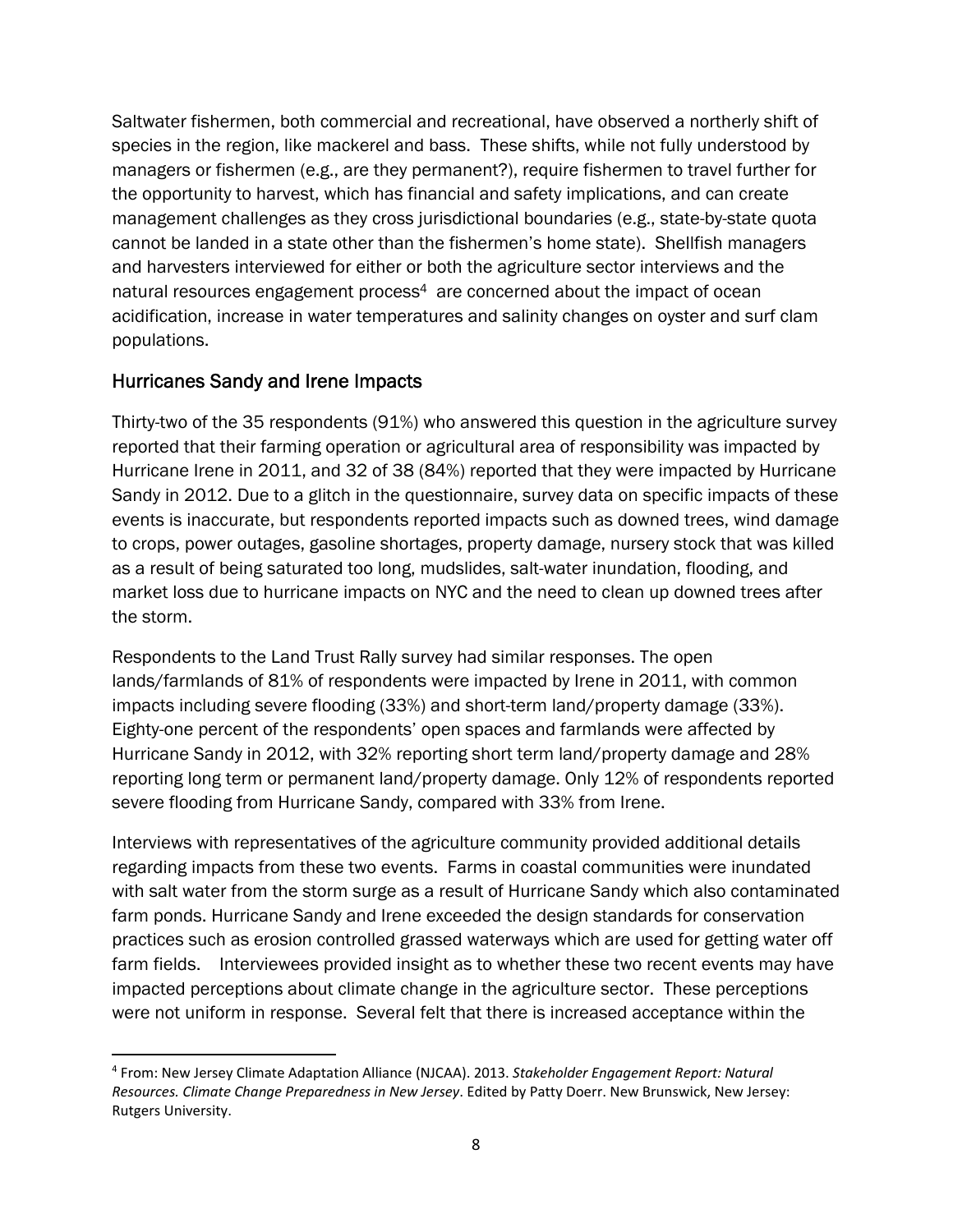agriculture community that climate change is real. Some felt farmers may acknowledge that the climate is changing but may not recognize its severity, or they may believe it will not affect them in their lifetime and is not a concern since their children are not following in their footsteps as farmers. Some noted that farmers are more concerned with addressing acute impacts to get them through any one event. In general, respondents observed that for some farmers these events have changed perceptions about climate change but for others, they see these as extreme events that happen infrequently.

# Vulnerable Populations

A discussion of vulnerable populations has been included in many of the NJCAA stakeholder reports, usually with respect to human populations. However, in the case of the agriculture sector, particularly vulnerable populations were cited with respect to the commercial fishing sector. These were identified as young of the year and juvenile classes of fish species that could be impacted by warming water temperatures and salinity changes. In addition, impacts to nursery habitat from excessive flooding can increase sediment and contaminant loading into coastal estuaries impacting juvenile fish populations. As previously mentioned, there is concern about spring storms that can disrupt phytoplankton production which are feed for clam seed.

# Perceptions of Sectoral Preparedness

The agriculture sector has some preparedness activities underway. The interviews revealed that due to the nature of farming, several of these 'preparedness' practices are activities farmers already undertake, but they have not necessarily thought about them through the lens of climate change preparedness or how they might need to tailor some of these practices to be better prepared. Many respondents cited the need for education as key to having the issue of climate change more broadly recognized by their sector in order to increase preparedness planning and practice.

Respondents to the online surveys were presented with a list of climate change adaptations and asked whether they are 'In Place', 'Planned', 'Not Planned but Needed', or 'Not Needed' for their program or properties. For the agriculture sector survey, several of the climate change adaptation actions listed in the survey are already in place or planned in many respondents' programs or properties. Of the options presented, emergency preparedness plans are the most common (44% in place, 31% planned), followed by water conservation measures such as drip irrigation, water efficiency, or a change to less water intensive crops (43% in place, 35% planned), and crop diversification (42% in place, 30% planned). Similarly, the survey of Land Trust Rally Participants found that of the adaptation options presented, emergency preparedness plans are the most common (24% in place, 35% planned), followed by surveillance of diseases (23% in place, 15% planned) and green infrastructure (14% in place, 23% planned, 59% not planned but needed).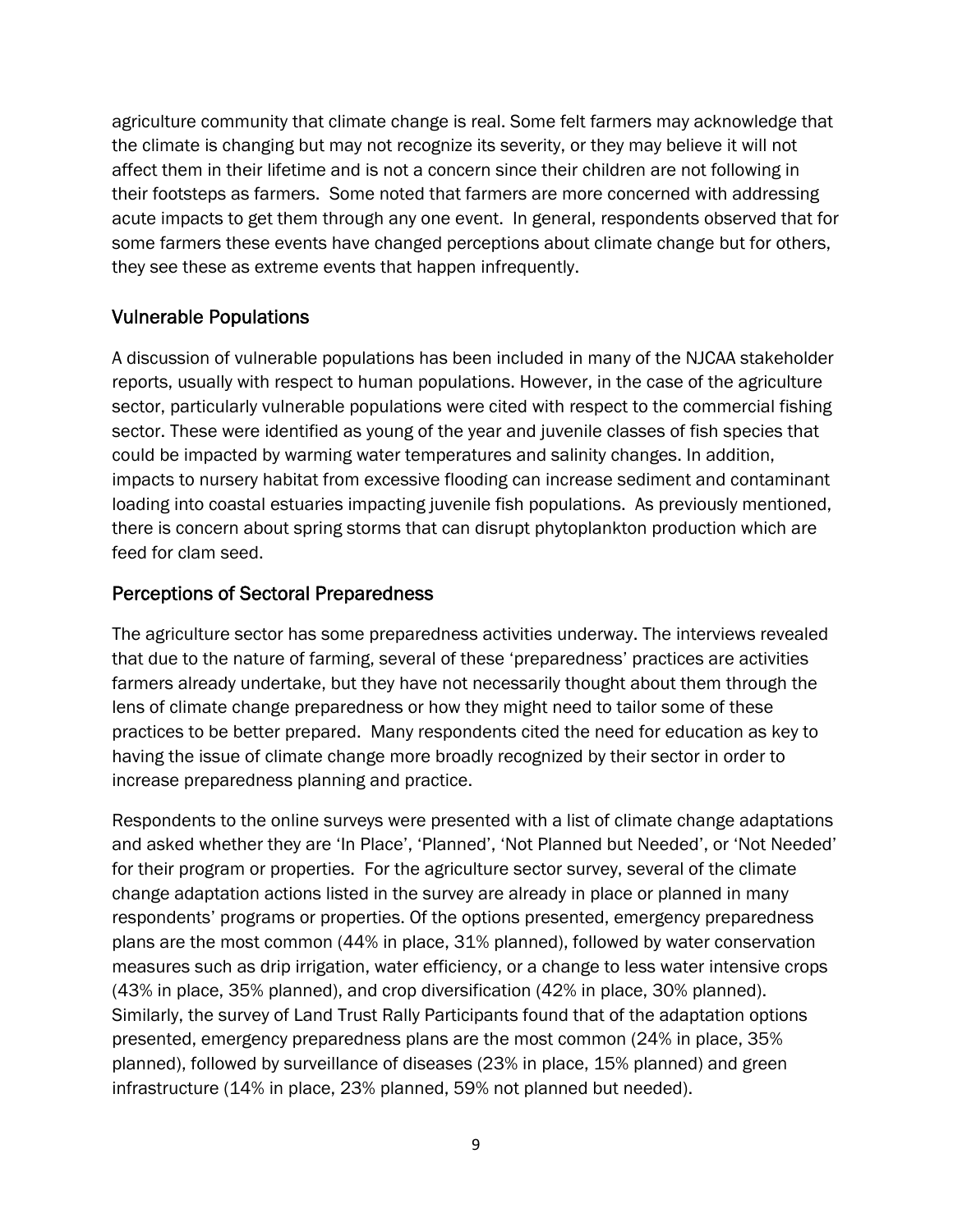Interviews and focus groups provide additional details that complement the survey results. These revealed that there has not been a concerted effort in New Jersey to address or communicate issues regarding climate change preparedness in the agriculture community. Farmers do practice adaptation actions for events they have experienced in the past such as using fans to prevent frost from killing buds on trees or moving bee colonies to higher ground if a large rain event is expected. Rain garden initiatives are also actions underway that can help mitigate runoff. Organizations that work with farmers are assessing the needs of farmers with respect to climate change preparedness.

Commercial fisheries stakeholders felt there was little readiness on this front. Interviewees cited the need for fisheries management professionals to become better aware of the climate change impacts from ocean acidification on impacts to hatcheries, fish species and shellfisheries. There is a sense that we are only just becoming aware of these impacts on the East Coast and public education and education of the fishermen is needed.

All those interviewed consistently agreed that improving preparedness requires better information, outreach, communication, and education within the agriculture community so that farmers and fishermen understand that climate change is an issue that needs attention. Interviewees cited the need for better information from researchers and agriculture extension programs about best practices and options for adaptation that can be communicated to practitioners (farmers and commercial fisheries).

# Challenges and Obstacles

The highest priority action, as measured by the percentage of respondents in the agriculture survey choosing it as a high need, is enhanced vector and disease surveillance programs (52%/26 respondents). Research on the vulnerability of economically important agricultural species and development of adaptive plant/agricultural species and varieties including species adapted to reduced water quality (increased salinity) was also identified as a high need by 24 respondents (47%).

Major needs identified by agriculture survey respondents, as measured by the percentage of respondents reporting that the activity is not planned but needed, include property and resource vulnerability assessments (17, or 63%), surveillance for diseases (14/48%), drilling new wells or seeking alternative water sources (12/43%), protection of connective corridors between ecosystems (11/43%), and green infrastructure such as riparian buffers, living shorelines, wetland restoration, etc. (13/39%).

Priority actions at the regional, state, or federal level identified by the agriculture survey include water supply planning and conservation programs to account for a changing climate (23, or 45% selected as a high need), development of improved and low-cost weed/vector control approaches (21/42%), research on innovative and cost effective strategies for improved water systems management and design (21/41%), enhanced Best Management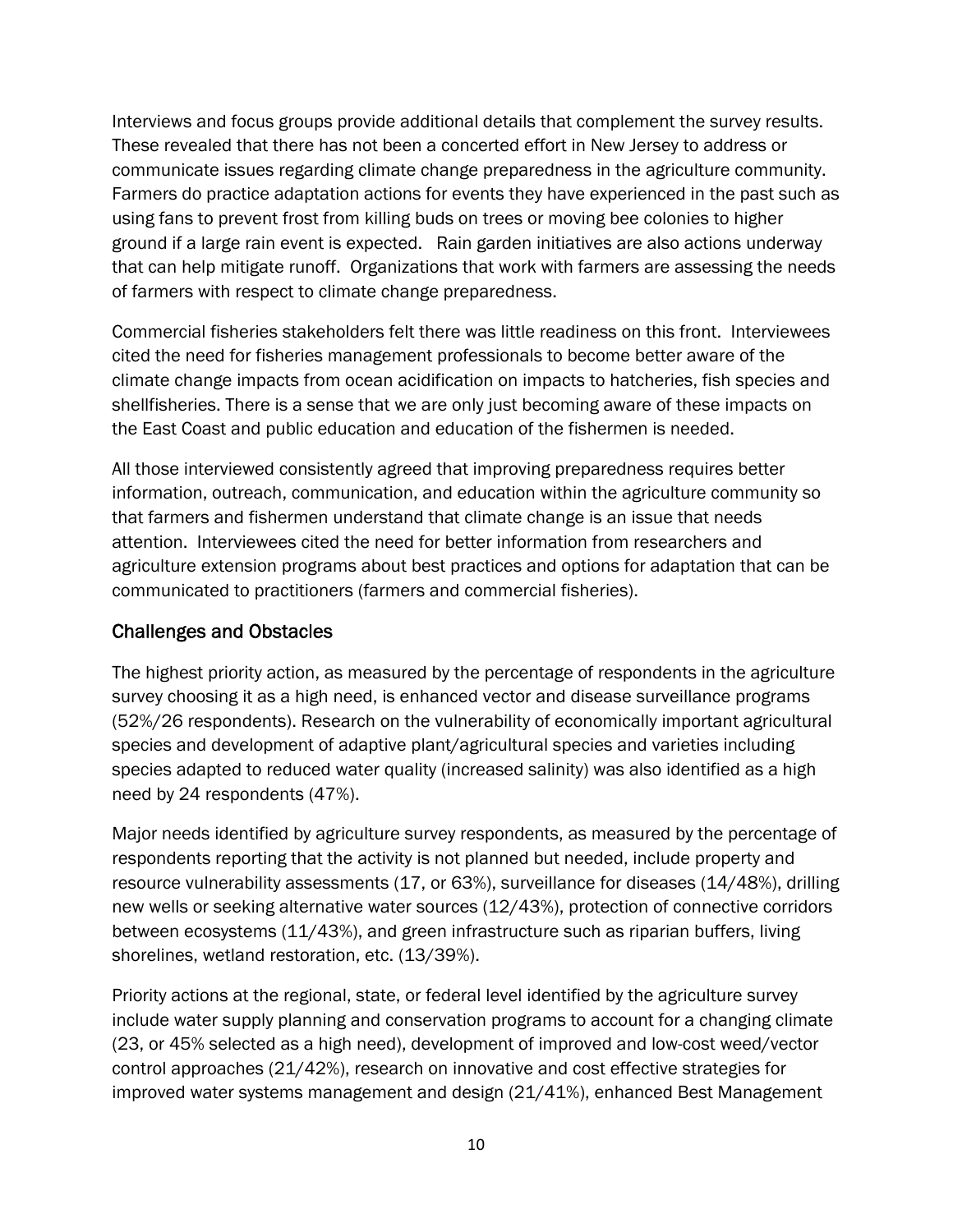Practices to reduce stormwater runoff (20/39%), and incentive programs to preserve, increase, or improve climate-resilient agricultural land (20/39%). Other needs identified by respondents include agricultural pest management and invasive species management, coordination of grant programs, and scientific evaluation of strategies for agriculture to reduce carbon emissions.

When agriculture survey respondents were asked "what does your agriculture program most need to prepare and be ready to respond to climate change impacts over the coming decades", several responses focused on the need for better science regarding climate change trends and their impacts on agriculture. Responses included "more research on the impacts on pest species", "better assessment of risk", "enhanced monitoring to establish baselines and monitor changes to crop yield/health", more flexibility from the NJDEP to irrigate during droughts and install and maintain erosion control and drainage systems without getting a permit first, "willingness to diversify ag products", "flooding and power outage support", "valid information on anticipated change in ten year increments", "adapting forage and feed needs for livestock", and "better understanding of long term trends". Respondents also noted that the ability to adapt to a changing climate may be limited by the nature of the agriculture industry in that farming is seasonal and farmers are not accustomed to planning for 10 or 20 years.

Consistent with the agriculture survey respondents, Land Trust Rally survey participants identified property and resource vulnerability assessments as a major need, with 89% of respondents reporting that the activity is not planned but needed, Also identified as needed activities by Land Trust Rally respondents, as measured by the percentage of respondents reporting that the activity is not planned but needed, include: collaborative regional approaches to manage ecosystems (79%), protection of representative ecosystems of sufficient size (72%), water conservation (71%), farming for biodiversity (69%), and protection of connective corridors between ecosystems (68%).

Land Trust Rally participants identified incentive programs to preserve climate resilient open space and farmland as one of the highest priority needs at the local, state, or federal level, with 75% of respondents selecting this as a 'high need'. Improved coordination and training between the conservation community and regional, state, and federal resource agencies was a close second, identified as a high need by 74% of respondents, followed by water supply planning and conservation programs to account for a changing climate, selected by 73% of respondents.

Other state, regional, or federal actions and programs identified by Land Trust Rally participants as 'high need' include support for habitat restoration projects (72%), development of land conservation targets based on likely climate change scenarios (71%), enhanced best management practices to reduce stormwater runoff (67%), and research on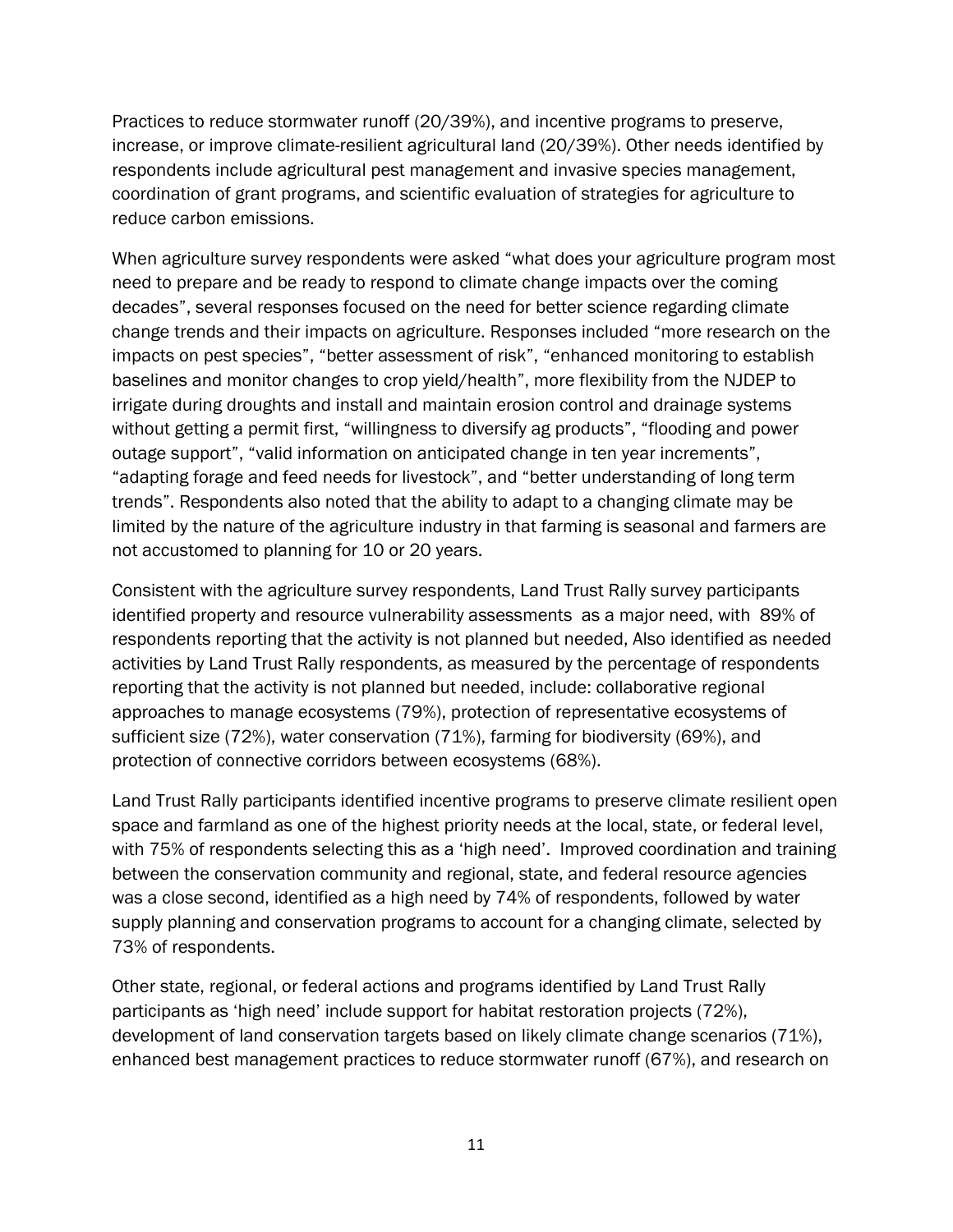innovative and cost effective strategies for improved water systems management and design (66%).

Other programs or activities that Land Trust Rally respondents identified there was 'some' or 'great' need for include enhanced monitoring to establish baselines and monitor changes in species health and crop yield, improved climate modeling capacity for local scale assessments, research on the vulnerability of economically important agricultural species and development of adaptive species and varieties, and implementation of appropriate fire management strategies in forested areas.

 When asked "what does your open space or farmland preservation program most need to prepare and be ready to respond to climate change impacts over the coming decade", many of the responses of the Land Trust Rally participants focused on the need for more preserved open space and for sustainable funding mechanisms to enable more land preservation. Other needs identified include deer control, ability to model and predict climate change scenarios at the local and regional level, more public awareness, better understanding of the effects of climate change on specific crops and land types, and prohibition of development in flood plains.

Land Trust Rally respondents identified the biggest challenges to achieving preparedness for climate change in New Jersey as lack of political will and lack of public awareness of climate change issues. Other barriers identified include development pressures, local regulations that allow for development in environmentally sensitive areas, the fragmented nature of local zoning rules, and the inherent complexity and long-term timescale of climate issues.

Focus groups and targeted interviews were consistent with the survey results. An obstacle noted by many stakeholders is the challenge within the agriculture community in understanding that climate change is a real threat to agriculture.

A challenge noted by multiple stakeholders is the need to build capacity within local organizations that assist the agriculture sector. These groups need to conduct research, develop guidance, and develop best practices and communication tools and programs so they can educate their constituents about the issues surrounding climate change impacts and about steps they can take to become better prepared. This information would also help the subset of these organizations that lobby on behalf of their constituents to develop scientifically sound policy that they can work from on behalf of their constituents.

Decisions about what types of adaptation practices to implement are influenced by other factors such as commodity prices, markets, fuel prices, labor costs, seed costs and so forth. Thus, implementing adaptation practices may be put on the back burner depending upon short-term needs. Many farmers in New Jersey are tenant farmers; therefore, it is harder to instill long-term planning and a stewardship ethic if a farmer is not certain he or she will be farming the same property in the coming year or for many years to come.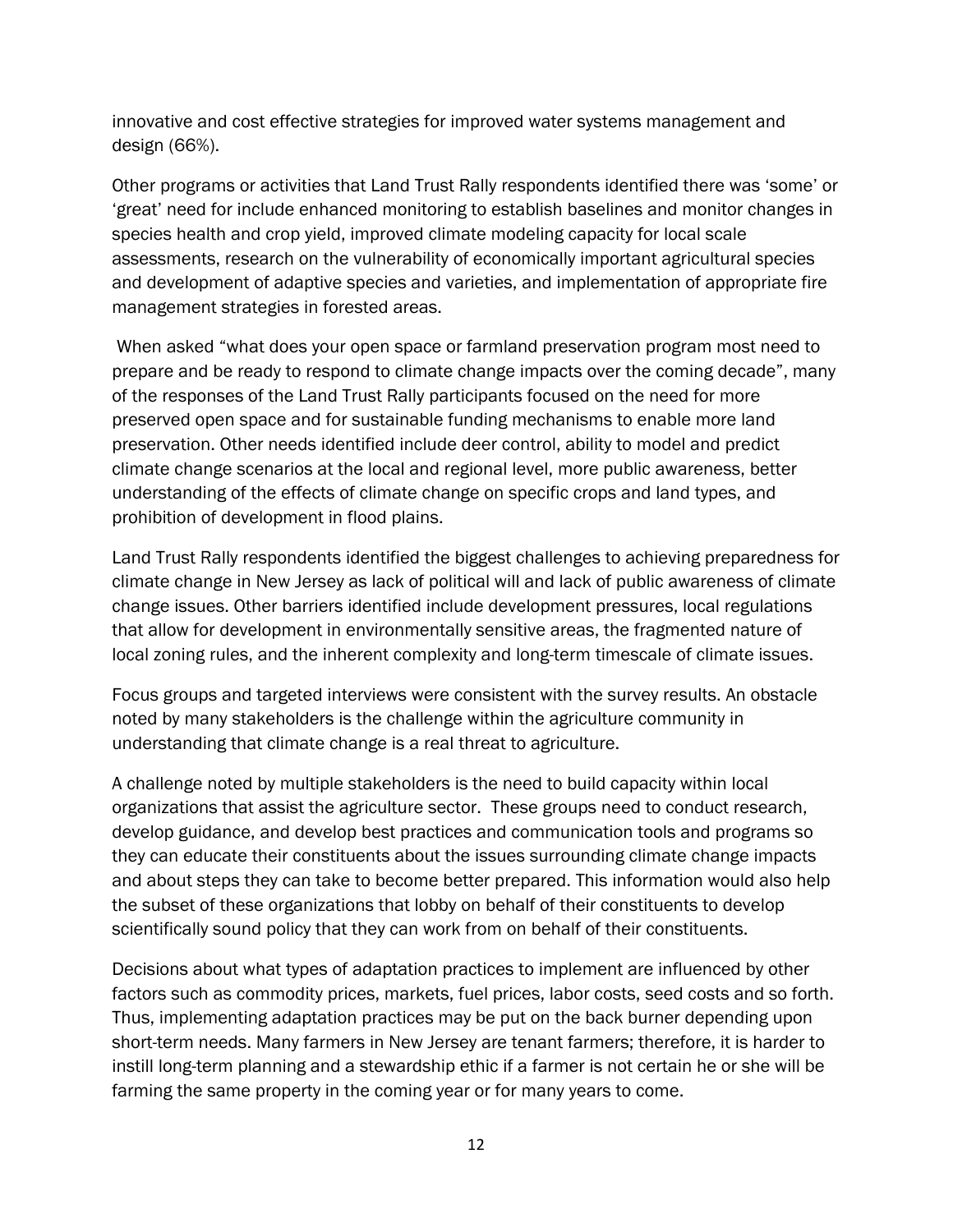Farmers of high value fruit and vegetable crops are ineligible for a price safety net from the federal government that exists for commodity crops (such as corn, soybeans and wheat) and therefore these farmers face increased costs from insurance or for implementing adaptation strategies such as installing expensive irrigation systems that would be needed for addressing impacts such as droughts.

Farmers are concerned about increasing competition from residential users for water which can become scarcer in times of drought or from increased saltwater intrusion.

Another challenge identified is the lack of time in New Jersey between harvesting a crop and seeding a cover crop in the fall. Cover crops are important for a number of reasons, including soil erosion control, providing mulch in no-till agriculture and improving soil health.

State permit restrictions prevent conservation practices in flood hazard areas and wetlands on farms where those projects could address erosion control and water quality impacts, such as allowing grassed waterways or putting in a stream crossing to keep livestock out of a stream.

Farms in coastal areas are faced with unique challenges. In areas such as Cape May County, farmers are prevented by legislation known as the Gibson bill from pumping above a certain amount of water if they cannot prove such pumping will not result in saltwater intrusion. Individual farmers do not have the resources to conduct such an analysis and there are concerns that with rising temperatures and the need for more water to irrigate high value crops, farmers will not have access to the water they need to sustain their operations. This can be particularly difficult for farms that have sold their development rights and thus the land must stay as an agriculture-related use.

Local officials and leaders set the tone for their communities. For example, when local freeholders challenge the Federal Emergency Management Agency (FEMA) flood maps because of the burden placed on their coastal communities, this presents a challenge in having property owners, including farmers, recognize the need to address climate preparedness. Land valuation is another challenge mentioned by stakeholders. Farmers may have difficulty selling their property for agricultural use if these properties will continue to be at risk from coastal flooding exacerbated by sea level rise and ultimately under water.

Stakeholders interviewed for both the agriculture and natural resources sectors<sup>5</sup> noted that climate impacts are not a top priority for saltwater fishermen. Fishery stakeholders identified management plans and regulations as a challenge that needs to be addressed. Since landing of harvests in different states is restricted, management plans and regulations need to allow for flexibility for fishermen to follow the fisheries that are now changing with

<sup>5</sup> From: New Jersey Climate Adaptation Alliance (NJCAA). 2013. *Stakeholder Engagement Report: Natural Resources. Climate Change Preparedness in New Jersey*. Edited by Patty Doerr. New Brunswick, New Jersey: Rutgers University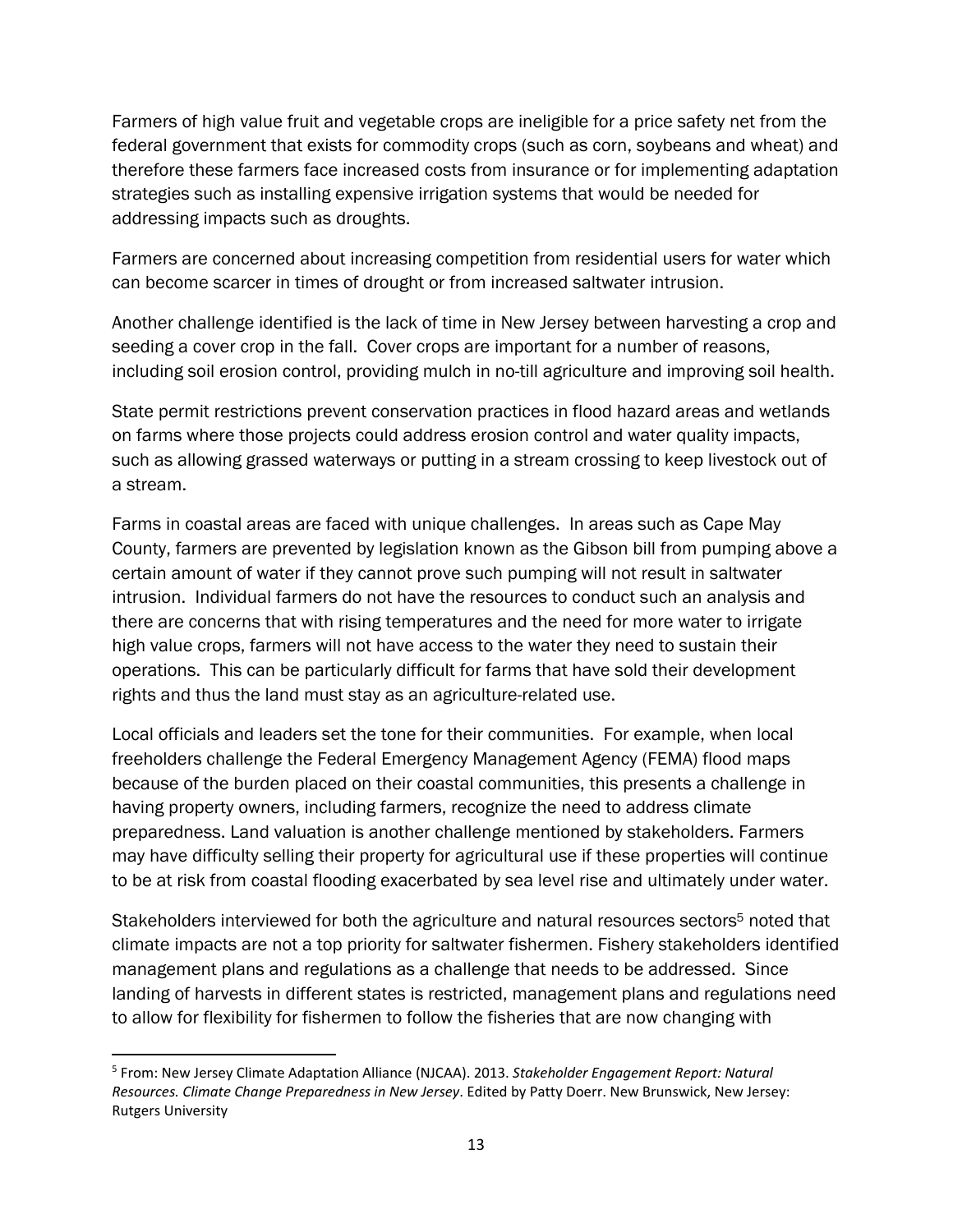changing water temperatures. As fisheries distribution changes, the fishermen are travelling farther which also presents costs and safety concerns. Some fishermen do caution that managers need to not be too reactive until they fully understand if population shifts are permanent. Others noted that fisherman will adapt year to year and that as long as they have something to fish, they will abide by restrictions.

Communication, awareness, and education amongst fisheries stakeholders came to the fore related to many facets: understanding the basis for changes in fish population patterns, as well as the issue of ocean acidification which is slowly being recognized within the commercial sectors here on the East Coast. These sectors may be starting to think in terms of whether they need to re-evaluate how they anchor their boats or store equipment if storms become more frequent or more powerful.

Another communication challenge relates to the competition between commercial and recreational fisherman. As the size of the fishery shrinks, these two groups may be able to work together to react to potential threats from climate change. For example, they may recognize that increased heavy precipitation and runoff that can impact water quality will have an effect on nursery habitat and long-term viability of fish and shellfish.

There is also the need to overcome perceived risks to the industry: there is concern amongst some of the fishermen that their boat emissions will get regulated because they could be thought of as contributing to ocean acidification.

Regarding commercial fishermen, it was noted that it may be very challenging to conduct any sort of adaptation in terms of the species themselves as opposed to land-based crops that can be genetically altered. This might be possible with shellfish that are raised under aquaculture, but not with pelagic fish which are at risk from changes in water temperature and can migrate to follow water temperatures.

# Recommendations

A compendium of recommendations for New Jersey agriculture, based upon needs cited by stakeholders from surveys, one-on-one interviews and focus groups has been developed and identified within the six categories noted below.

### Research, Needs Assessment and Data Development

- Support, conduct and disseminate research on climate resilient crops (field, fruit and vegetable crops, nursery, ornamentals, turf, etc.) and adaptive plant and agricultural species and varieties to address the range of climate impacts (heat, drought, exposure to salinity, etc.).
- Conduct and support research to improve certainty estimates of climate change impacts on agriculture in New Jersey.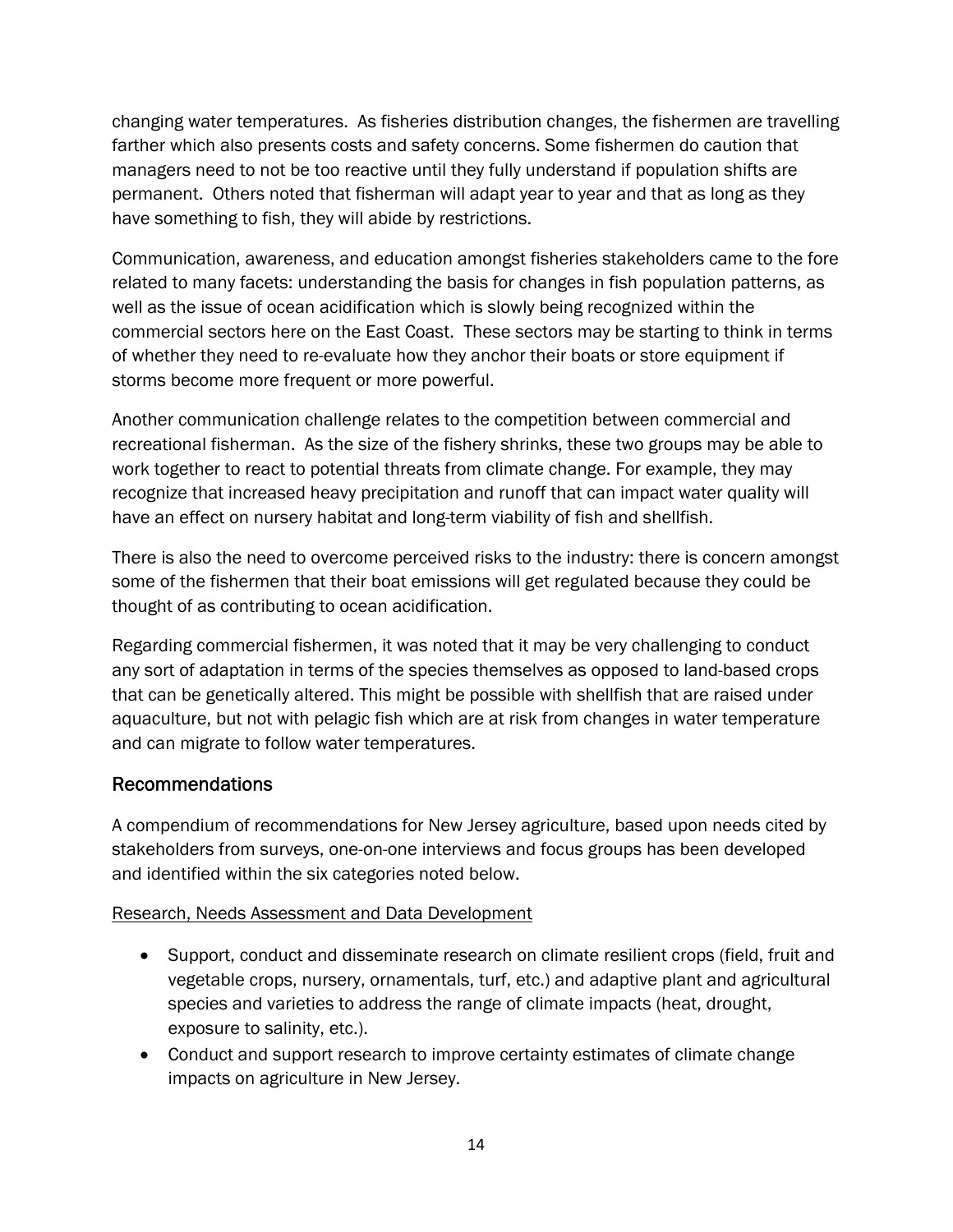- Conduct scientific evaluations of strategies for reducing carbon emissions through agriculture.
- Assess the climate vulnerability of agricultural property, land and resources throughout New Jersey.
- Conduct research on alternative methods for cover crop establishment (e.g., developing different types of machinery or retrofitting existing equipment such as using spray rigs for seeding) so that crops can be seeded while primary crops are still standing.
- Conduct research to assess appropriate forest successional species for New Jersey.
- Conduct research on the vulnerability of and impacts of climate change to saltwater fish species.
- Conduct research on development of shellfish species that would be genetically adaptive to climate change impacts.
- Conduct research on innovative and cost-effective strategies for improved water and irrigation systems management and design.
- Commission a statewide study and assessment of climate change vulnerability of economically important agriculture species.
- Assess and develop low-cost weed, pesticide and vector control approaches.
- Assess and develop farm worker comfort and safety practices that would address structures, seasonal housing, and exposure to increased temperatures.

# Enhanced Implementation of Existing Data, Tools and Methods

- Drill new wells and seek alternative water sources for areas particularly vulnerable to climate change impacts on agricultural water quality and supply.
- Protect connective corridors on agricultural land that can serve a dual purpose for providing climate resiliency and protecting species that will be at risk from climate change impacts.
- Enhance and improve vector and disease surveillance for diseases in agricultural areas and for agricultural commodities vulnerable to climate change.
- Employ green infrastructure such as riparian buffers, living shorelines, and wetland restoration to protect agriculture land vulnerable to sea level rise and flooding.
- Design and adopt livestock protection structures such as open pole barns equipped with evaporative cooling techniques that are not energy intensive or require expensive technology. These techniques could include micro-misters and fans, and re-examining ventilation design criteria.
- Retain and reuse surface water and manage higher amplitude storm flows through a renewed emphasis on farm pond technical engineering and design from USDA Natural Resource Conservation Service to address drought as well as protection of soil and water quality and community property from damage.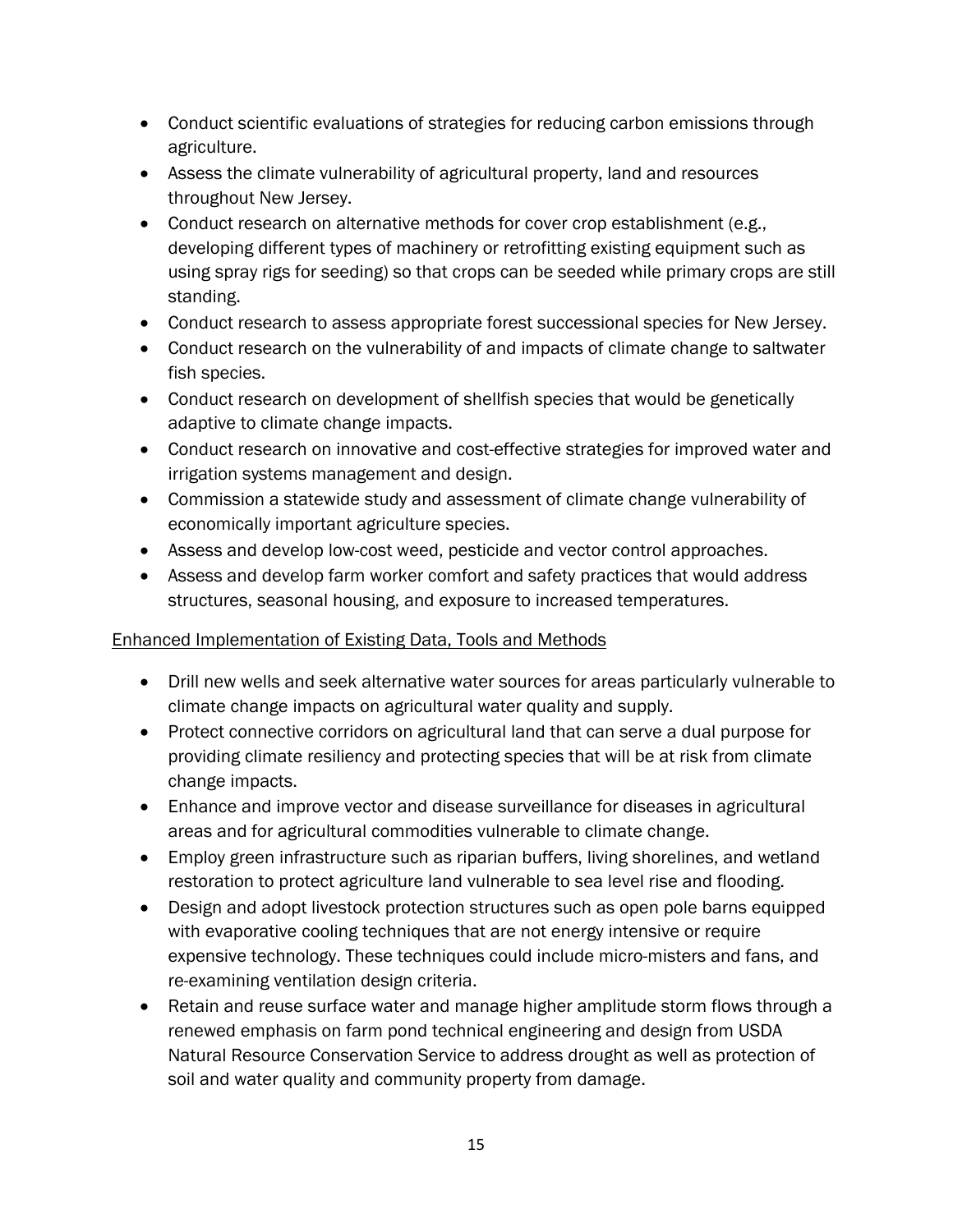- Review and update engineering design standards for conservation practices such as erosion control of grassed waterways now being impacted by increased storm intensity.
- Enhance management of invasive species and agriculture pests that could increase with climate change.
- Develop enhanced Best Management Practices to reduce increased stormwater runoff and increase soil health to mitigate the effects of drought stress (i.e., improving soil filtration and retaining root available moisture).

### Regulation, Policy, and Governance Support

- Update the New Jersey Water Supply Master Plan to incorporate climate change considerations for New Jersey agriculture.
- Conduct enhanced water supply planning and conservation programs across all appropriate levels of government to incorporate climate change considerations and work with the private sector to incorporate climate change considerations into water supply planning and conservation.
- Provide flexibility in federal and state fishery management plans to ensure they address climate change adaptation and take shifting populations into account, for example, to ensure they allow for landing of harvests in different states.
- Enhance farmland protection in especially vulnerable areas, including low-lying areas. This could include improvements to existing dikes.
- Conduct a statewide assessment of farmland that is most suitable for increasing climate resiliency and focus farmland easement purchase programs on areas less vulnerable to sea level rise.
- Ease state permit restrictions for conservation practices in flood hazard areas and wetlands (such as providing for grassed waterways to reduce erosion or providing livestock crossings to prevent livestock from contaminating streams) where those projects address erosion and water quality impacts from farms if they meet federal or state standards through a permit-by-rule.
- Develop and provide incentives or markets for those in the agriculture community who provide climate benefits. These benefits could include practices such as carbon sequestration, municipal pre-treatment benefits for stormwater filtration, or temperature mitigation in streams through soil holding capacity activities or vegetative planting.
- Develop a soil health focus group as a public-private partnership and develop guidance as a result.
- Enhance technical assistance to the agricultural community on adaptation practices including soil health, forest stewardship and management to maintain forest health, practices on agriculture land, and wetland enhancement.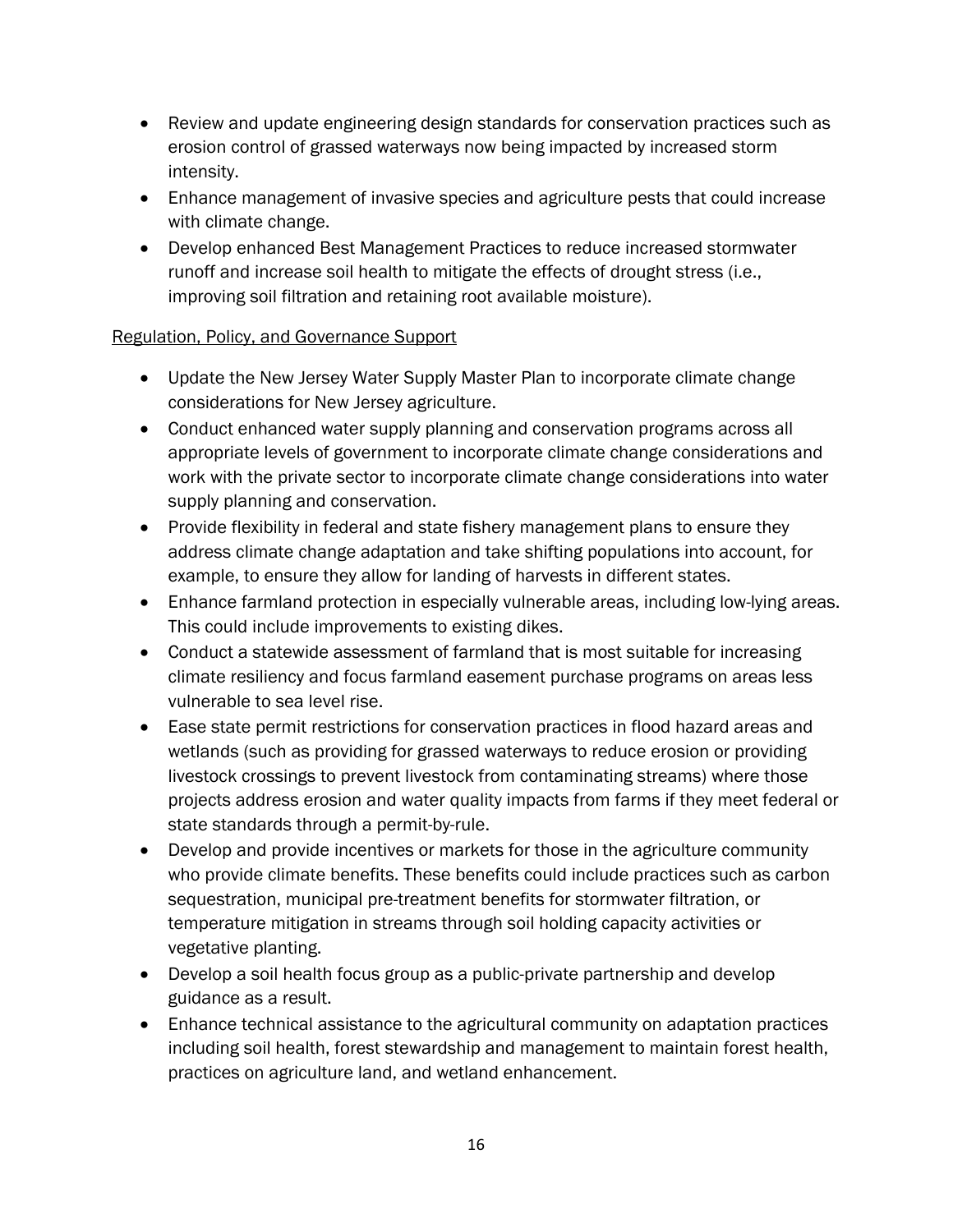# Coordination of Adaptation Planning and Preparedness Actions

These recommendations are pertinent to coordination across and within the public, private and nongovernmental organization sectors. They include the following:

- Address the loss of roads and infrastructure from flood events so the agriculture sector can access farm fields, their agriculture operations, and their fisheries, as well as get their goods to market.
- Improve coordination on outreach, education and training between regional, federal and state resource agencies and nongovernmental organizations.
- Coordinate grant programs across public, private and nongovernmental sectors, as well as research universities, to maximize assessment, research, and outreach for the agriculture sector.
- Establish public-private partnerships for seed mix guidance in cover crop standards; i.e., which seed mixes to plant at specific points in the vegetable or specialty crop rotations. Field practitioners can be an excellent source of information for developing such guidance and testing practices.

#### Ensuring Suitable Funding

- Develop incentive programs to preserve, increase or improve climate-resilient agricultural land.
- Identify, create or reallocate resources for research on viable adaptation practices and resilient agriculture species (crops, nurseries, forestry, fisheries, etc.).
- Explore options for how to address loss in property values for agriculture properties that are subject to sea level rise.
- Identify, create or reallocate resources to develop climate change preparedness and adaptation educational materials and technical bulletins for agriculture sectors.
- Return the State of New Jersey cost-share funding for soil and water projects on preserved farmland.
- Increase investments in tunnels and greenhouses to mitigate against extreme weather while extending the growing season. These investments could include passive energy to reduce costs.
- Increase investments in low pressure/low volume supplemental irrigation systems to ensure farmers are not missing irrigation needs at critical times during the growing season.
- Identify funding sources to provide capital to implement adaptation practices.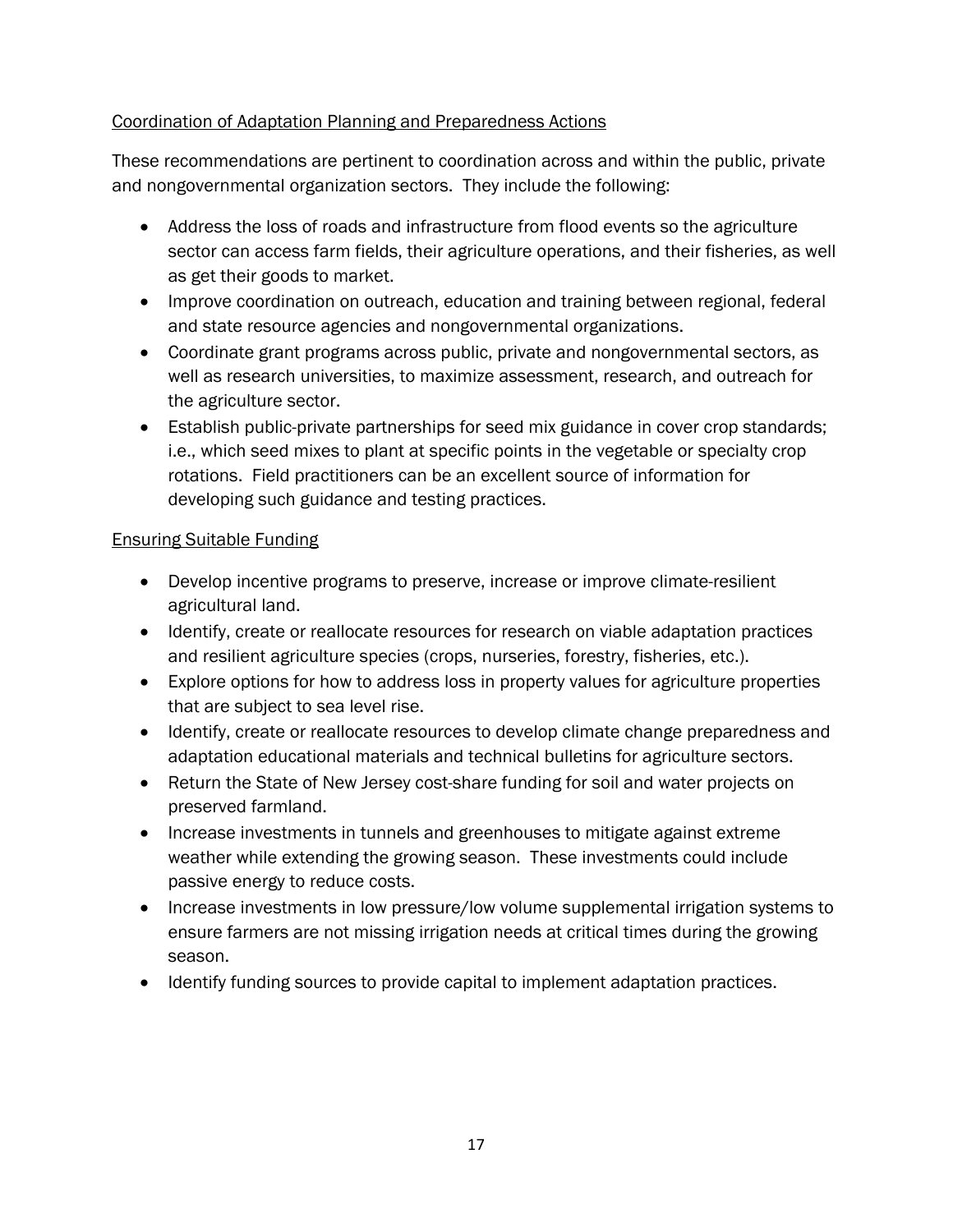# Education and Outreach Efforts

- Develop "how to" guides on conducting a vulnerability assessment for farmers and agriculture practitioners.
- Provide more discernible information on what the most significant climate change impacts are to agriculture and what data are most accurate.
- Sponsor and conduct peer-to-peer demonstration projects to enhance adoption of climate adaptation practices by farmers, including the benefits of conservation practices such as no-till agriculture to improve soil health, innovative ways to plant different families of cover crops earlier in the season or different types of cover crops that are resistant to drought and pests (e.g. Spelt) .
- Educate the public, local officials, farmers, commercial fishermen and shellfishermen on climate change impacts and management practices. Such outreach and education activities should be coupled with research on how to adjust to a changing climate and should be communicated through numerous venues including the NJ Farm Bureau, Rutgers Cooperative Extension, technical bulletins, fact sheets, conferences, etc.
- Integrate data from farmers who are innovating and experimenting with different techniques to adapt to climate change into guidelines and information for New Jersey farmers.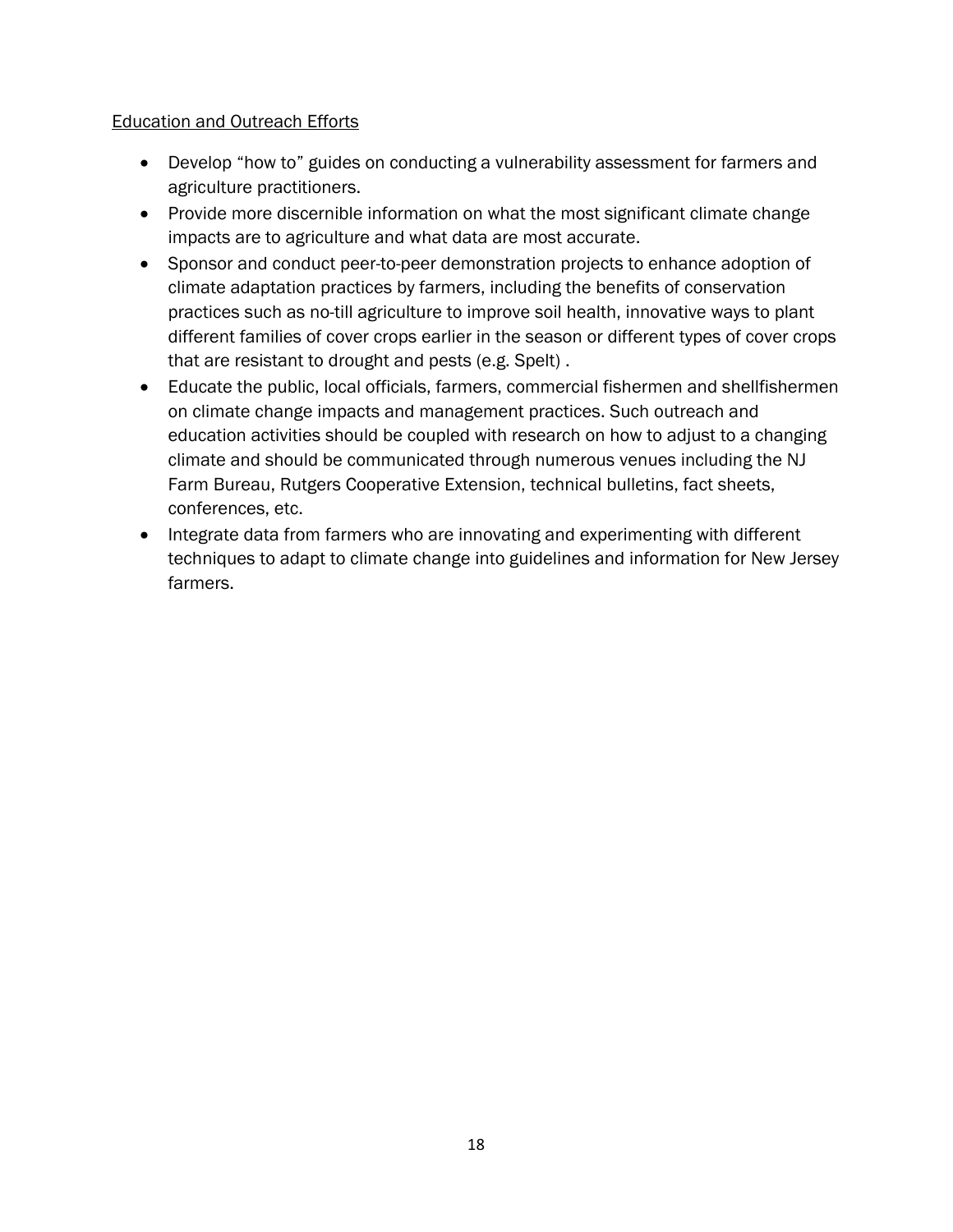# Attachment A: Survey of Agriculture Stakeholders

Preparing for Climate Impacts in New Jersey: Agriculture

Q1 Please read the following information and sign electronically in the box below, indicating your informed consent. Thank you for agreeing to participate in this online survey. This research is being conducted by Rutgers University, in conjunction with the New Jersey Climate Adaptation Alliance. This survey is being administered to representatives of the farming community in New Jersey including the New Jersey Farm Bureau Board of Directors and Alternates, NJ Natural Resources Conservation Service District Conservationists, Rutgers Agriculture Extension Specialists, Rutgers County Agricultural Agents and other representatives of the farming community. The purpose of the survey is to obtain data to assess New Jersey's most pressing planning concerns resulting from climate change, and to help to prioritize a set of program, planning and policy adaptations that are necessary to prepare for and mitigate these impacts. There are no reasonable or discernible risks to your participation in this study. We are not asking for your name on the survey, and will only utilize information collected in summary form to categorize or further explain important differences. If we are able to deduce your identity, the research will be confidential. Confidential means that the research records will include some information about you and this information will be stored in such a manner that there is some linkage between your identity (as deduced but not specified) and the response in the research. The information collected about you includes your opinions about climate change risks, ratings of concern about climate change impacts and your assessment of the needs for various climate adaptation programs. Please note that we will keep this information confidential by not including your name in the data records, limiting individual access to the research data and keeping it in a secure location. The research team and the Institutional Review Board (a committee that reviews research studies in order to protect research participants) at Rutgers are the only parties that will be allowed to see the data, except as may be required bylaw. If a report of this study is published, or the results are presented at a professional conference, only group results will be stated. All study data will be kept for three years. The benefits of completing the survey are that you will contribute to further knowledge and insight about impacts to land conservation from climate change and help to inform the development and prioritization of resources needed to support new or expanded programs or policies to address these impacts. The survey should take about 10- 15minutes to complete. Participation is completely voluntary and refusal to participate will result in no penalties. You may opt out of completion of the survey at any time while taking it. If you have questions related to the research, please contact Jeanne Herb, Associate Director of the Environmental Analysis and Communication group, 33 Livingston Ave., New Brunswick, NJ 08901, 848-932-2725, jherb@ejb.rutgers.edu. If you have questions about your rights as a research subject, you may contact the IRB Administrator at Rutgers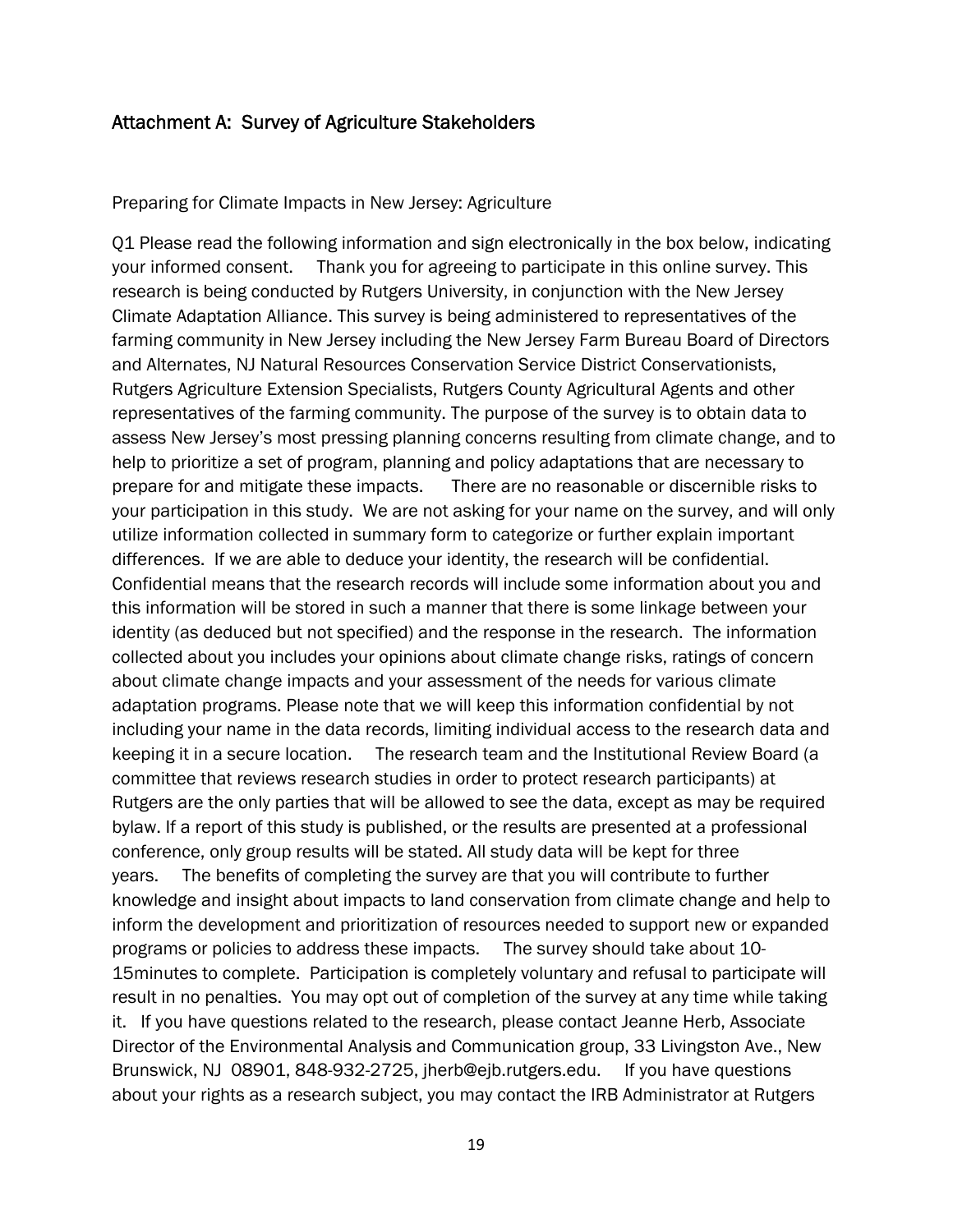University at: Rutgers University Institutional Review Board for the Protection of Human Subjects **Office of Research and Sponsored** Programs 3 Rutgers Plaza New Brunswick, NJ08901-8559 Tel: 838 932 0150 Email: humansubjects@orsp.rutgers.edu

 $\bigcirc$  I have read and understand the risks and benefits of this research and agree to participate by typing my initials in this box. \_\_\_\_\_\_\_\_\_\_\_\_\_\_\_\_\_\_\_\_\_\_\_\_\_\_\_\_\_\_\_\_\_

Q2 What best describes your interest in New Jersey agriculture? Select one:

- Farmer
- Land Manager
- O Administrator/Regulator
- Attorney
- O Researcher/Scientist
- O Other **Definition**
- O Land Manager
- O Administrator/Regulator
- O Attorney
- O Researcher/Scientist
- Other \_\_\_\_\_\_\_\_\_\_\_\_\_\_\_\_\_\_\_\_
- O Pre-K
- $Q$  K 12
- Q Consultant
- Q College/University
- **Q** County Cooperative Extension
- Other \_\_\_\_\_\_\_\_\_\_\_\_\_\_\_\_\_\_\_\_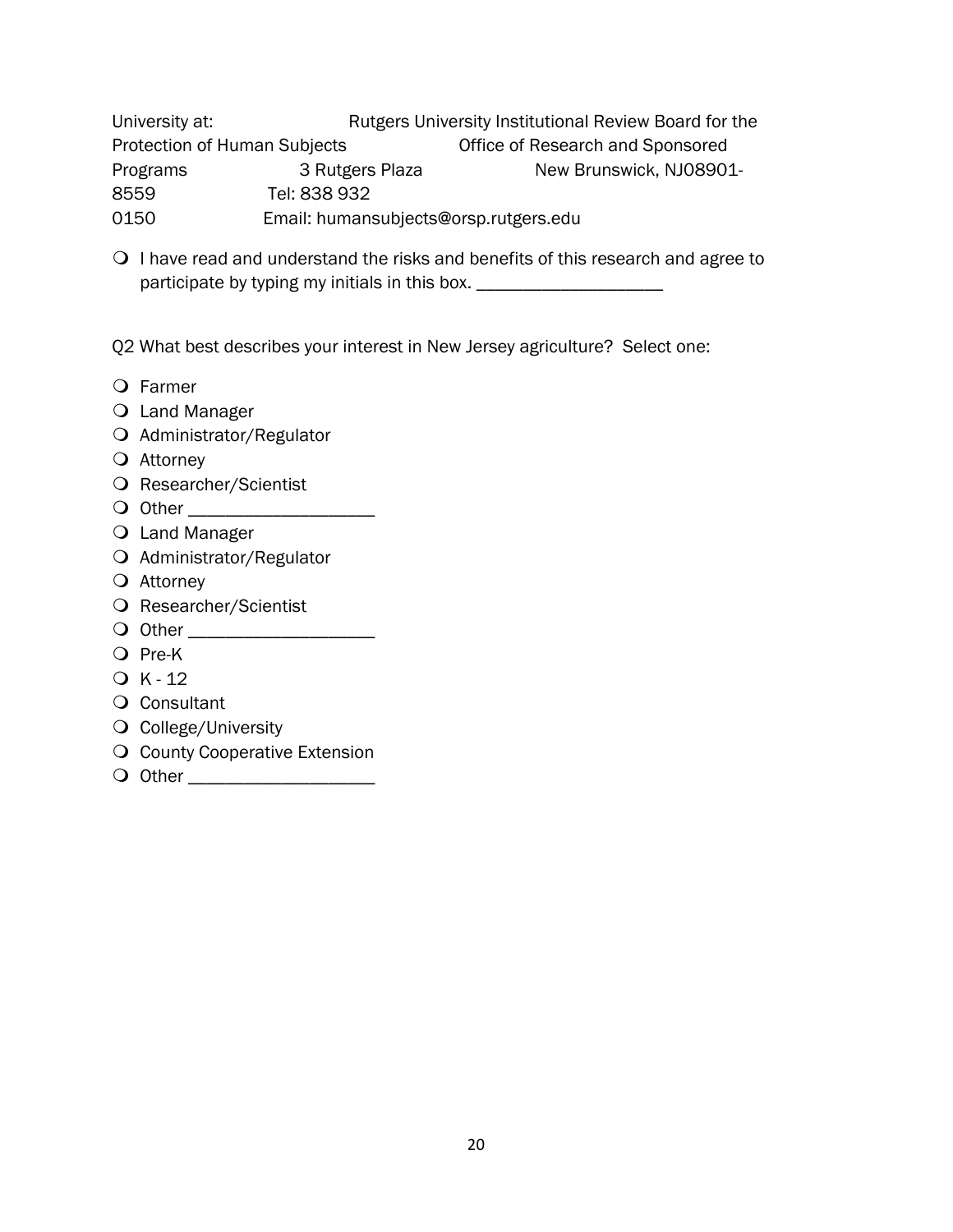Q3 If you are a farmer, what commodities do you grow? Check all that apply.

- □ Grain
- **D** Forage
- $\Box$  Fruit
- □ Vegetables
- **Q** Nursery
- □ Greenhouse
- □ Livestock
- Organic (Certified)
- $\Box$  Pasture/Grazing
- **O** Floriculture
- Aquaculture
- □ Woodland Crops
- $\Box$  Bee-keeping
- Other \_\_\_\_\_\_\_\_\_\_\_\_\_\_\_\_\_\_\_\_

Q19 If you work in government, what level of government?

- O Municipal
- O County
- O State
- O Federal

Q4 Do you live in New Jersey?

- Yes
- O No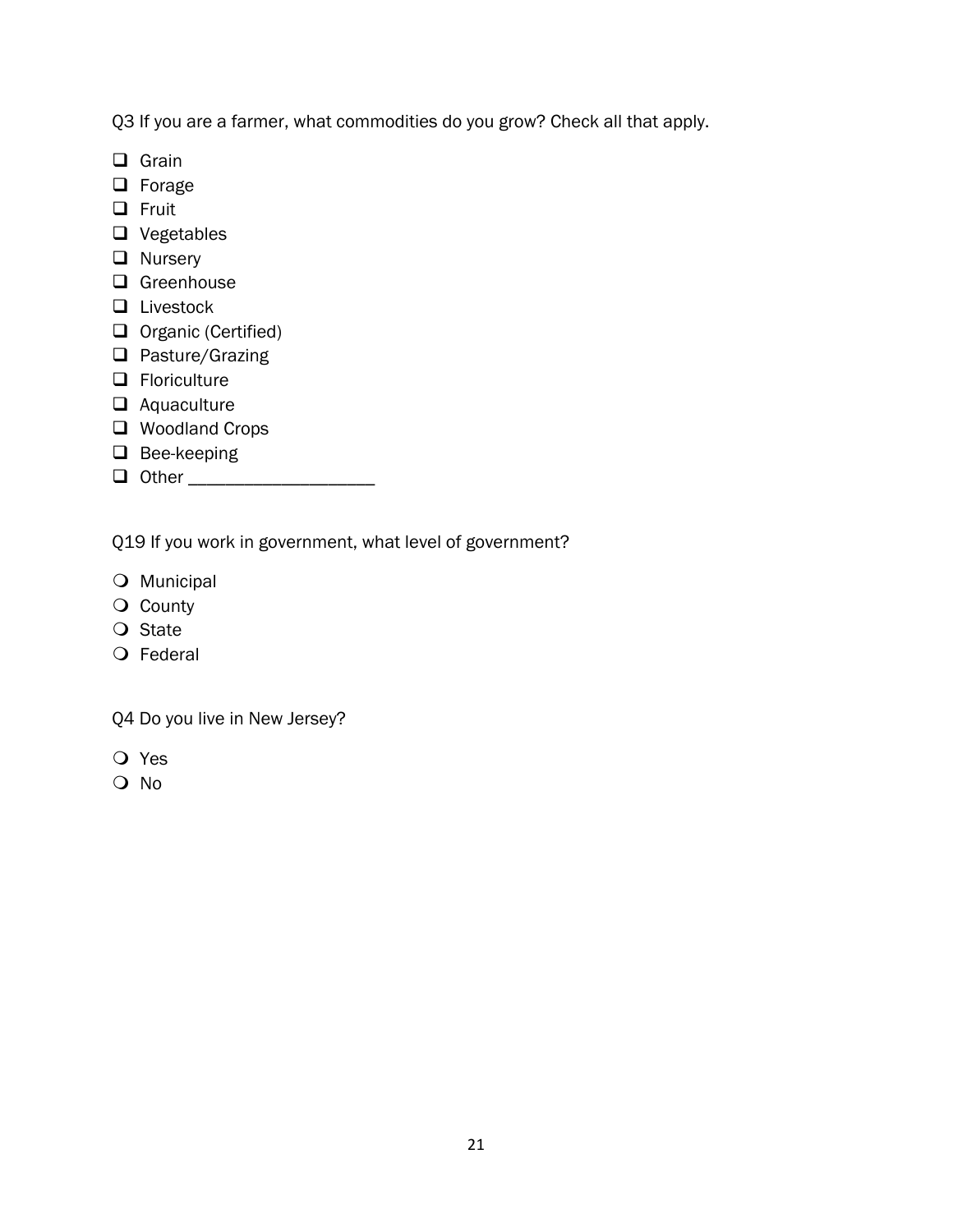Q20 Please select the counties where you farm or where you conduct agricultural-related activities.

- **Q** Atlantic
- $\Box$  Bergen
- **Q** Burlington
- $\Box$  Camden
- $\Box$  Cape May
- □ Cumberland
- $\Box$  Essex
- □ Gloucester
- $\Box$  Hudson
- □ Hunterdon
- **Q** Mercer
- $\Box$  Middlesex
- □ Monmouth
- **Q** Morris
- $\Box$  Ocean
- $\Box$  Passaic
- $\Box$  Salem
- □ Somerset
- **Q** Sussex
- **Q** Union
- **Q** Warren

Q21 Do you live in the New Jersey community where you farm or conduct your agricultural work?

- Yes
- O No

Q22 How many acres do you farm in total?

- O 10 acres or fewer
- 11 50 acres
- 51 100 acres
- 101 200 acres
- 201 1,000 acres
- O More than 1,000 acres
- O Not Applicable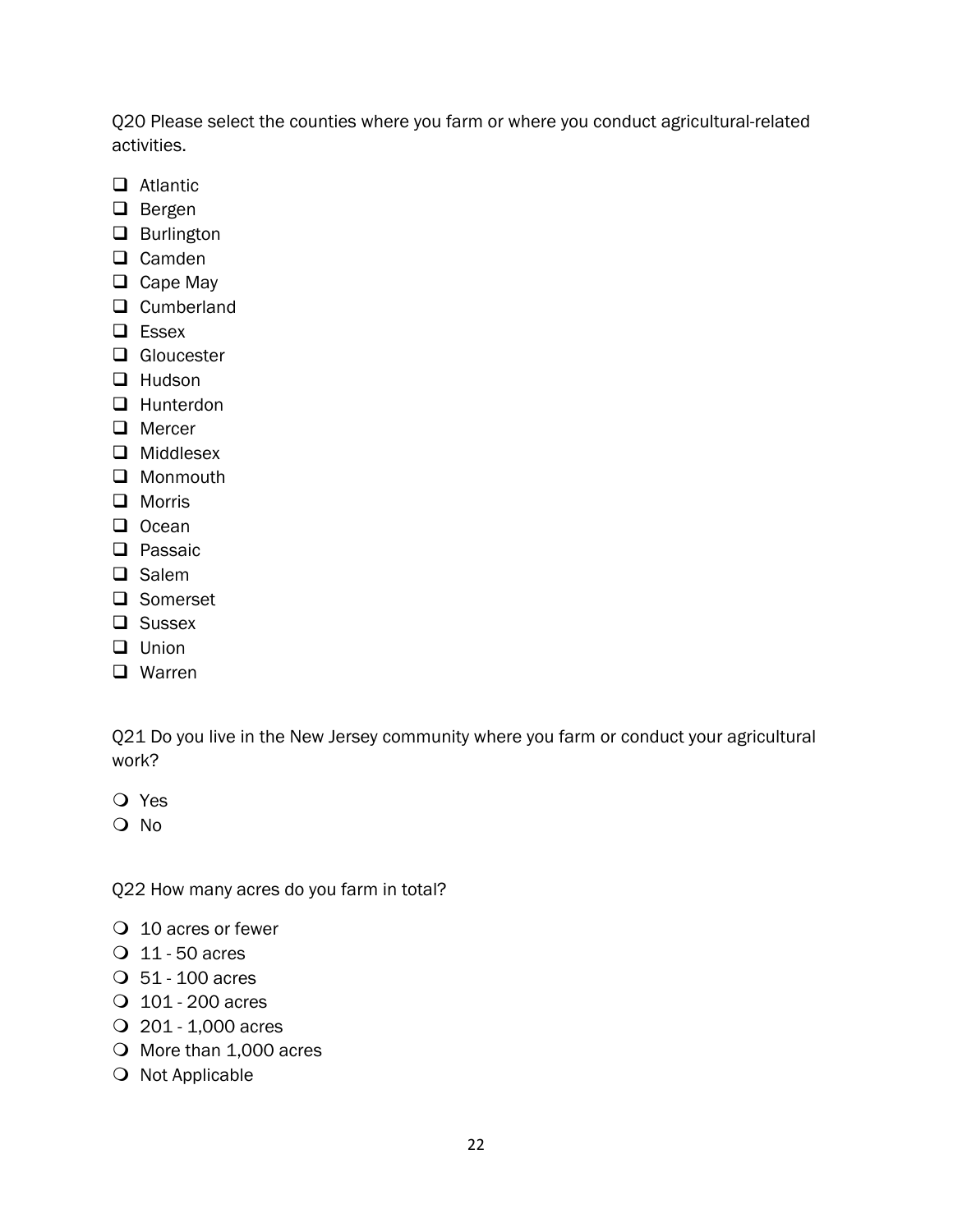Q23 How many years have you been farming?

Q24 Is farming your primary source of income?

- Yes
- O No
- O Not Applicable

Q25 What is the annual market value of the commodities you sell?

- $\bigcirc$  < \$50,000
- $O$  \$50,000 \$100,000
- $\bigcirc$  \$100,000 \$500,000
- $\bigcirc$  >\$500,000
- O Not Applicable

Q5 Do you Strongly Agree, Agree, Disagree or Strongly Disagree (or Don't Know) with the following statements?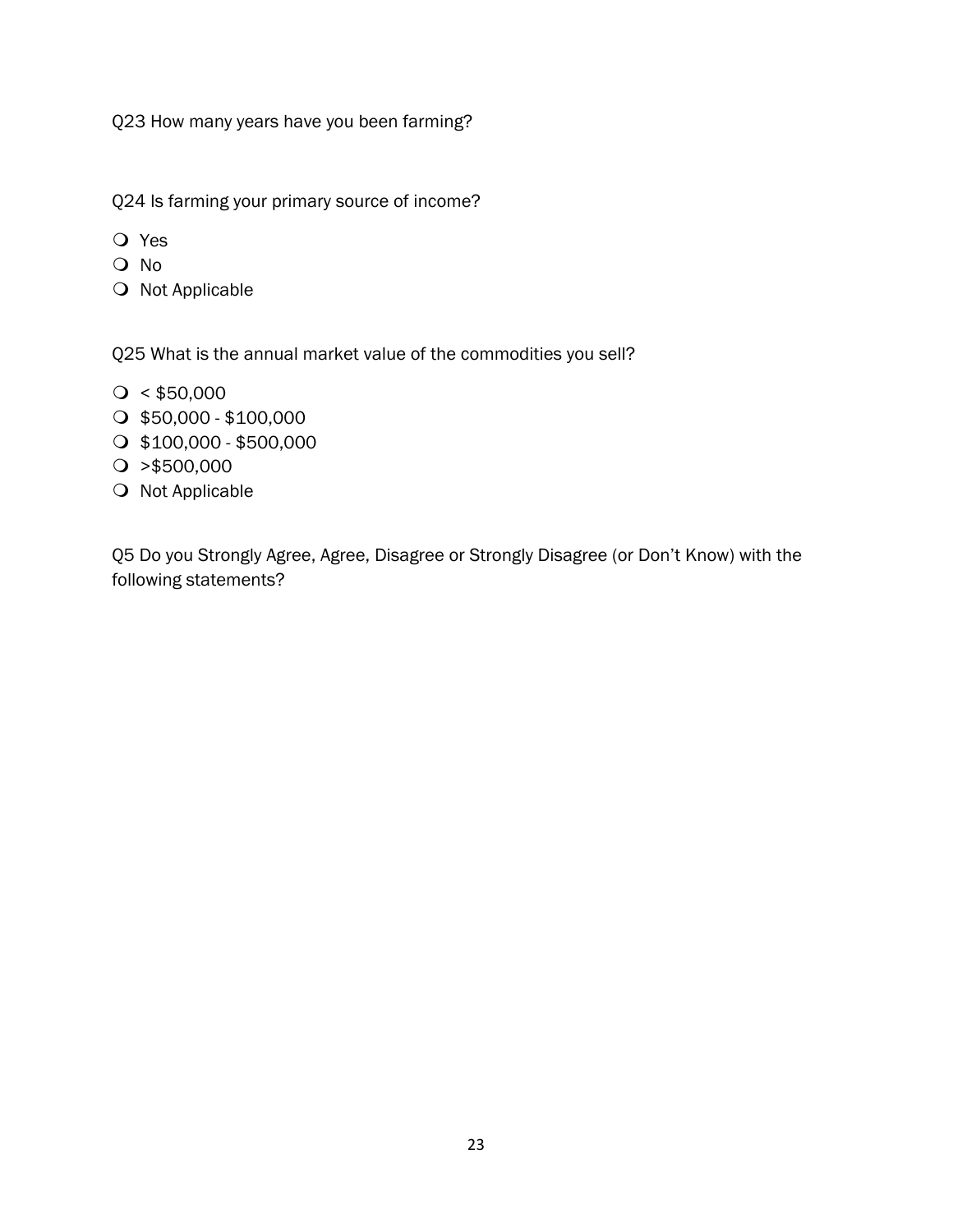|                                                                                                                         | <b>Strongly</b><br>Agree | Agree      | <b>Disagree</b> | <b>Strongly</b><br><b>Disagree</b> | Don't Know |
|-------------------------------------------------------------------------------------------------------------------------|--------------------------|------------|-----------------|------------------------------------|------------|
| Global<br>climate<br>change is not<br>occurring.                                                                        | $\bigcirc$               | $\bigcirc$ | $\bigcirc$      | $\bigcirc$                         | $\bigcirc$ |
| Global<br>climate<br>change is<br>mostly<br>caused by<br>human<br>activity.                                             | $\bigcirc$               | $\bigcirc$ | $\bigcirc$      | $\bigcirc$                         | $\bigcirc$ |
| Global<br>climate<br>change is a<br>risk to New<br>Jersey.                                                              | $\bigcirc$               | $\bigcirc$ | $\bigcirc$      | $\bigcirc$                         | $\bigcirc$ |
| Global<br>climate<br>change is a<br>risk to me,<br>my family,<br>and my<br>friends.                                     | $\bigcirc$               | $\bigcirc$ | $\bigcirc$      | $\bigcirc$                         | $\bigcirc$ |
| The<br>international<br>scientific<br>community<br>understands<br>the science<br>behind global<br>climate<br>change.    | $\bigcirc$               | $\bigcirc$ | $\bigcirc$      | $\bigcirc$                         | $\bigcirc$ |
| I trust the<br>scientific<br>community to<br>truthfully<br>report their<br>findings<br>related to<br>climate<br>change. | $\bigcirc$               | $\Omega$   | $\bigcirc$      | $\bigcirc$                         | $\bigcirc$ |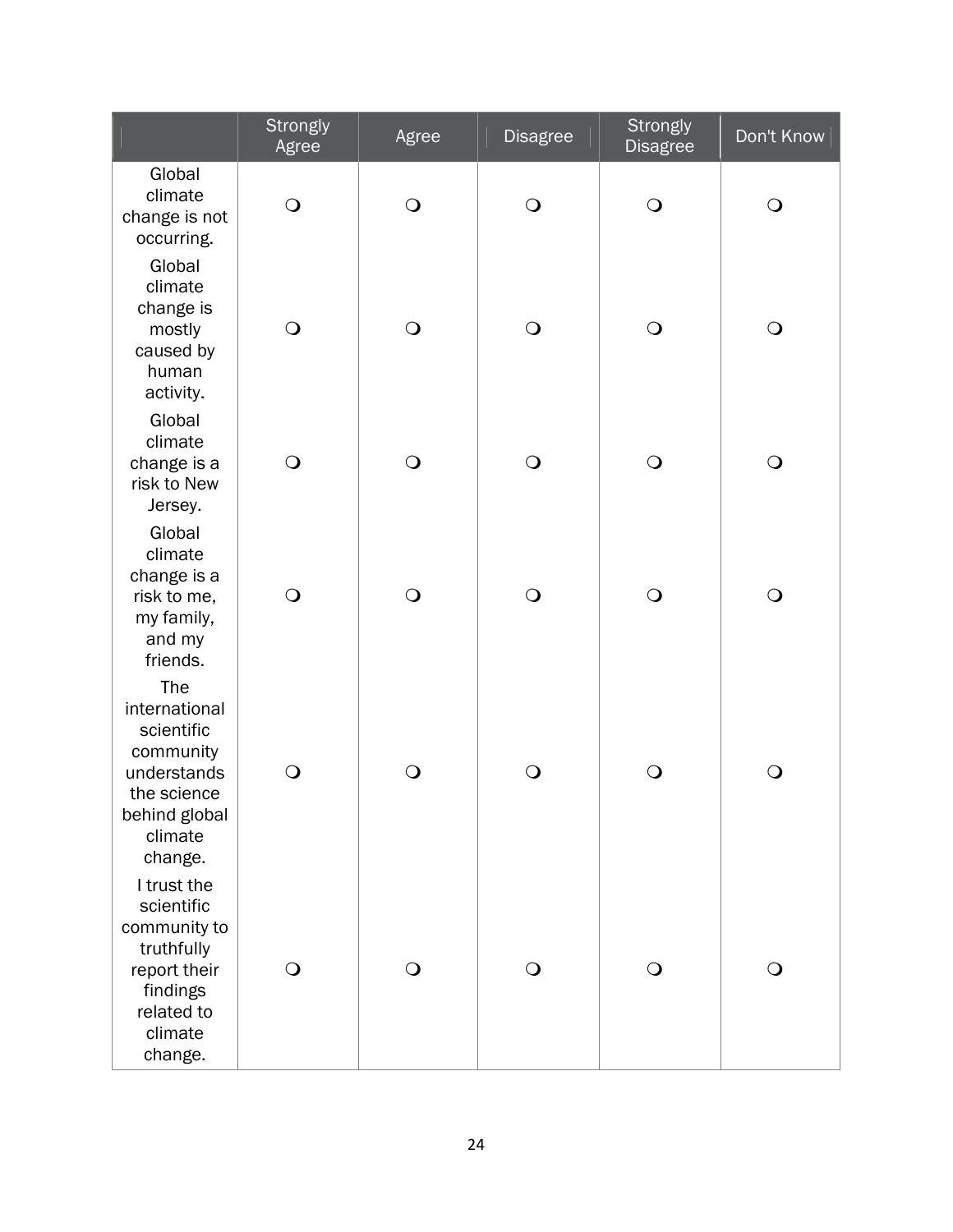| Our state and<br>local officials<br>understand<br>the<br>implications<br>of global<br>climate<br>change for<br>my region. | ∩ | ( ) | ∩ |
|---------------------------------------------------------------------------------------------------------------------------|---|-----|---|
| The media I<br>rely on<br>communicate<br>honestly with<br>us about<br>global<br>climate<br>change.                        | ∩ | ( ) | ∩ |

Q6 Please rate how concerned you are about the following climate change related impacts to agriculture: IMPACTS RELATED TO WATER

|                                                      | Great<br>Concern | Some<br>Concern | Little<br>Concern | <b>No</b><br>Concern | <b>Not</b><br>Applicable |
|------------------------------------------------------|------------------|-----------------|-------------------|----------------------|--------------------------|
| Higher water<br>temperature                          |                  | $\Omega$        | ∩                 |                      |                          |
| Increased algal<br>blooms/eutrophication             |                  | $\epsilon$      |                   |                      |                          |
| Reduced water<br>availability                        |                  | ∩               | ∩                 |                      |                          |
| Increased sediment<br>volumes                        | ∩                | ∩               | ∩                 |                      | ∩                        |
| Salt water intrusion                                 | ⌒                | ⌒               | ∩                 |                      |                          |
| Increased<br>concentration of<br>pollutants in water |                  | ∩               | ∩                 |                      |                          |
| More and longer<br>droughts                          |                  | ு               | ∩                 |                      |                          |
| Increased occurrence<br>and severity of<br>flooding  |                  |                 |                   |                      |                          |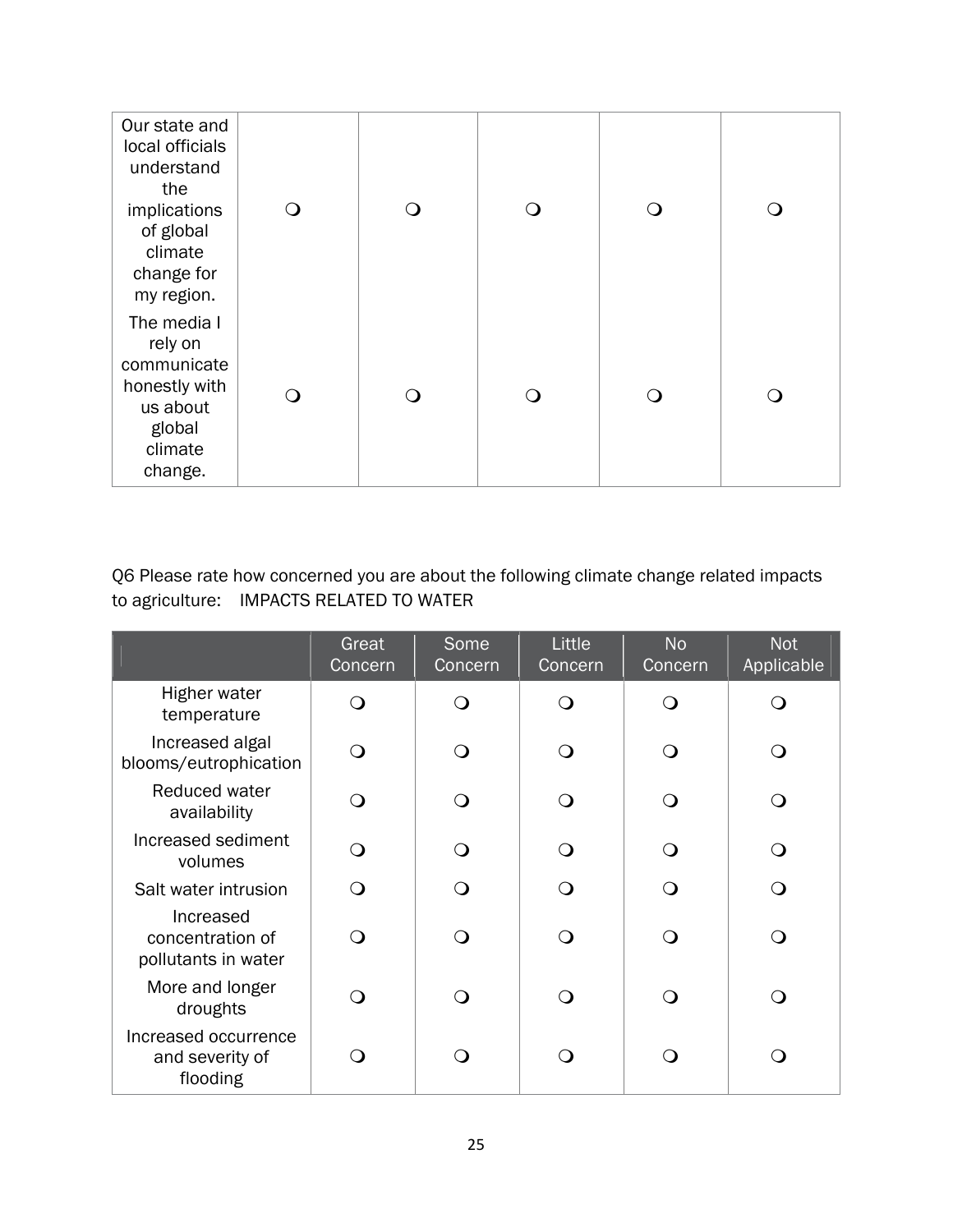# Q7 IMPACTS RELATED TO LAND

|                                                        | Great<br>Concern | Some<br>Concern | Little<br>Concern | No Concern       | <b>Not</b><br>Applicable |
|--------------------------------------------------------|------------------|-----------------|-------------------|------------------|--------------------------|
| Soil<br>erosion/loss                                   | ∩                | $\Omega$        | ∩                 | ∩                | ∩                        |
| Soil<br>compaction                                     | ∩                | ∩               |                   | ∩                | ∩                        |
| Increased<br>concentration<br>of pollutants<br>in soil | ∩                | $\Omega$        |                   | ∩                | ∩                        |
| Reduced<br>carbon<br>storage                           | ∩                | ∩               | ∩                 | ∩                | ⌒                        |
| <b>Tidal wetland</b><br>erosion/loss                   | ∩                | ∩               |                   | $\left( \right)$ | ∩                        |
| More<br>wildfires                                      |                  |                 |                   |                  |                          |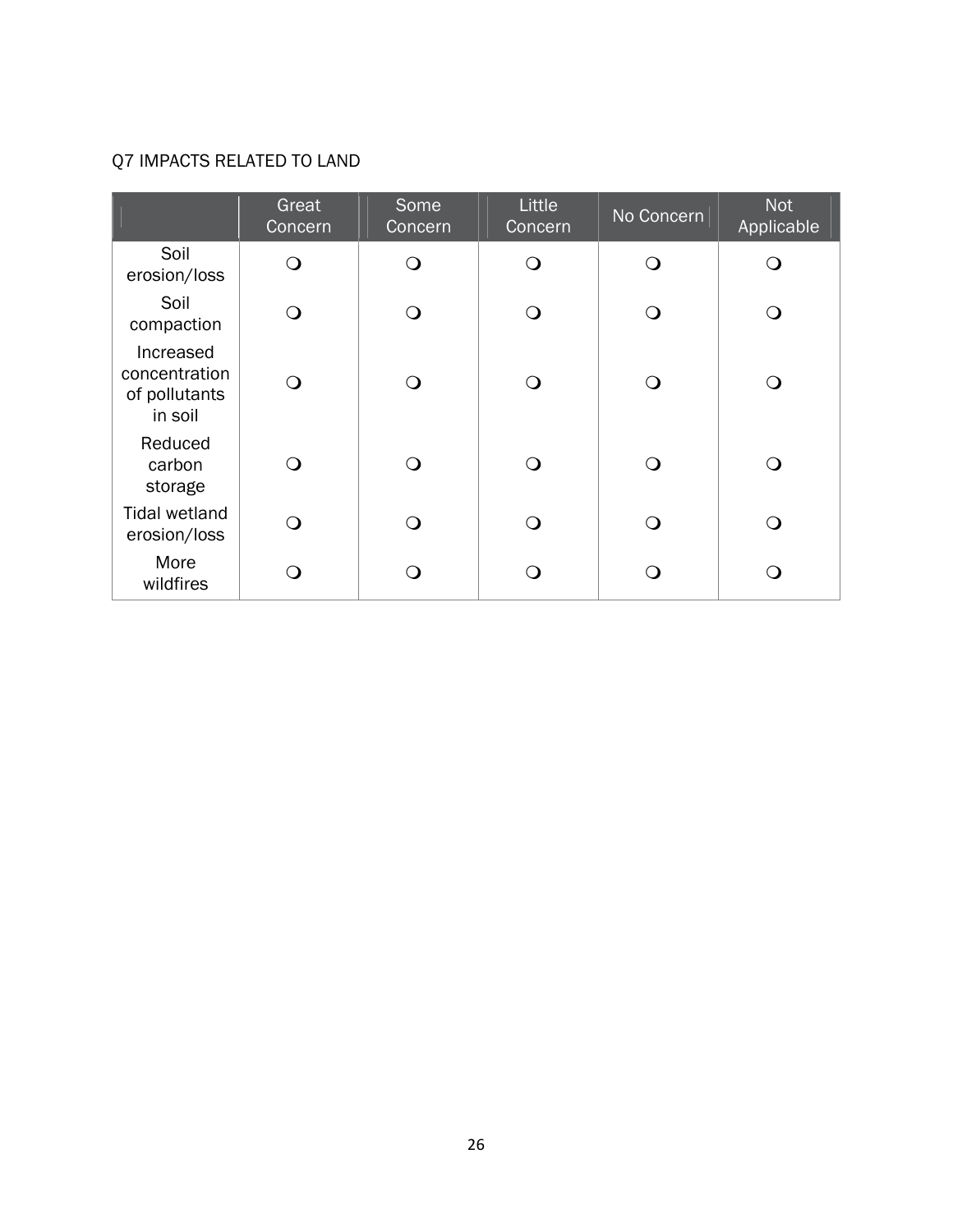# Q9 IMPACTS RELATED TO FARMING

|                                                                                                                         | Great<br>Concern | Some<br>Concern | Little<br>Concern | <b>No</b><br>Concern | <b>Not</b><br>Applicable |
|-------------------------------------------------------------------------------------------------------------------------|------------------|-----------------|-------------------|----------------------|--------------------------|
| Salinity impacts on<br>crops                                                                                            | $\overline{O}$   | $\bigcirc$      | $\bigcirc$        | $\bigcirc$           | $\bigcirc$               |
| Crop damage/loss                                                                                                        | $\bigcirc$       | $\bigcirc$      | $\bigcirc$        | $\bigcirc$           | $\bigcirc$               |
| Reduced crop yield                                                                                                      | $\bigcirc$       | $\bigcirc$      | $\bigcirc$        | $\bigcirc$           | $\bigcirc$               |
| <b>Reduced livestock</b><br>productivity                                                                                | $\bigcirc$       | $\bigcirc$      | $\bigcirc$        | $\bigcirc$           | $\bigcirc$               |
| Loss of soil fertility                                                                                                  | $\bigcirc$       | $\bigcirc$      | $\bigcirc$        | $\bigcirc$           | $\bigcirc$               |
| Unsuitability for<br>some crop varieties                                                                                | $\overline{O}$   | $\bigcirc$      | $\bigcirc$        | $\bigcirc$           | $\bigcirc$               |
| Increased water<br>demand for crops                                                                                     | $\bigcirc$       | $\bigcirc$      | $\bigcirc$        | $\bigcirc$           | $\bigcirc$               |
| Reduced growing<br>season                                                                                               | $\overline{O}$   | $\bigcirc$      | $\Omega$          | $\Omega$             | $\bigcirc$               |
| Delayed spring<br>planting                                                                                              | $\overline{O}$   | $\bigcirc$      | $\bigcirc$        | $\bigcirc$           | $\overline{O}$           |
| Changes in crop<br>bloom/reproductive<br>timing                                                                         | $\Omega$         | $\bigcirc$      | $\Omega$          | $\bigcirc$           | $\bigcirc$               |
| Increased need for<br>drainage                                                                                          | $\overline{O}$   | $\bigcirc$      | $\Omega$          | $\bigcirc$           | $\bigcirc$               |
| Changes in farm<br>inputs (e.g.<br>fertilizer, Integrated<br>Pest Management,<br>misting fans,<br>equipment<br>changes) | $\mathsf{O}$     | $\bigcirc$      | $\bigcirc$        | $\bigcirc$           | $\bigcirc$               |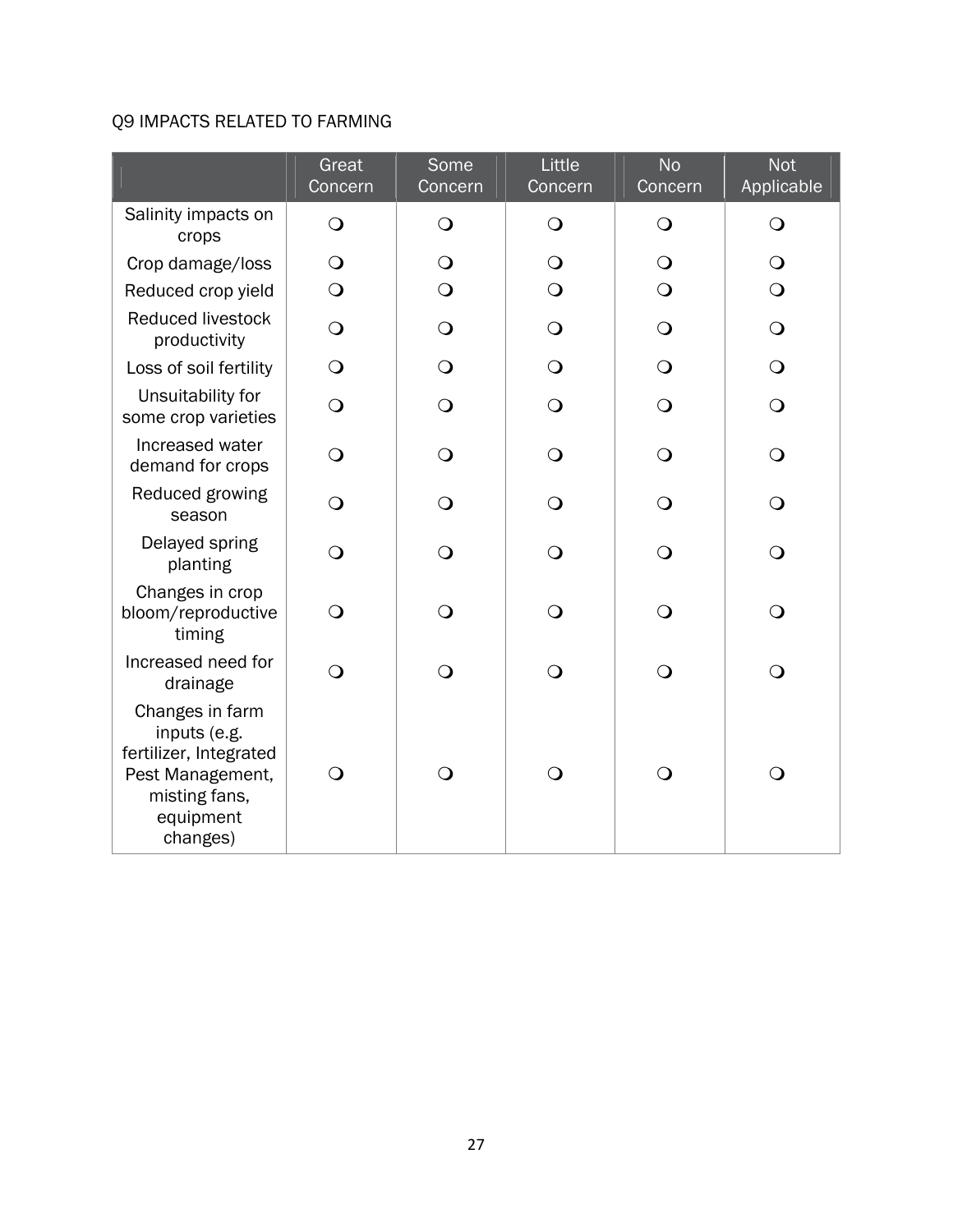# Q8 IMPACTS RELATED TO FLORA, FAUNA, AND PEOPLE

|                                                                                         | Great<br>Concern | Some<br>Concern | Little<br>Concern | No Concern | <b>Not</b><br>Applicable |
|-----------------------------------------------------------------------------------------|------------------|-----------------|-------------------|------------|--------------------------|
| Changes in plant<br>and animal<br>species<br>composition and<br>distribution            | $\bigcirc$       | ∩               | $\Omega$          | $\Omega$   | $\Omega$                 |
| Increased spread<br>of invasive species                                                 | $\Omega$         | ∩               | $\Omega$          | $\Omega$   | $\Omega$                 |
| Increased<br>occurrence/spread<br>of pathogens,<br>pests, and vector-<br>borne diseases | $\Omega$         | ∩               | $\Omega$          | ∩          | $\Omega$                 |
| <b>Critical species</b><br>habitat loss                                                 | $\bigcirc$       | ∩               | ∩                 | ∩          | $\overline{O}$           |
| Salinity impacts on<br>vegetation                                                       | $\Omega$         | ∩               | $\Omega$          | ∩          | $\Omega$                 |
| Heat stress/stroke<br>(for visitors and<br>workers)                                     | ∩                | ∩               | $\Omega$          | ∩          | $\bigcirc$               |
| Reduced<br>recreation and<br>tourism                                                    | $\Omega$         | ∩               | ∩                 | ⌒          | ∩                        |

Q10 Did Tropical Storm Irene (2011) impact your farming operation, farmland, or agricultural areas you are responsible for?

- Yes
- O No
- $\bigcirc$  Not Applicable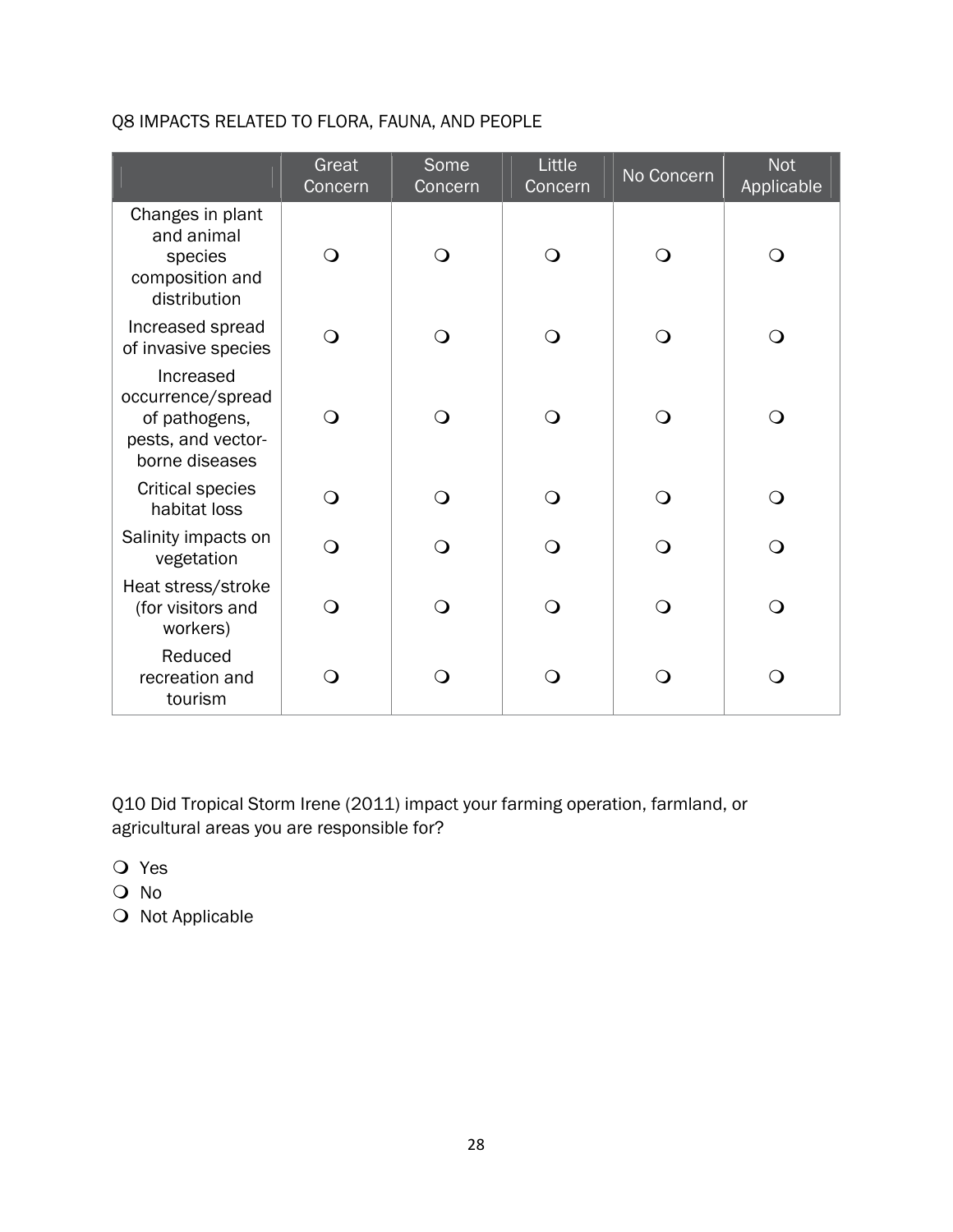Q11 If so, in what ways?

- $\Box$  Severe flooding
- **Q** Minor flooding
- $\Box$  Short term land/property damage
- □ Long term or permanent land/property damage
- Resident or livestock evacuation
- $\Box$  Power outages
- **Q** Other \_\_\_\_\_\_\_\_\_\_\_\_\_\_\_\_\_\_\_\_\_\_\_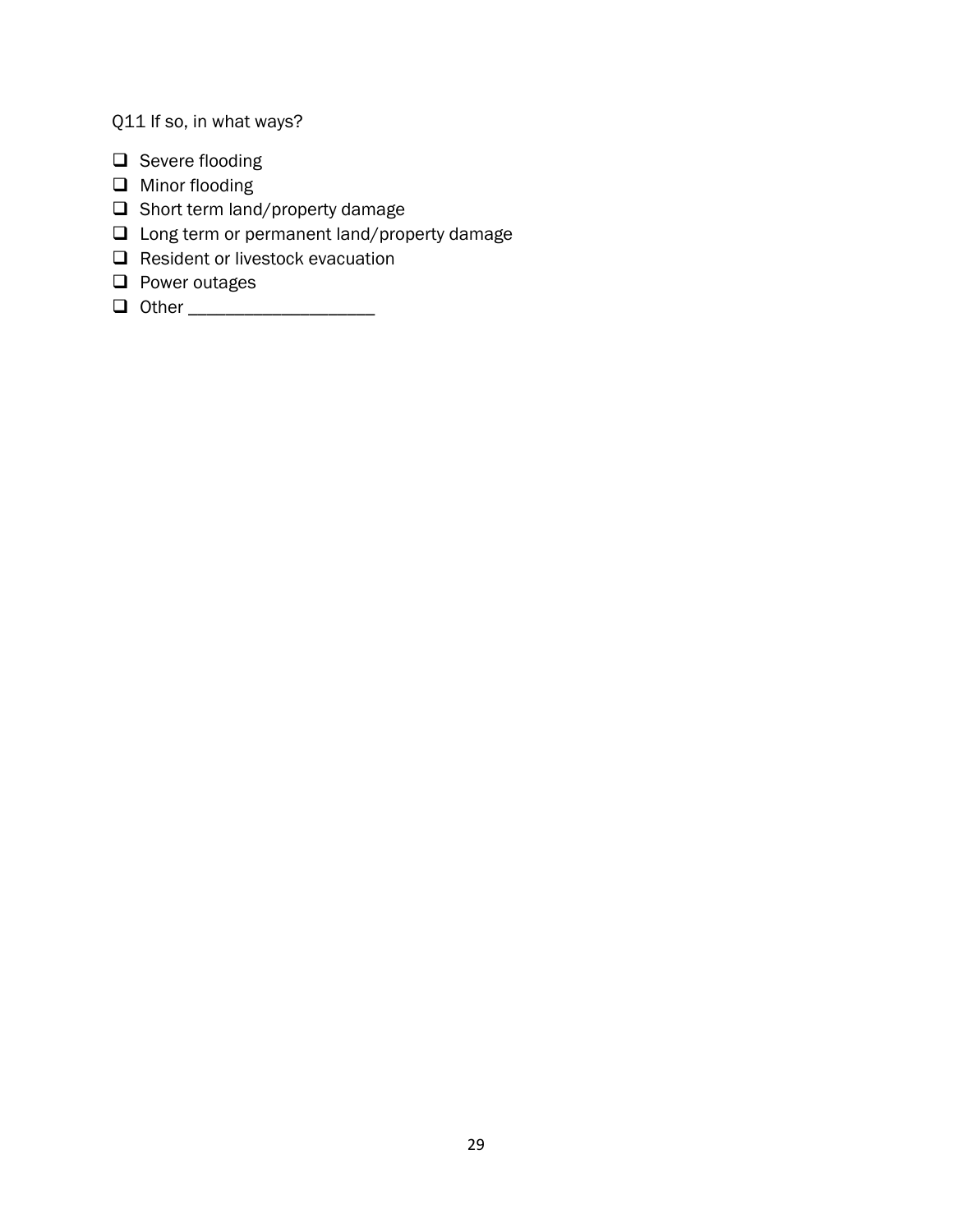Q12 Did Hurricane Sandy (2012) impact your farming operation, farmland, or agricultural areas you are responsible for?

- Yes
- O No
- O Not Applicable

Q13 If so, in what ways?

- $\Box$  Severe flooding
- □ Minor flooding
- $\Box$  Short term land/property damage
- □ Long term or permanent land/property damage
- $\Box$  Resident or livestock evacuation
- $\Box$  Power outages
- Other \_\_\_\_\_\_\_\_\_\_\_\_\_\_\_\_\_\_\_\_

Q14 Of the following climate change adaptations, which are In Place, Planned or Needed for your program or properties?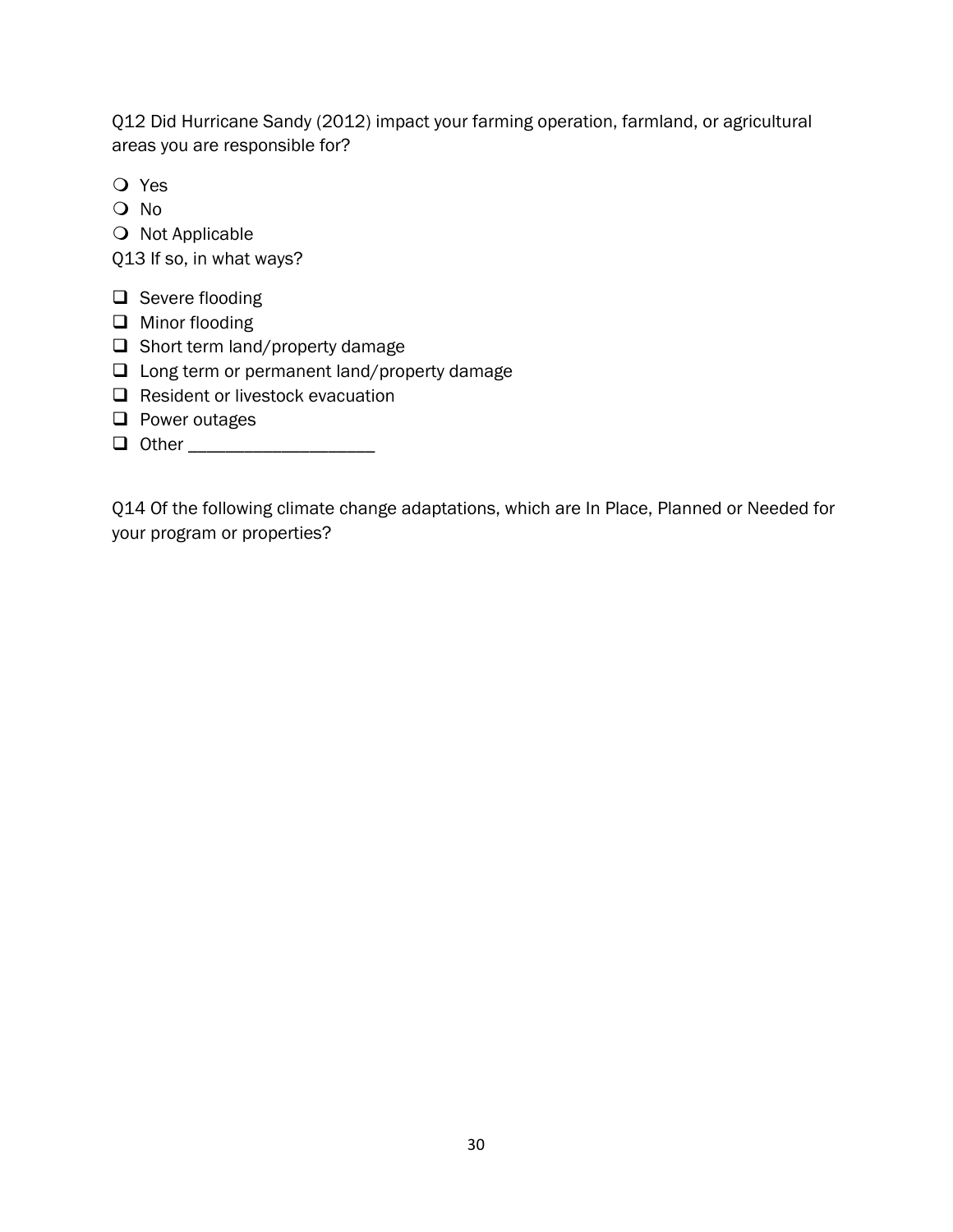|                                                                                                                                 | In Place   | Planned        | <b>Not</b><br>Planned<br>but<br>Needed | <b>Not</b><br>Needed | Don't<br>Know | <b>Not</b><br>Applicable |
|---------------------------------------------------------------------------------------------------------------------------------|------------|----------------|----------------------------------------|----------------------|---------------|--------------------------|
| Property and<br>resource<br>vulnerability<br>assessments                                                                        | $\bigcirc$ | $\bigcirc$     | $\bigcirc$                             | $\bigcirc$           | $\bigcirc$    | $\bigcirc$               |
| Emergency<br>preparedness<br>plans                                                                                              | $\bigcirc$ | $\bigcirc$     | $\bigcirc$                             | $\bigcirc$           | $\bigcirc$    | $\bigcirc$               |
| Surveillance<br>for diseases                                                                                                    | $\bigcirc$ | $\bigcirc$     | $\bigcirc$                             | $\bigcirc$           | $\bigcirc$    | $\bigcirc$               |
| Livestock<br>shelters and<br>improved<br>ventilation for<br>livestock                                                           | $\bigcirc$ | $\bigcirc$     | $\bigcirc$                             | $\bigcirc$           | $\bigcirc$    | $\bigcirc$               |
| Water<br>conservation<br>(e.g., dirip)<br>irrigation,<br>water<br>efficiency,<br>change to less<br>water<br>intensive<br>crops) | $\bigcirc$ | $\bigcirc$     | $\bigcirc$                             | $\bigcirc$           | $\bigcirc$    | $\bigcirc$               |
| Crop<br>diversification                                                                                                         | $\bigcirc$ | $\bigcirc$     | $\bigcirc$                             | $\bigcirc$           | $\bigcirc$    | $\bigcirc$               |
| Altered farm<br>practices<br>(e.g.,<br>mulching,<br>intercropping)                                                              | $\bigcirc$ | $\bigcirc$     | $\bigcirc$                             | $\bigcirc$           | $\bigcirc$    | $\bigcirc$               |
| Drilling new<br>wells or<br>seeking<br>alternative<br>water sources<br>(e.g. on-site<br>farm ponds)                             | $\bigcirc$ | $\overline{O}$ | $\bigcirc$                             | $\bigcirc$           | $\bigcirc$    | $\bigcirc$               |
| Pumping of<br>more water                                                                                                        | $\bigcirc$ | $\mathbf{O}$   | $\bigcirc$                             | $\bigcirc$           | $\bigcirc$    | $\bigcirc$               |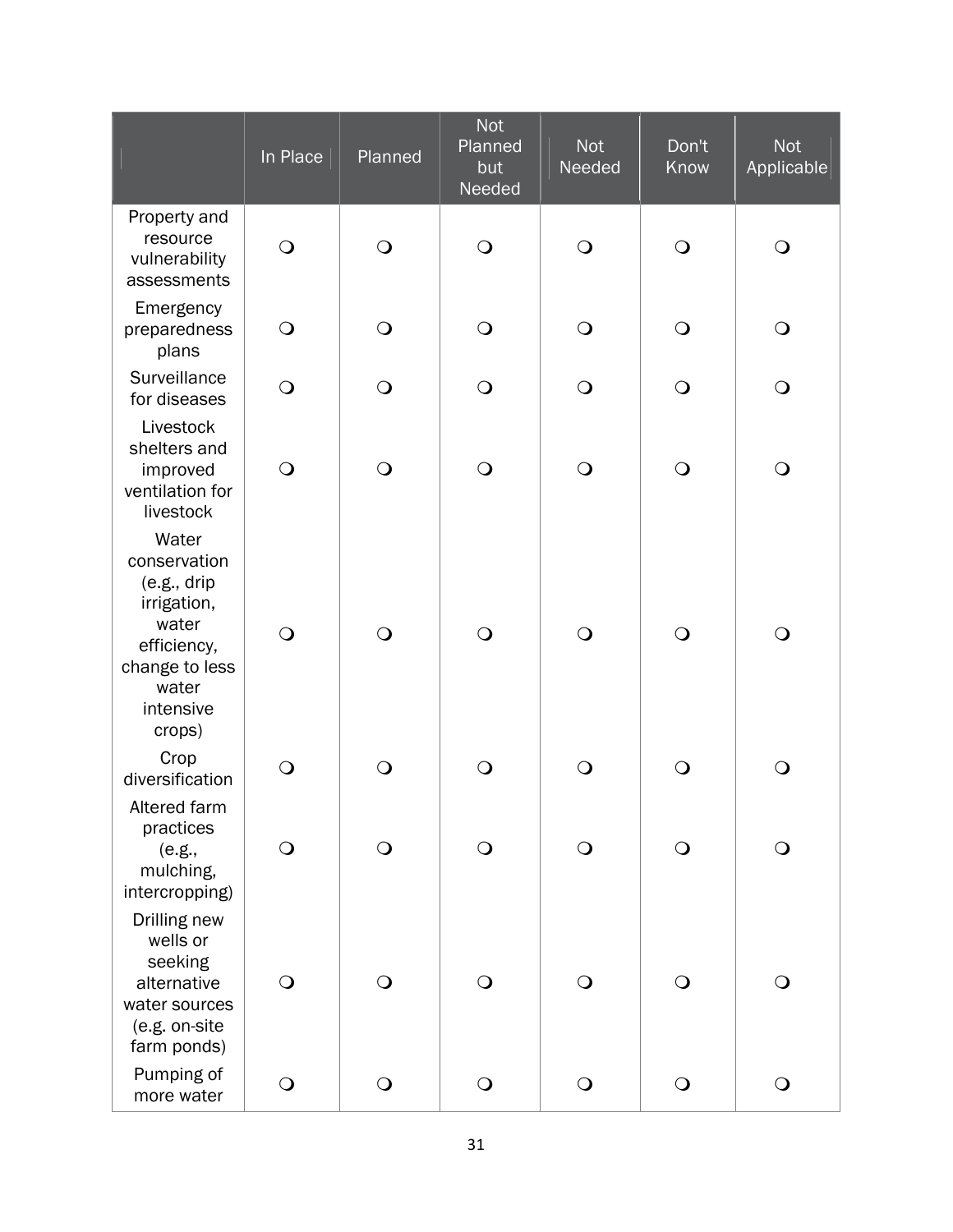| Farmscaping<br>for<br>biodiversity,<br>pollination,<br>pest and flood<br>control                                                                                                       | $\bigcirc$ | $\bigcirc$     | $\bigcirc$ | $\bigcirc$ | $\bigcirc$ | $\bigcirc$ |
|----------------------------------------------------------------------------------------------------------------------------------------------------------------------------------------|------------|----------------|------------|------------|------------|------------|
| Protection of<br>representative<br>ecosystems of<br>sufficient size                                                                                                                    | $\bigcirc$ | $\overline{O}$ | $\bigcirc$ | $\bigcirc$ | $\bigcirc$ | $\bigcirc$ |
| Protection of<br>connective<br>corridors<br>between<br>ecosystems                                                                                                                      | $\bigcirc$ | $\overline{O}$ | $\bigcirc$ | $\bigcirc$ | $\bigcirc$ | $\bigcirc$ |
| Green<br>infrastructure<br>(e.g., riparian<br>buffers, living<br>shorelines,<br>native<br>landscaping,<br>tree planting,<br>wetland<br>restoration,<br>porous<br>pavement,<br>$etc.$ ) | $\bigcirc$ | $\overline{O}$ | $\bigcirc$ | $\bigcirc$ | $\bigcirc$ | $\bigcirc$ |

Q15 What are the most important actions or programs needed at the LOCAL, REGIONAL, STATE, OR FEDERAL level to support efforts by the agricultural community to prepare for and respond to climate change impacts?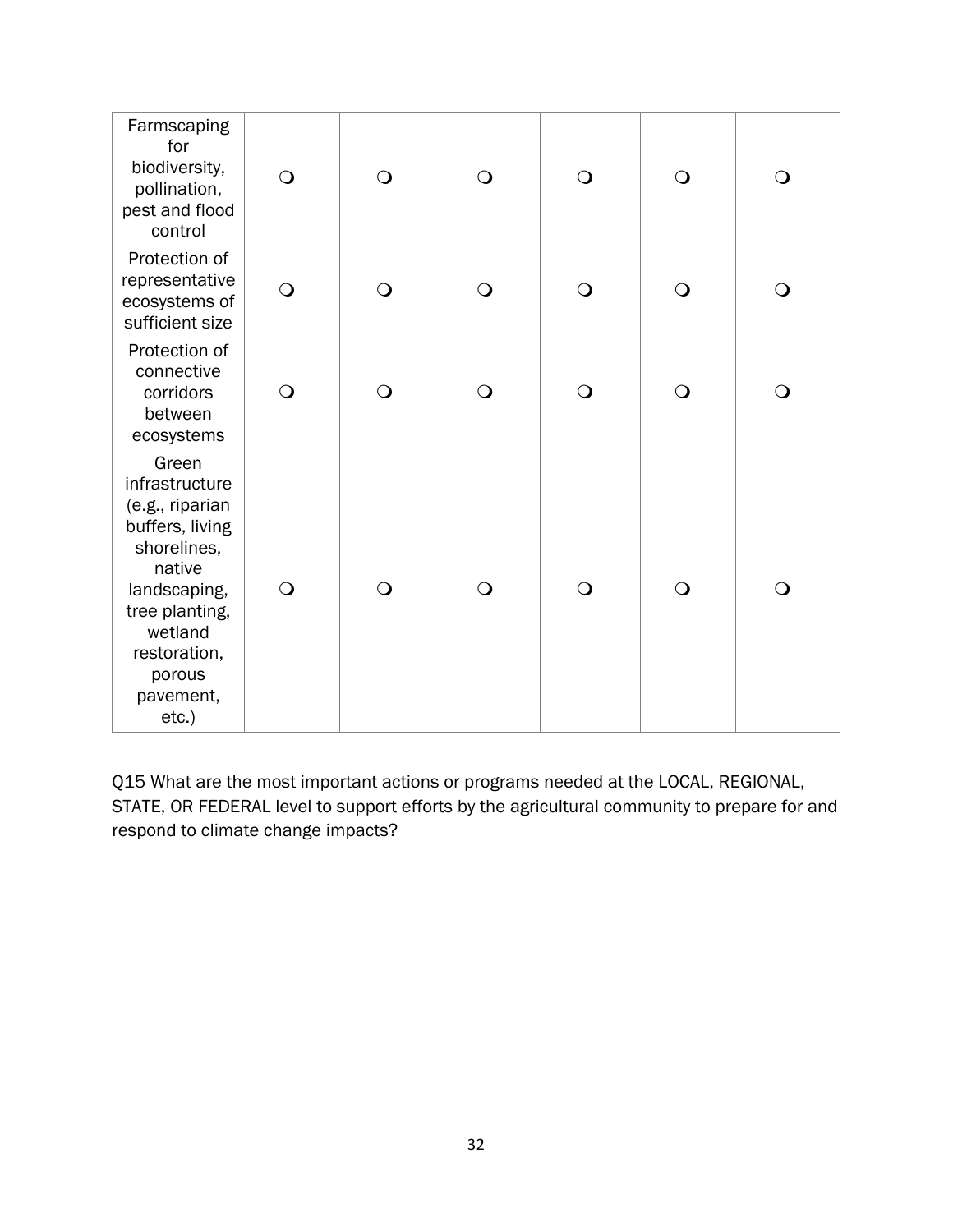|                                                                                                                                                                                                                                                    | <b>High Need</b> | Some Need      | Little or No<br><b>Need</b> | Don't Know   | <b>Not</b><br>Applicable |
|----------------------------------------------------------------------------------------------------------------------------------------------------------------------------------------------------------------------------------------------------|------------------|----------------|-----------------------------|--------------|--------------------------|
| Enhanced<br>monitoring to<br>establish<br>baselines and<br>monitor changes<br>to crop yield<br>and/or crop<br>health                                                                                                                               | $\bigcirc$       | $\bigcirc$     | $\bigcirc$                  | $\bigcirc$   | $\bigcirc$               |
| Enhanced vector<br>and disease<br>surveillance<br>programs                                                                                                                                                                                         | $\bigcirc$       | $\overline{O}$ | $\bigcirc$                  | $\bigcirc$   | $\mathbf{\mathsf{O}}$    |
| Development of<br>improved and<br>low-cost<br>weed/vector<br>control<br>approaches                                                                                                                                                                 | $\bigcirc$       | $\bigcirc$     | $\bigcirc$                  | $\bigcirc$   | $\mathbf{\mathsf{O}}$    |
| Improved climate<br>modeling<br>capacity for local<br>scale<br>assessments                                                                                                                                                                         | $\bigcirc$       | $\bigcirc$     | $\bigcirc$                  | $\bigcirc$   | $\bigcirc$               |
| Adaptive<br>measures for<br>worker comfort<br>and safety                                                                                                                                                                                           | $\overline{O}$   | $\bigcirc$     | $\bigcirc$                  | $\bigcirc$   | $\mathbf{\mathsf{O}}$    |
| improved<br>coordination and<br>training between<br>the agriculture<br>community and<br>regional, state,<br>and federal<br>resource<br>agencies<br>regarding climate<br>change issues<br>(e.g. trainings,<br>workshops,<br>technical<br>bulletins) | $\bigcirc$       | $\mathsf{O}$   | $\bigcirc$                  | $\mathsf{O}$ | $\bigcirc$               |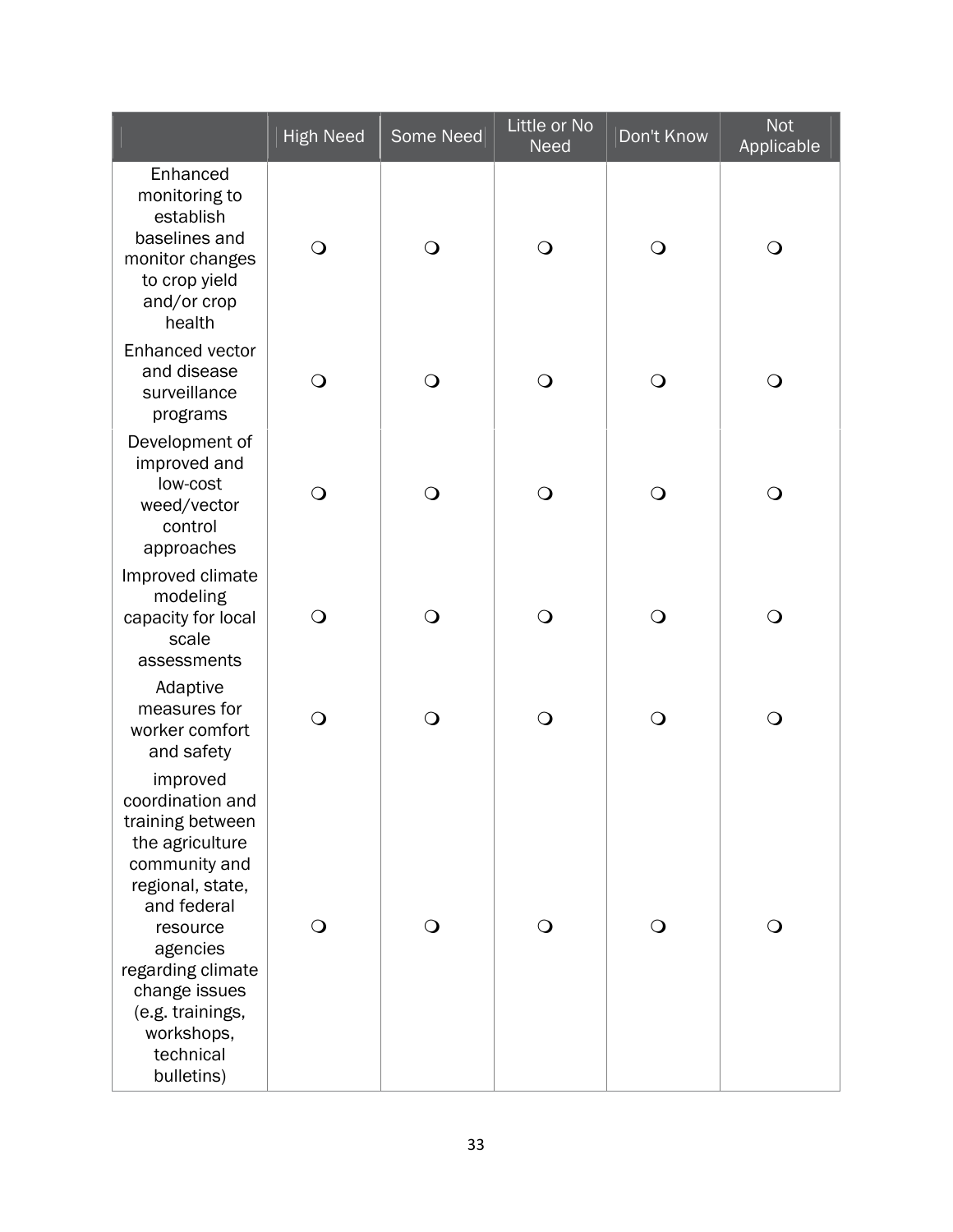| Research on the<br>vulnerability of<br>economically<br>important<br>agricultural<br>species and<br>development of<br>adaptive<br>plant/agricultural<br>species and<br>varieties<br>including species<br>adapted to<br>reduced water<br>quality<br>(increased | $\bigcirc$ | $\bigcirc$ | $\bigcirc$ | $\bigcirc$ | $\bigcirc$   |
|--------------------------------------------------------------------------------------------------------------------------------------------------------------------------------------------------------------------------------------------------------------|------------|------------|------------|------------|--------------|
| salinity).<br><b>Enhanced Best</b><br>Management<br>Practices to<br>reduce<br>stormwater<br>runoff                                                                                                                                                           | $\bigcirc$ | $\bigcirc$ | $\bigcirc$ | $\bigcirc$ | $\bigcirc$   |
| Programs to<br>assist farmers in<br>changeover to<br>new equipment<br>or for<br>experimenting<br>with new<br>varieties of<br>climate-resistant<br>crops                                                                                                      | $\bigcirc$ | $\bigcirc$ | $\bigcirc$ | $\bigcirc$ | $\mathsf{O}$ |
| Incentive<br>programs to<br>preserve,<br>increase, or<br>improve climate-<br>resilient<br>agricultural land                                                                                                                                                  | $\bigcirc$ | $\bigcirc$ | $\bigcirc$ | $\bigcirc$ | $\bigcirc$   |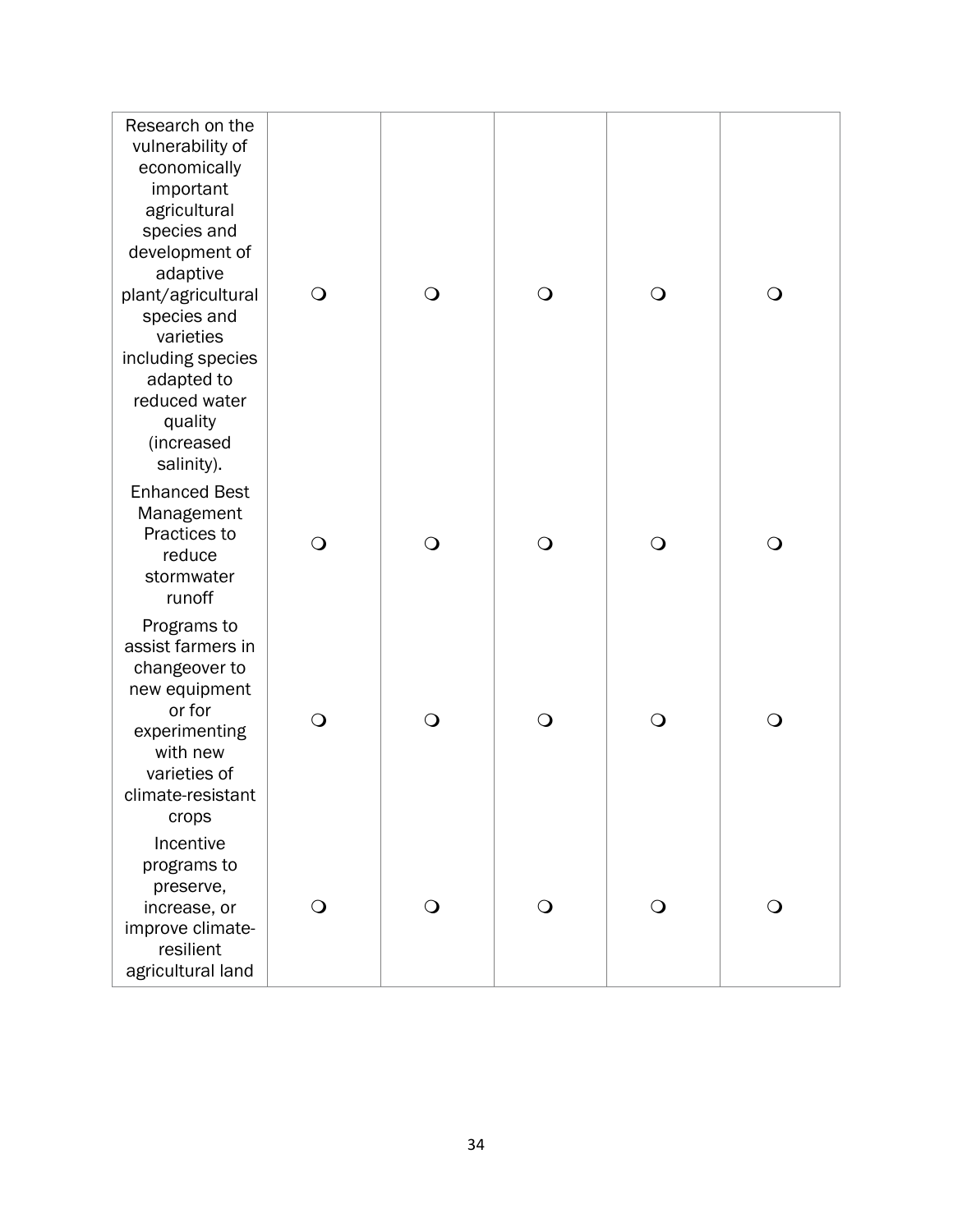| Water supply<br>planning and<br>conservation<br>programs to<br>account for a<br>changing climate                           | $\bigcirc$ | $\bigcirc$ | $\bigcirc$ | $\bigcirc$ | $\bigcirc$     |
|----------------------------------------------------------------------------------------------------------------------------|------------|------------|------------|------------|----------------|
| Research on<br>innovative and<br>cost effective<br>strategies for<br>improved water<br>systems<br>management<br>and design | $\Omega$   | $\bigcirc$ | $\bigcirc$ | $\bigcirc$ | $\bigcirc$     |
| Work to identify<br>and implement<br>appropriate fire<br>management<br>strategies in at-<br>risk forested<br>areas         | $\bigcirc$ | $\bigcirc$ | $\bigcirc$ | $\bigcirc$ | $\bigcirc$     |
| Other                                                                                                                      | $\bigcirc$ | $\bigcirc$ | $\bigcirc$ | $\Omega$   | $\bigcirc$     |
| Enhanced<br>monitoring and<br>assessment of<br>forest health as<br>it related to<br>implications for<br>agriculture        | $\bigcirc$ | $\bigcirc$ | $\bigcirc$ | $\bigcirc$ | $\overline{O}$ |

Q16 What does your agriculture program MOST NEED to prepare for and be ready to respond to climate change impacts over the coming decades?

Q17 What are the biggest challenges to achieving preparedness for climate change?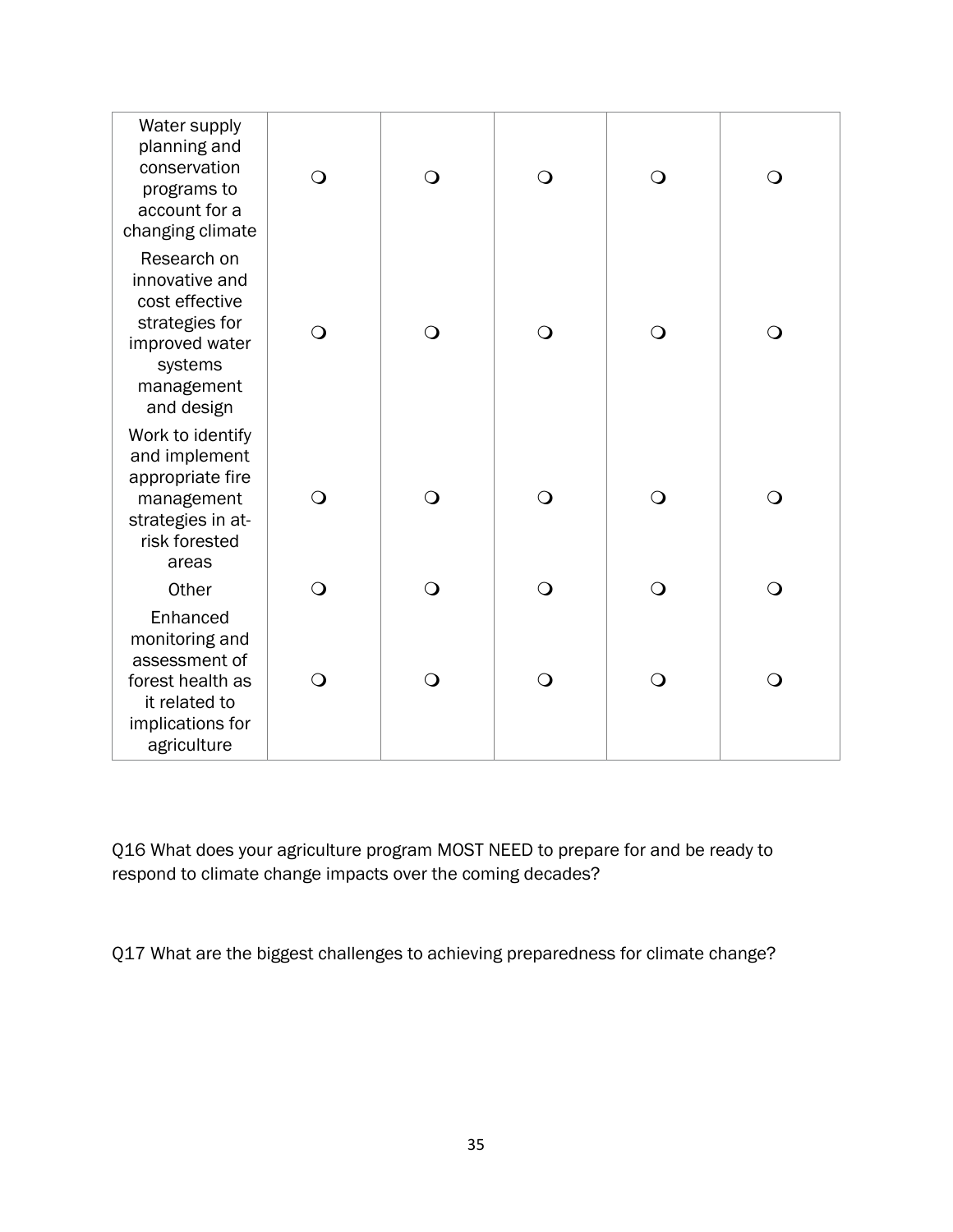Q18 Please rank climate change impacts in importance among these non-climate stressors to agriculture? (Drag and drop to rank 1 to 5 with 1 being most important and 5 being least important):

- **\_\_\_\_\_\_ Climate Change Impacts**
- **\_\_\_\_\_\_\_** Encroaching Land Development
- \_\_\_\_\_\_ Increased Costs of Operations
- **\_\_\_\_\_\_** Increases in Contaminants
- **\_\_\_\_\_\_** Introduced or Invasive Species

Q26 Click on arrows below to submit. Thank you for taking this survey!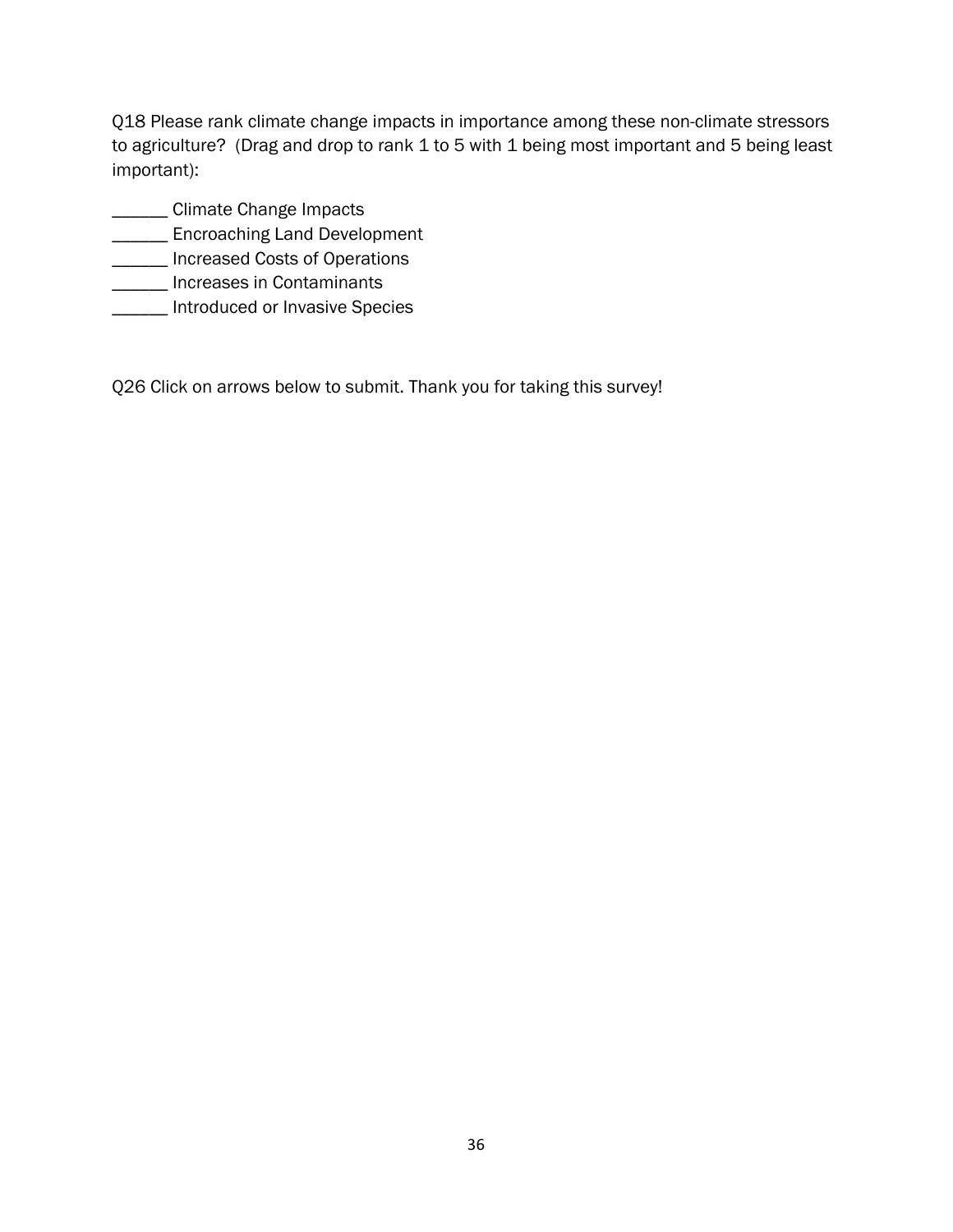# Attachment B: Agriculture Survey Results Summary

Summary of Agriculture Survey: Preparing for Climate Change Impacts in New Jersey Administered to representatives of the agricultural community in New Jersey Survey conducted online September 13 – October 4, 2013.

### *Overview of Participants*

55 respondents completed this online survey. Of the respondents, 15 (27%) work for county cooperative extensions, 15 (27%) work for the government in other roles, 13 (24%) are in academia, 6 (11%) are farmers, and 5 (9%) are researchers/scientists for non-governmental organizations. The commodities grown by respondents include grain (4), vegetables (4), nursery (4), forage (3), livestock (3), pasture/grazing (2), fruit (1), and greenhouse (1). Despite only 6 respondents identifying as farmers, there were 10 responses to the question "how many acres do you farm in total", of which 5 reported that they farm a total of 201- 1,000 acres, with the rest farming smaller plots of land. There were also 10 responses to the question "what is the annual market value of the commodities you sell"; 3 reported selling >\$500,000 annually, 1 sells \$100,000-\$500,000, 4 sell \$50,000-\$100,000, and 2 sell <\$50,000 worth of commodities annually. Only 4 respondents indicated that farming was their primary source of income.

#### *Views on Climate Change*

Respondents were asked whether they agree, strongly agree, disagree, or strongly disagree with the statement "Global climate change is not occurring." Forty-three (78%) of the respondents believe climate change is occurring, with 27 of the respondents strongly disagreeing and 16 disagreeing with this statement, while 9 respondents agreed or strongly agreed with the statement and 3 responded 'don't know'.

The majority of respondents (35, or 64%) believe that climate change is mostly caused by human activity. Forty-five respondents (82%) agreed or strongly agreed with the statement "Climate change is a risk to New Jersey", and 67% think climate change is a personal risk to family and friends. About half the respondents (30/55%) agree that the international scientific community understands the science behind climate change, while 29% (16 respondents) disagree or strongly disagree and 9 responded 'don't know'. 56% (31 respondents) trust the scientific community to truthfully report their findings related to climate change. Confidence in public officials is low, with only 4 respondents agreeing that "state and local officials understand the implications of global climate change for my region", 38 (69%) disagreeing or strongly disagreeing, and 13 responding "don't know". Trust in the media is also low, with 12 (22%) agreeing the media communicate honestly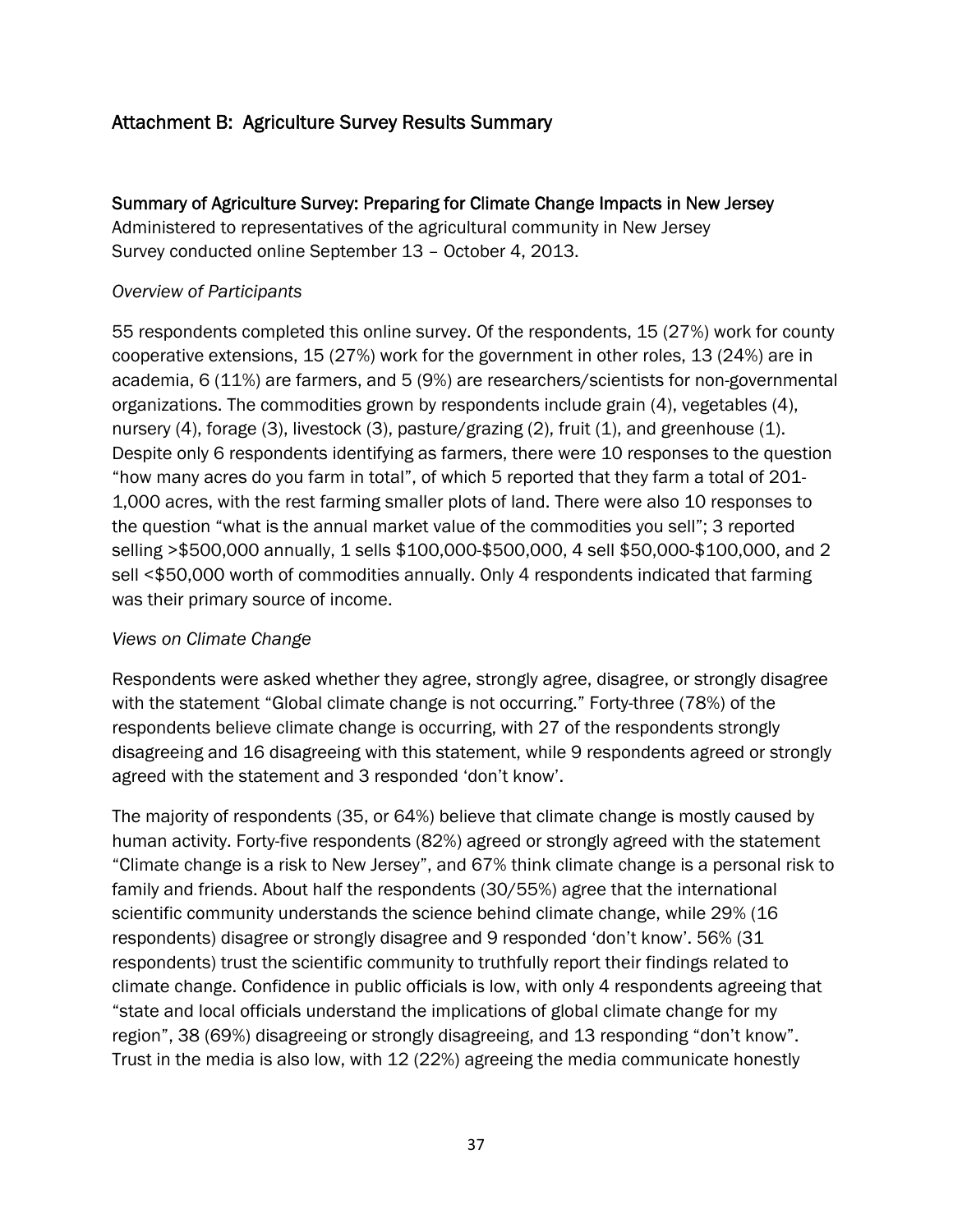about global climate change, 28 (51%) disagreeing or strongly disagreeing, and 15 (27%) responding 'don't know'.

# *Climate Change Impacts*

The survey presented a range of climate change impacts and respondents were asked to rank whether each impact was of great concern, some concern, little concern, or no concern. For every impact presented, a majority of respondents selected either 'some' or 'great' concern.

Of impacts related to water, respondents had the greatest concern about increased occurrence and severity of flooding (37 respondents, or 71% selected 'great concern'), followed by reduced water availability (62%), more and longer droughts (58%), and salt water intrusion (41%). Of impacts related to land, soil erosion/loss (47%) and tidal wetland erosion/loss (46%) were selected as great concerns by the most respondents. Of impacts related to farming, crop damage/loss was the primary concern (58% selected as a great concern). Other farming-related impacts of concern include increased water demand for crops (46%) and reduced crop yield (43%). Of impacts related to flora and fauna, the impacts of greatest concern were increased occurrence/spread of pathogens, pests, and vector-borne diseases (58%) and increased spread of invasive species (55%).

# *Impacts from Irene and Sandy*

32 of 35 respondents (91%) reported that their farming operation or agricultural area of responsibility was impacted by Hurricane Irene in 2011, and 32 of 38 (84%) reported that they were impacted by Hurricane Sandy in 2012. Due to a glitch in the questionnaire, survey data on impacts of these events is inaccurate, but respondents reported impacts such as downed trees, wind damage to crops, power outages, gasoline shortages, property damage, nursery stock that was killed as a result of being saturated too long, mudslides, salt-water inundation, flooding, and market loss due to hurricane impacts on NYC and the need to clean up downed trees after the storm.

# *Climate Change Adaptation and Preparedness Activities*

Respondents were presented with a list of climate change adaptations and asked whether they are 'In Place', 'Planned', or 'Not Planned but Needed', or 'Not Needed' for their program or properties. Several of the climate change adaptation actions listed in the survey are already in place or planned in many respondents' programs or properties. Of the options presented, emergency preparedness plans are the most common (44% in place, 31% planned), followed by water conservation measures such as drip irrigation, water efficiency, or a change to less water intensive crops (43% in place, 35% planned), and crop diversification (42% in place, 30% planned).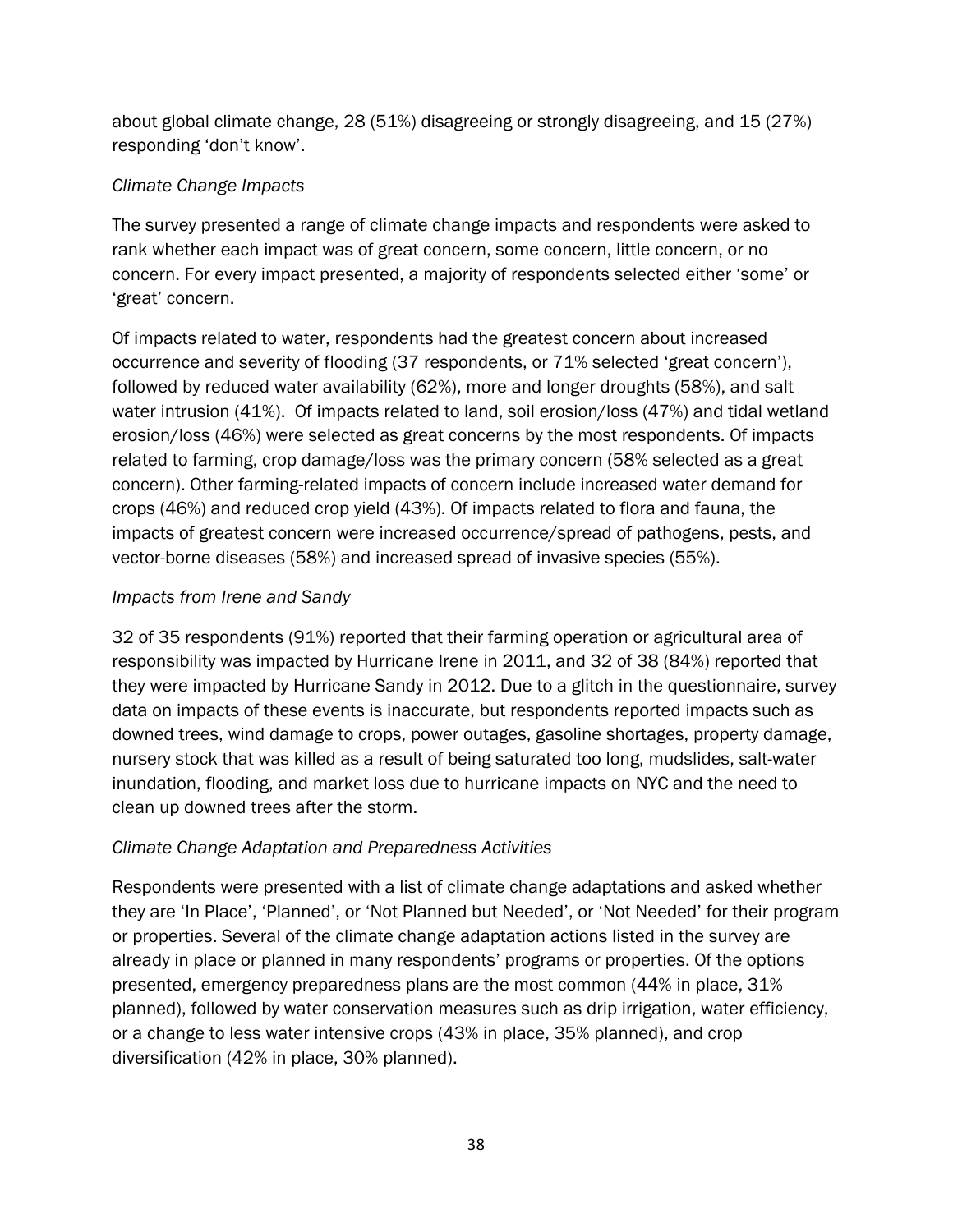Major needs identified, as measured by the percentage of respondents reporting that the activity is not planned but needed, include property and resource vulnerability assessments (17, or 63%), surveillance for diseases (14/48%), drilling new wells or seeking alternative water sources (12/43%), protection of connective corridors between ecosystems (11/43%), and green infrastructure such as riparian buffers, living shorelines, wetland restoration, etc. (13/39%).

# *Policy Priorities*

Respondents were asked "what are the most important actions or programs needed at the regional, state, or federal level to support efforts of the agricultural community in preparing for and responding to climate change impacts?" and asked to rank each in a list of options as 'high need', 'some need', or 'little or no need'. The highest priority action, as measured by the percentage of respondents choosing it as a high need, is enhanced vector and disease surveillance programs (52%/26). Research on the vulnerability of economically important agricultural species and development of adaptive plant/agricultural species and varieties including species adapted to reduced water quality (increased salinity) was also identified as a high need by 24 (47%) respondents.

Other priority actions at the regional, state, or federal level include water supply planning and conservation programs to account for a changing climate (23, or 45% selected as a high need), development of improved and low-cost weed/vector control approaches (21/42%), research on innovative and cost effective strategies for improved water systems management and design (21/41%), enhanced Best Management Practices to reduce stormwater runoff (20/39%), and incentive programs to preserve, increase, or improve climate-resilient agricultural land (20/39%). Other needs identified by respondents via textentry include agricultural pest management and invasive species management, coordination of grant programs, and scientific evaluation of strategies for agriculture to reduce carbon emissions.

# *Critical Needs*

When asked "what does your agriculture program most need to prepare and be ready to respond to climate change impacts over the coming decades", several responses focused on the need for better science regarding climate change trends and their impacts on agriculture. Responses included "more research on the impacts on pest species", "better assessment of risk", "enhanced monitoring to establish baselines and monitor changes to crop yield/health", more flexibility from the NJDEP to irrigate during droughts and install and maintain erosion control and drainage systems without getting a permit first, "willingness to diversify ag products", "flooding and power outage support", "valid information on anticipated change in ten year increments", "adapting forage and feed needs for livestock", and "better understanding of long term trends".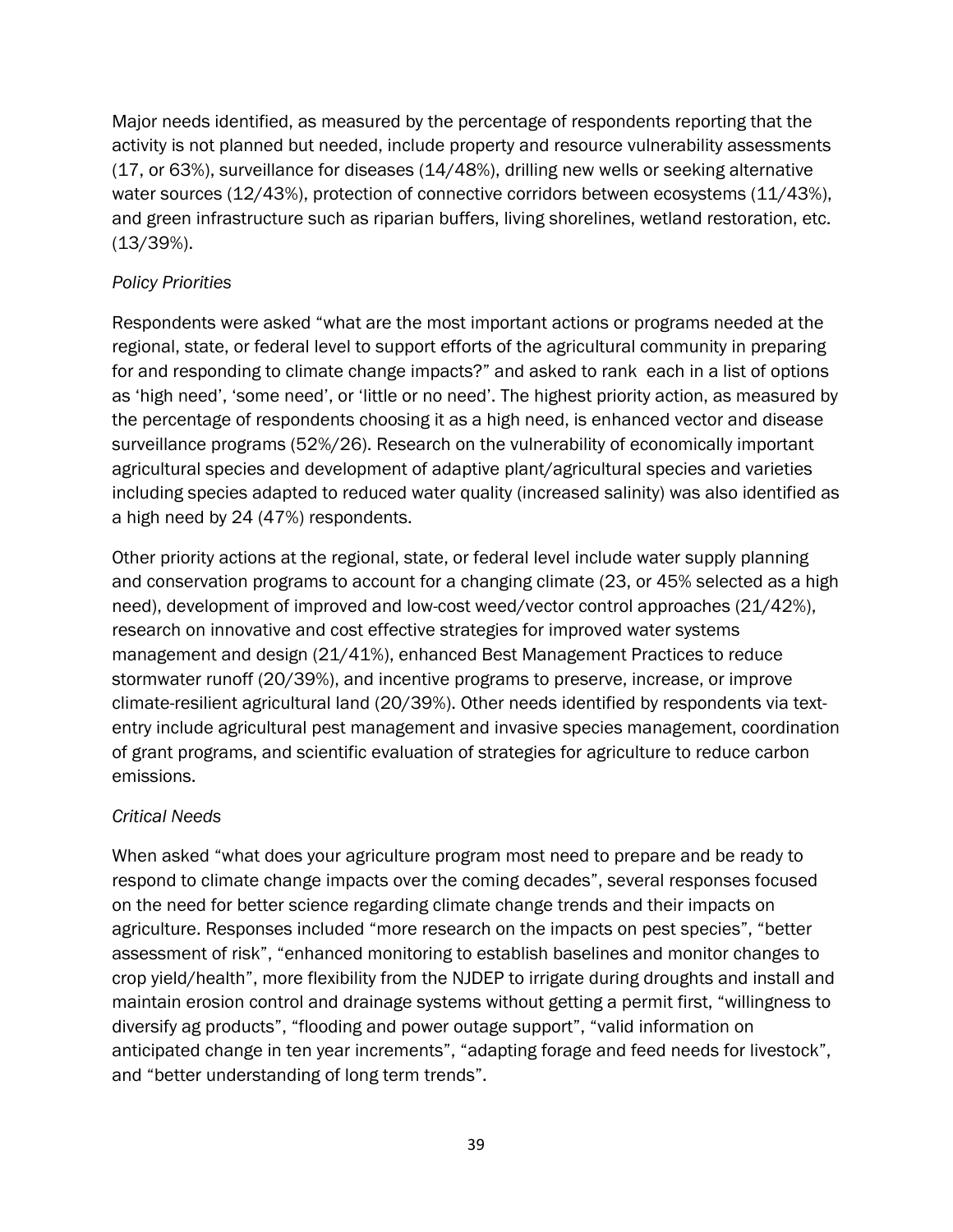# *Challenges*

Primary challenges identified to achieving preparedness for climate change in New Jersey are uncertainty about actual effects of climate change on agriculture, difficulty discerning what information and data is accurate, and lack of funding to implement certain practices. Responses included "it is somewhat of an unknown what weather change will bring. Wait and see what happens and then adjust. The change may not be all bad.", "credible science and forecasts of impacts", "uncertainty of actual effects; lack of capital for business alterations", and "too many unknowns". One respondent pointed out that farmers plant season to season and very few plan or plant with a 10 or 20 year eye to the future.

### *Issue Prioritization*

When presented with a list of five stressors to agriculture and asked to rank them in order of importance, with 1 being most important and 5 being least important, the average rank order selected was 1) Increased Costs of Operations; 2) Encroaching Land Development; 3) Climate Change Impacts; 4) Introduced or Invasive Species; and 5) Increases in Contaminants.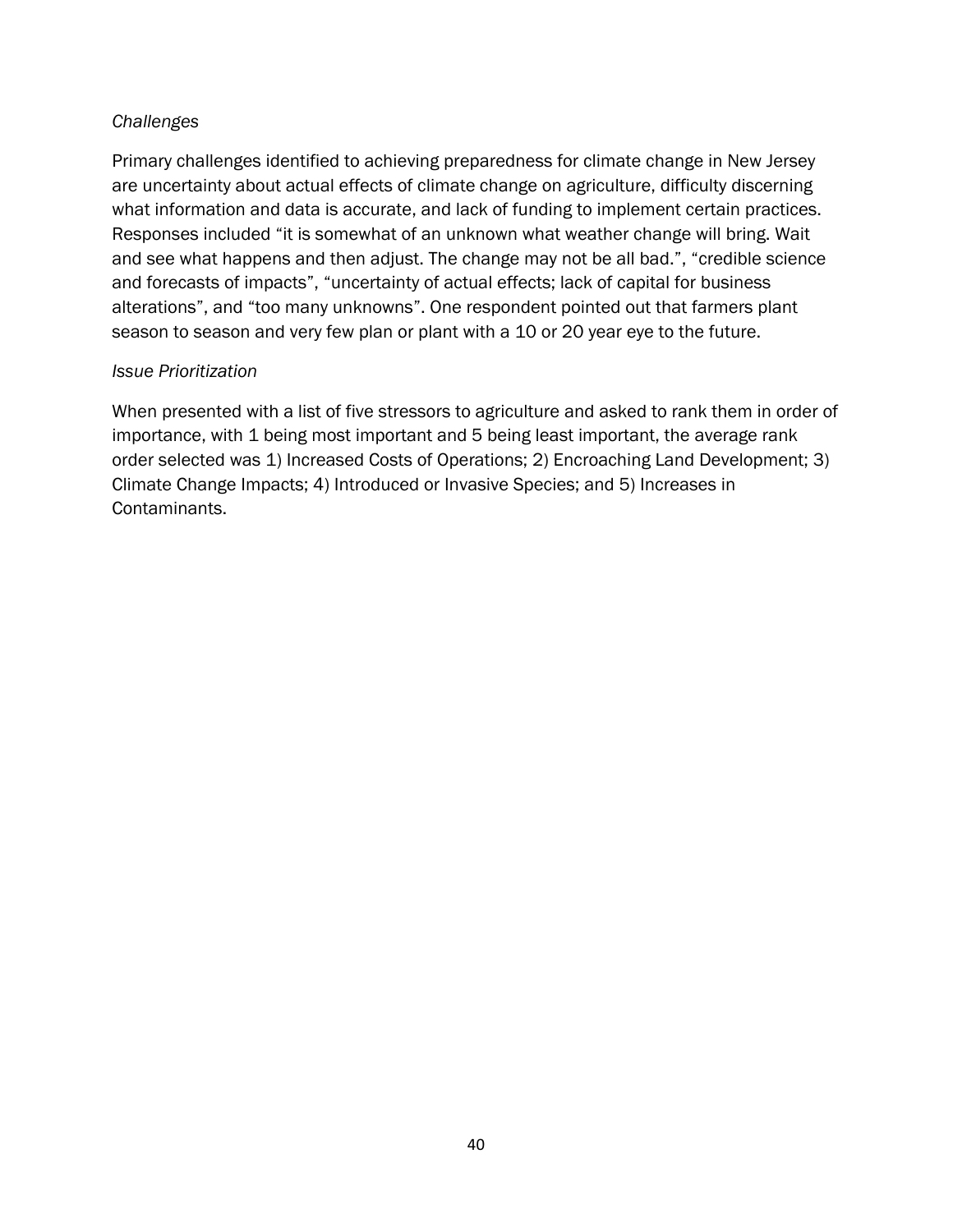# Attachment C: Survey of NJ Land Conservation Rally Participants

Climate Change Preparedness in New Jersey: Land Conservation Rally Participants

Q1 Please read the following information and sign electronically in the box below, indicating your informed consent. Thank you for agreeing to participate in this online survey. This research is being conducted by Rutgers University, in conjunction with the New Jersey Climate Adaptation Alliance. All participants from the 2013 New Jersey Land Conservation Rally are being asked to participate. The purpose of the survey is to obtain data to assess New Jersey's most pressing land conservation and farmland preservation concerns resulting from climate change, and to help to prioritize a set of program, planning and policy adaptations that are necessary to prepare for and mitigate these impacts. There are no reasonable or discernible risks to your participation in this study. We are not asking for your name on the survey, and will only utilize information collected in summary form to categorize or further explain important differences. If we are able to deduce your identity, the research will be confidential. Confidential means that the research records will include some information about you and this information will be stored in such a manner that there is some linkage between your identity (as deduced but not specified) and the response in the research. The information collected about you includes your opinions about climate change risks, ratings of concern about climate change impacts and your assessment of the needs for various climate adaptation programs. Please note that we will keep this information confidential by not including your name in the data records, limiting individual access to the research data and keeping it in a secure location. The research team and the Institutional Review Board (a committee that reviews research studies in order to protect research participants) at Rutgers are the only parties that will be allowed to see the data, except as may be required by law. If a report of this study is published, or the results are presented at a professional conference, only group results will be stated. All study data will be kept for three years. The benefits of completing the survey are that you will contribute to further knowledge and insight about impacts to land conservation from climate change and help to inform the development and prioritization of resources needed to support new or expanded programs or policies to address these impacts. The survey should take about 10-15minutes to complete. Participation is completely voluntary and refusal to participate will result in no penalties. You may opt out of completion of the survey at any time while taking it. If you have questions related to the research, please contact Jeanne Herb, Associate Director of the Environmental Analysis and Communication group, 33 Livingston Ave., New Brunswick, NJ 08901, 848-932-2725, jherb@ejb.rutgers.edu.If you have questions about your rights as a research subject, you may contact the IRB Administrator at Rutgers University at: Rutgers University Institutional Review Board for the Protection of Human Subjects Office of Research and Sponsored Programs 3 Rutgers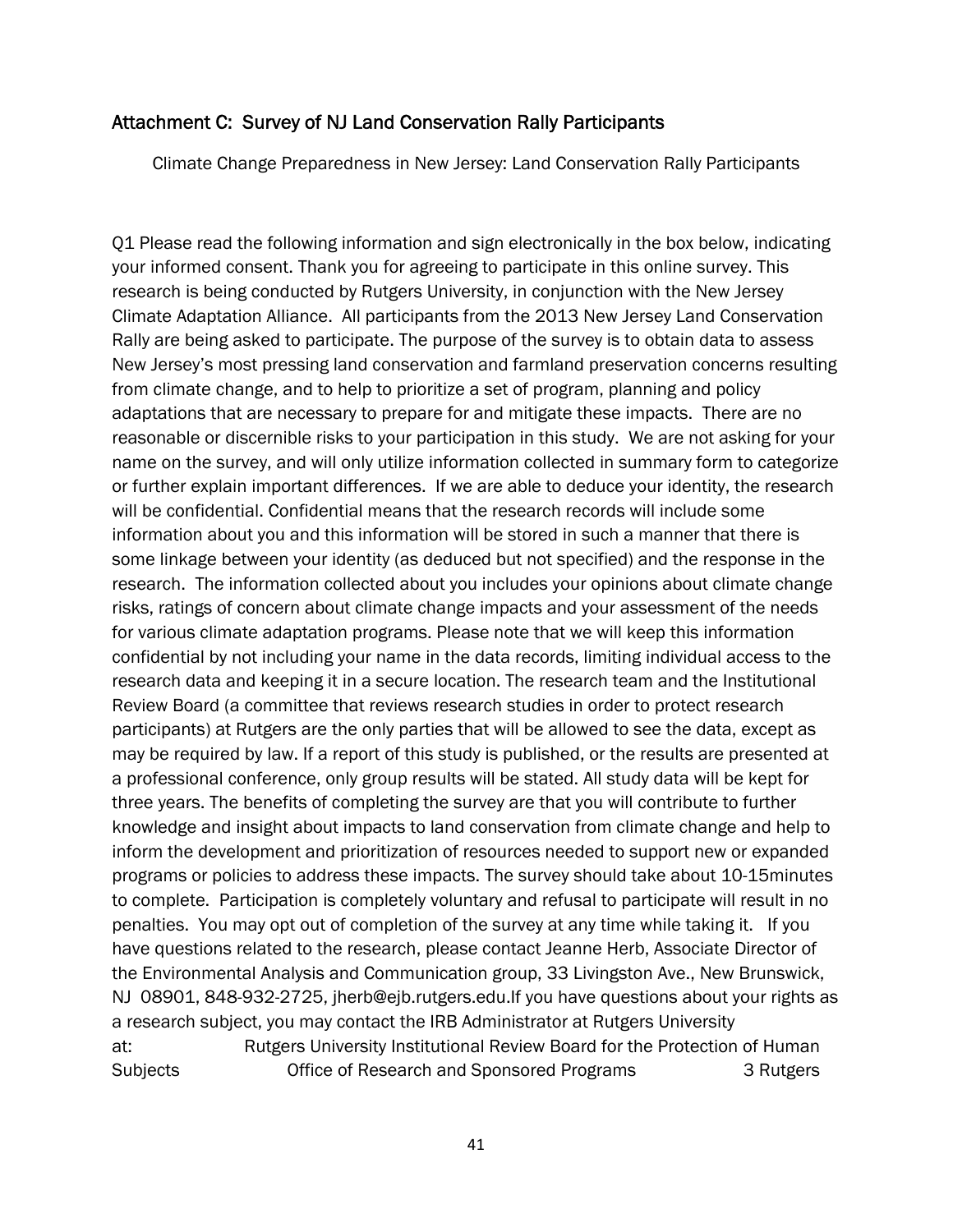Plaza **New Brunswick, NJ08901-8559** Tel: 838 932 0150 Email: humansubjects@orsp.rutgers.edu

 $\bigcirc$  I have read and understand the risks and benefits of this research and agree to participate by typing my initials in this box. \_\_\_\_\_\_\_\_\_\_\_\_\_\_\_\_\_\_\_\_\_\_\_\_\_\_\_\_\_\_\_\_\_

Q2 What BEST describes your interest in open space and farmland in New Jersey. Select one:

- Government Land Manager
- □ Land Manager for Nonprofit Organization
- $\Box$  Educator
- **Private Property Owner**
- □ Consultant
- General Interest/Citizen
- **Local Volunteer**
- Other \_\_\_\_\_\_\_\_\_\_\_\_\_\_\_\_\_\_\_\_

Q3 Do you work in New Jersey?

- Yes
- $\Omega$  No

Q4 Do you live in New Jersey?

- Yes
- O No

Q5 Do you Strongly Agree, Agree, Disagree or Strongly Disagree (or Don't Know) with the following statements?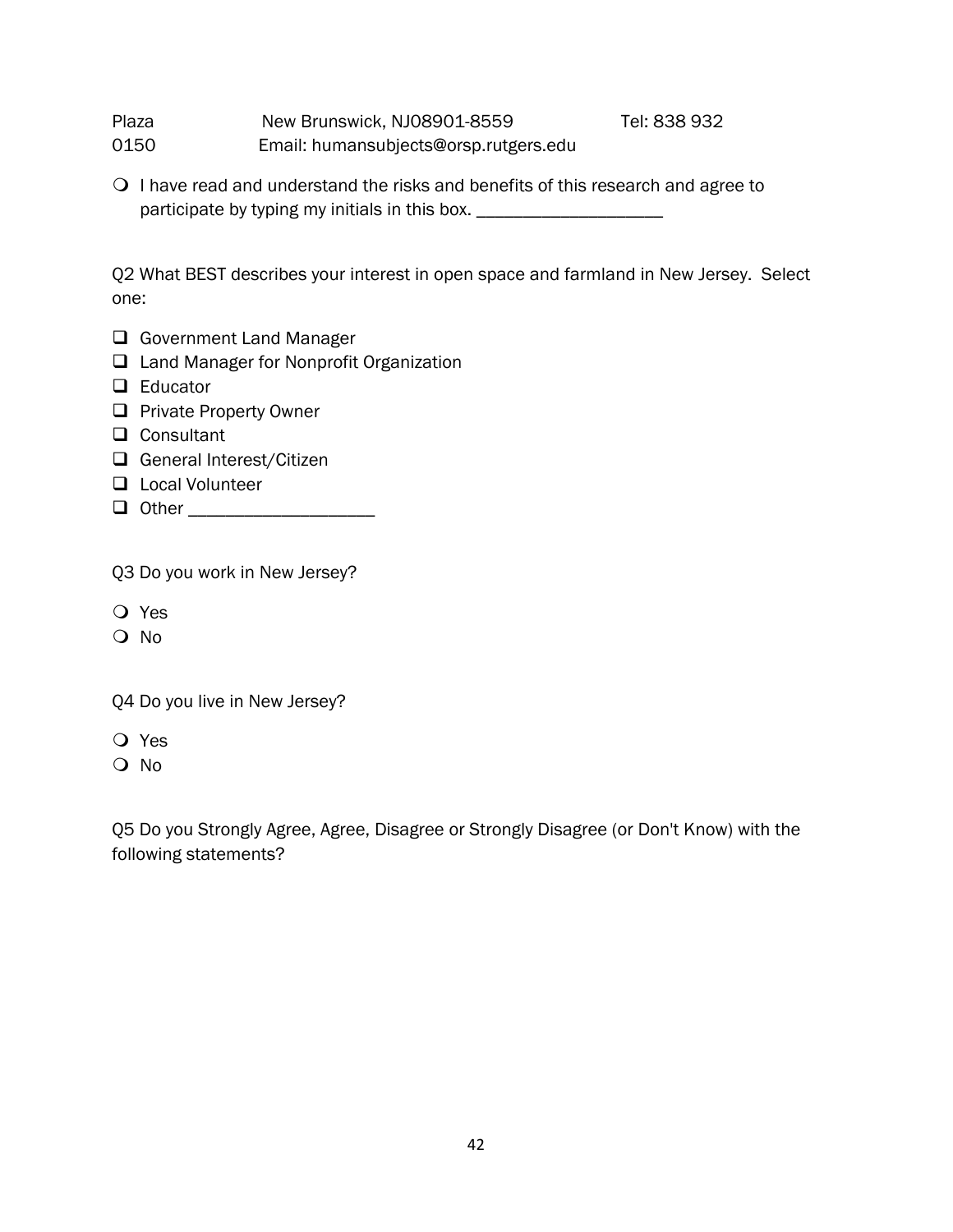|                                                                                                                         | Strongly<br>Agree | Agree          | <b>Disagree</b> | Strongly<br><b>Disagree</b> | Don't Know |
|-------------------------------------------------------------------------------------------------------------------------|-------------------|----------------|-----------------|-----------------------------|------------|
| Global<br>climate<br>change is not<br>occurring.                                                                        | $\bigcirc$        | $\bigcirc$     | $\bigcirc$      | $\bigcirc$                  | $\bigcirc$ |
| Global<br>climate<br>change is<br>mostly<br>caused by<br>human<br>activity.                                             | $\bigcirc$        | $\bigcirc$     | $\bigcirc$      | $\bigcirc$                  | $\bigcirc$ |
| Global<br>climate<br>change is a<br>risk to New<br>Jersey.                                                              | $\bigcirc$        | $\bigcirc$     | $\bigcirc$      | $\bigcirc$                  | $\bigcirc$ |
| Global<br>climate<br>change is a<br>risk to me,<br>my family,<br>and my<br>friends.                                     | $\bigcirc$        | $\bigcirc$     | $\bigcirc$      | $\bigcirc$                  | $\bigcirc$ |
| The<br>international<br>scientific<br>community<br>understands<br>the science<br>behind global<br>climate<br>change.    | $\bigcirc$        | $\bigcirc$     | $\bigcirc$      | $\bigcirc$                  | $\bigcirc$ |
| I trust the<br>scientific<br>community to<br>truthfully<br>report their<br>findings<br>related to<br>climate<br>change. | $\bigcirc$        | $\overline{O}$ | $\bigcirc$      | $\bigcirc$                  | $\bigcirc$ |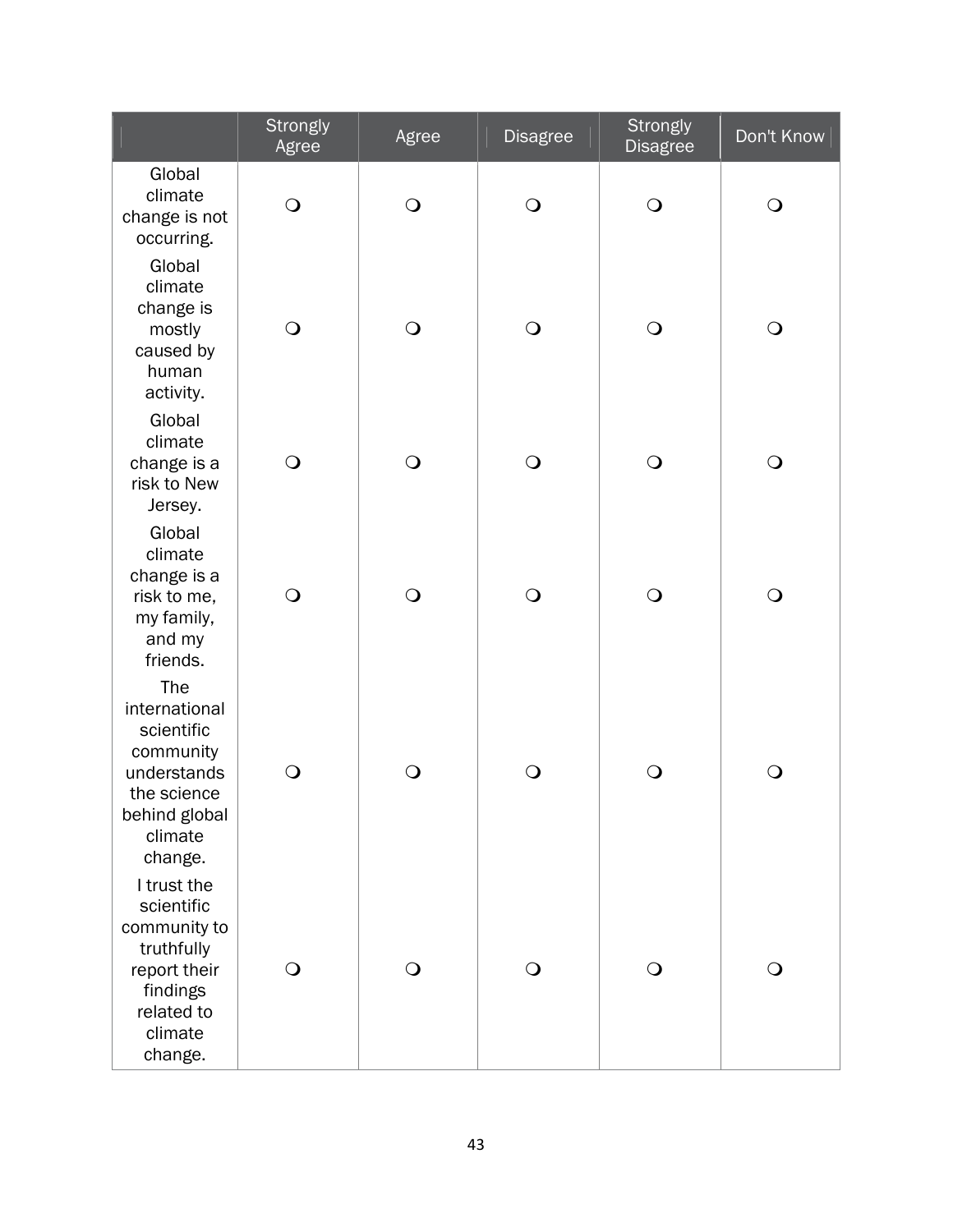| Our state and<br>local officials<br>understand<br>the<br>implications<br>of global<br>climate<br>change for<br>my region. | $\mathbf{O}$ | ∩                               | $\Omega$ | ∩ |
|---------------------------------------------------------------------------------------------------------------------------|--------------|---------------------------------|----------|---|
| The media I<br>rely on<br>communicate<br>honestly with<br>us about<br>global<br>climate<br>change.                        | $\Omega$     | $\left(\begin{array}{c}\right)$ | ∩        | 0 |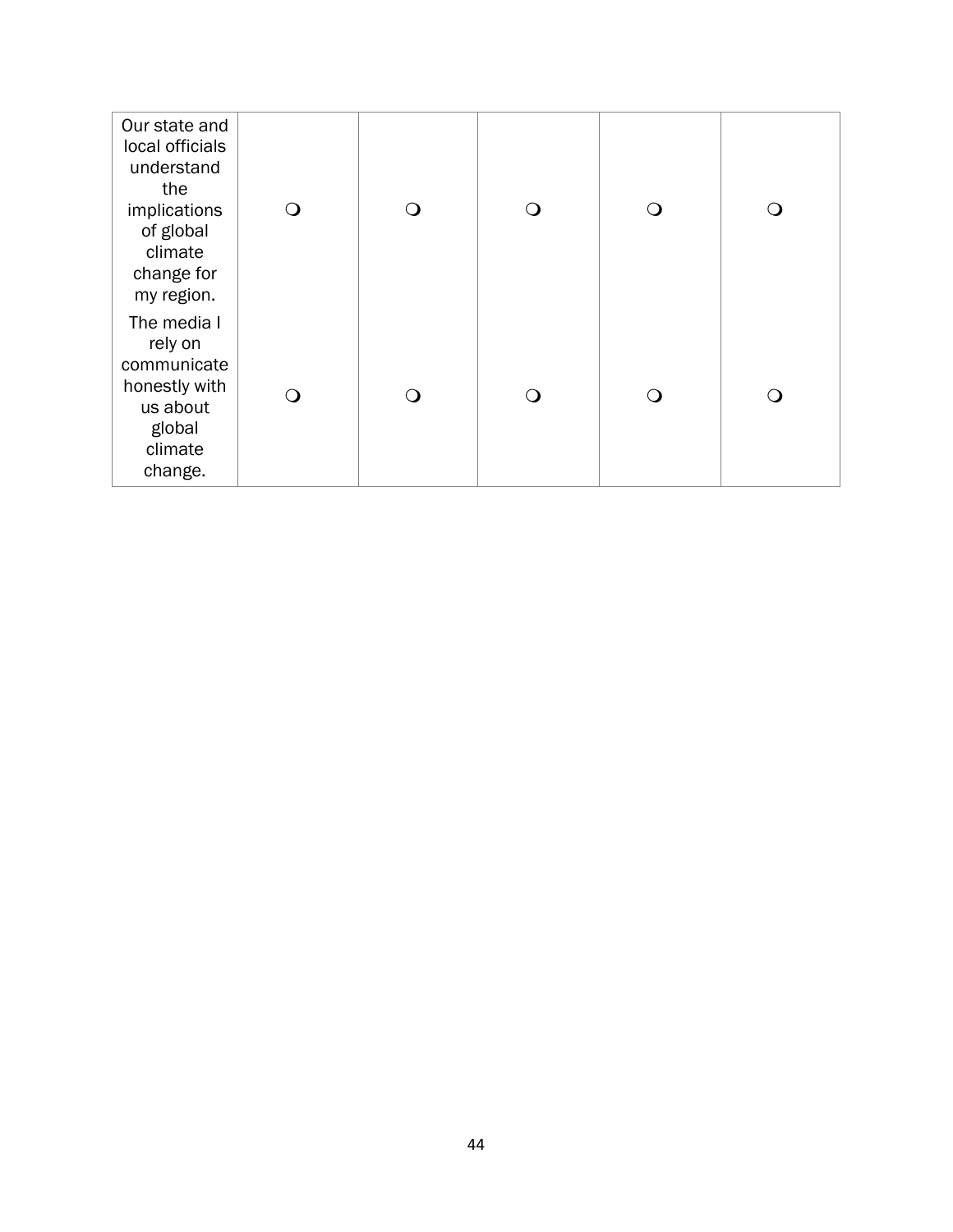Q6 Please rate how concerned you are about the following climate change related impacts to open space and farmland: IMPACTS RELATED TO WATER

|                                                     | Great<br>Concern | Some<br>Concern | Little<br>Concern | <b>No</b><br>concern | <b>Not</b><br>applicable |
|-----------------------------------------------------|------------------|-----------------|-------------------|----------------------|--------------------------|
| Higher water<br>temperature                         | ∩                | ∩               | ∩                 | $\Omega$             | ∩                        |
| Increased algal<br>blooms/eutrophication            | ∩                | ∩               | $\Omega$          | ∩                    | $\Omega$                 |
| Reduced aquatic flow                                | ∩                | ∩               | $\Omega$          | ∩                    | $\Omega$                 |
| Reduced water<br>availability                       | $\Omega$         | ∩               | $\bigcirc$        | $\Omega$             | $\Omega$                 |
| Increased sediment<br>volumes                       | $\Omega$         | ∩               | $\bigcirc$        | $\Omega$             | $\bigcirc$               |
| Salinity changes to<br>water resources              | $\Omega$         | ∩               | $\bigcirc$        | $\Omega$             | $\Omega$                 |
| Concentration of<br>pollutants in water             | ∩                | ∩               | $\Omega$          | $\Omega$             | $\Omega$                 |
| More and longer<br>droughts                         | ∩                | ∩               | $\bigcirc$        | ∩                    | ∩                        |
| Increased occurrence<br>and severity of<br>flooding | ∩                | ∩               | $\Omega$          | $\Omega$             | $\Omega$                 |
| Reduced flood<br>attenuation                        | ∩                | ⊖)              | ∩                 | ∩                    | O                        |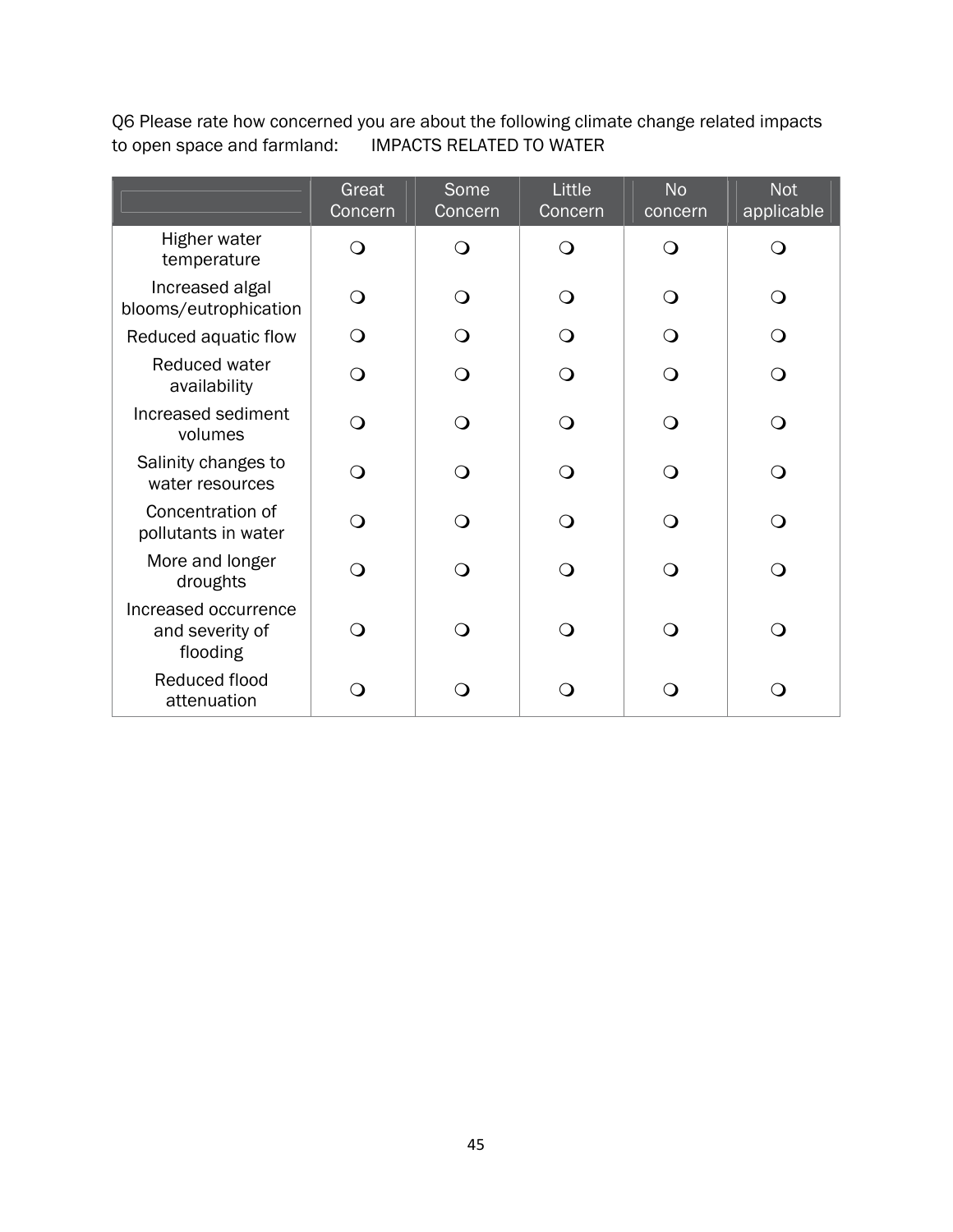Q7 Please rate how concerned you are about the following climate change related impacts to open space and farmland: IMPACTS RELATED TO LAND AND AIR

|                                           | Great<br>Concern | Some<br>Concern | Little<br>Concern | No concern   | <b>Not</b><br>applicable |
|-------------------------------------------|------------------|-----------------|-------------------|--------------|--------------------------|
| Soil<br>erosion/loss                      | $\bigcirc$       | $\bigcirc$      | $\overline{O}$    | $\mathbf{O}$ | $\overline{O}$           |
| Soil<br>compaction                        | $\bigcirc$       | $\bigcirc$      | $\Omega$          | Q            | $\mathsf{O}$             |
| Concentration<br>of pollutants<br>in soil | $\Omega$         | $\bigcirc$      | ∩                 | ∩            | $\bigcirc$               |
| Reduced<br>carbon<br>storage              | $\overline{O}$   | $\bigcirc$      | $\Omega$          | Q            | O                        |
| Reduced<br>water<br>filtration            | $\Omega$         | $\bigcirc$      | $\Omega$          | $\Omega$     | $\bigcirc$               |
| Reduced air<br>purification               | $\overline{O}$   | $\bigcirc$      | $\Omega$          | $\Omega$     | $\overline{O}$           |
| Beach/dune<br>loss                        | $\overline{O}$   | $\bigcirc$      | $\Omega$          | $\mathbf O$  | $\overline{O}$           |
| <b>Tidal wetland</b><br>erosion/loss      | $\Omega$         | $\Omega$        | $\Omega$          | ∩            | $\Omega$                 |
| More wildfires                            | O                | $\mathsf{O}$    |                   | O            | $\bigcirc$               |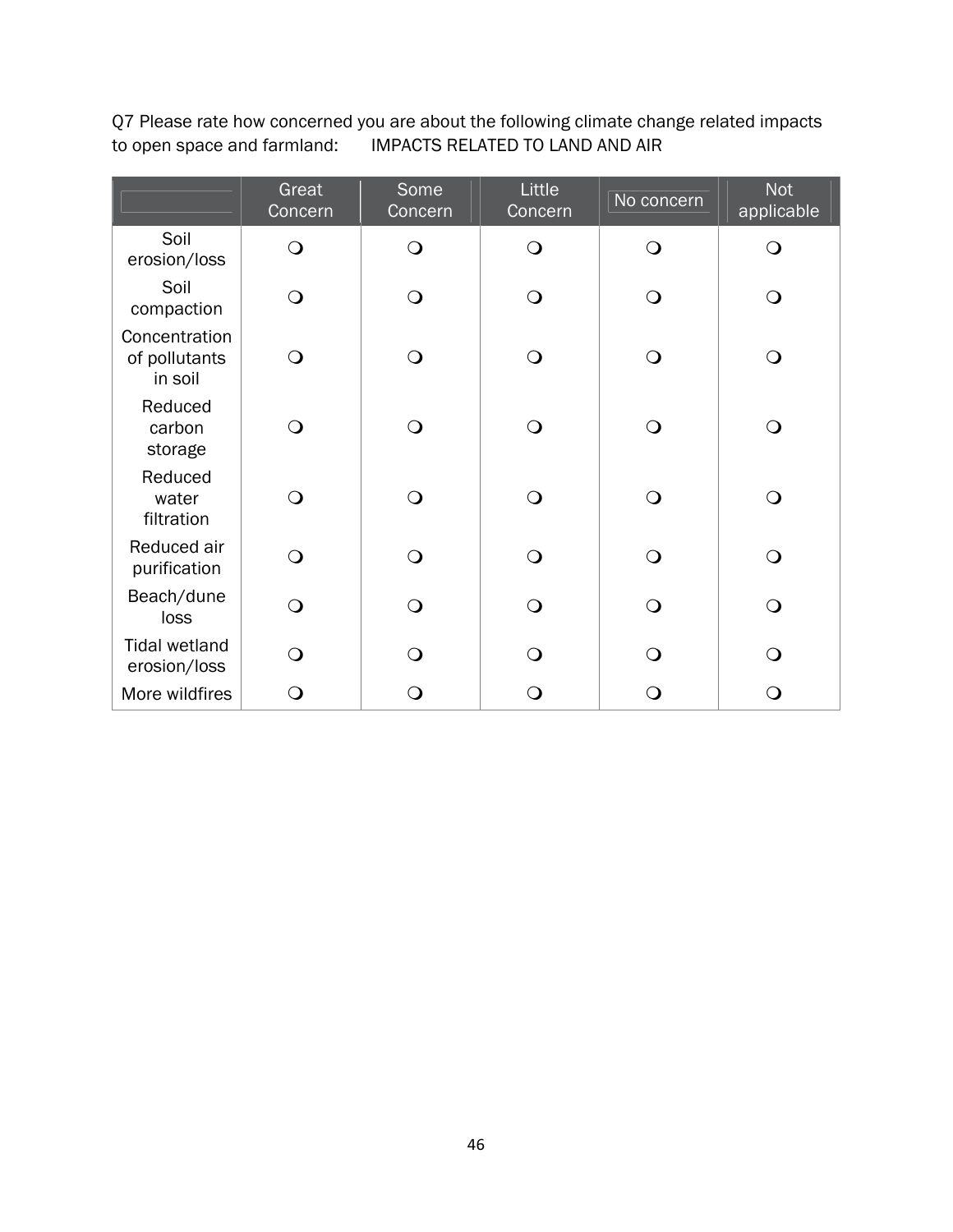Q8 Please rate how concerned you are about the following climate change related impacts to open space and farmland: IMPACTS RELATED TO FLORA, FAUNA AND PEOPLE

|                                                                                     | Great<br>Concern | Some<br>Concern | Little<br>Concern | No Concern | <b>Not</b><br>applicable |
|-------------------------------------------------------------------------------------|------------------|-----------------|-------------------|------------|--------------------------|
| Changes in plant<br>and animal<br>species<br>composition and<br>distribution        | $\mathsf{O}$     | $\bigcirc$      | $\bigcirc$        | $\Omega$   | O                        |
| Species lifecycle<br>changes (e.g.,<br>bloom time,<br>reproductive<br>timing)       | $\overline{O}$   | $\overline{O}$  | $\bigcirc$        | $\bigcirc$ | $\bigcirc$               |
| Increased spread<br>of invasive species                                             | $\mathsf{O}$     | Q               | $\bigcirc$        | ∩          | $\Omega$                 |
| Increased<br>occurrence/spread<br>of pathogens,<br>pests, vector-<br>borne diseases | $\overline{O}$   | $\overline{O}$  | $\bigcirc$        | $\bigcirc$ | $\bigcirc$               |
| <b>Critical species</b><br>habitat loss                                             | $\overline{O}$   | $\overline{O}$  | $\overline{O}$    | $\Omega$   | $\Omega$                 |
| Salinity impacts on<br>vegetation                                                   | $\overline{O}$   | $\overline{O}$  | $\Omega$          | $\Omega$   | $\bigcirc$               |
| Heat stress/stroke<br>(for visitors and<br>workers)                                 | $\overline{O}$   | $\mathsf{O}$    | $\bigcirc$        | $\Omega$   | $\Omega$                 |
| Reduced<br>recreation and<br>tourism                                                | $\mathbf O$      | $\mathbf O$     | $\bigcirc$        | $\Omega$   | $\bigcirc$               |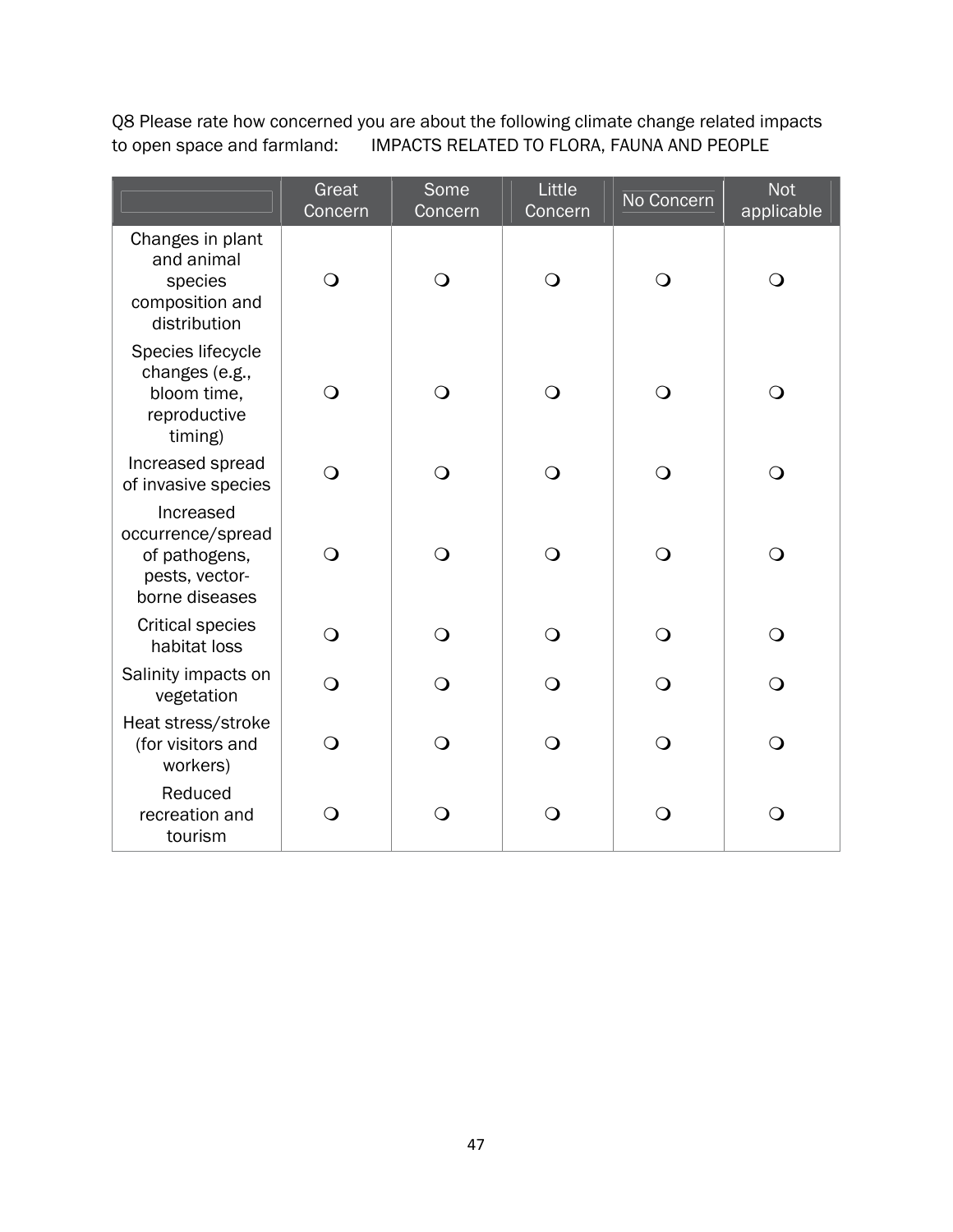Q9 Please rate how concerned you are about the following climate change related impacts to open space and farmland: IMPACTS RELATED TO FARMLAND

|                                           | Great<br>Concern | Some<br>Concern | Little<br>Concern | No Concern     | <b>Not</b><br>applicable |
|-------------------------------------------|------------------|-----------------|-------------------|----------------|--------------------------|
| Salinity<br>impacts on<br>crops           | $\bigcirc$       | $\bigcirc$      | $\bigcirc$        | $\bigcirc$     | $\bigcirc$               |
| Crop<br>damage/loss                       | $\bigcirc$       | $\overline{O}$  | $\bigcirc$        | $\bigcirc$     | $\bigcirc$               |
| Reduced<br>crop yield                     | $\bigcirc$       | $\bigcirc$      | $\bigcirc$        | $\bigcirc$     | $\bigcirc$               |
| Reduced<br>livestock<br>production        | $\bigcirc$       | $\bigcirc$      | $\bigcirc$        | $\bigcirc$     | $\bigcirc$               |
| Loss of soil<br>fertility                 | $\bigcirc$       | $\bigcirc$      | $\bigcirc$        | $\bigcirc$     | $\bigcirc$               |
| Unsuitability<br>for crop<br>varieties    | $\bigcirc$       | $\bigcirc$      | $\bigcirc$        | $\bigcirc$     | $\bigcirc$               |
| Increased<br>water<br>demand for<br>crops | $\bigcirc$       | $\overline{O}$  | $\bigcirc$        | $\overline{O}$ | $\bigcirc$               |
| Reduced<br>growing<br>season              | $\bigcirc$       | $\overline{O}$  | $\bigcirc$        | $\Omega$       | $\overline{O}$           |
| Delayed<br>spring<br>planting             | $\bigcirc$       | $\bigcirc$      | $\bigcirc$        | $\bigcirc$     | $\bigcirc$               |
| More root<br>disease                      | $\bigcirc$       | $\bigcirc$      | $\bigcirc$        | $\bigcirc$     | $\bigcirc$               |

Q10 Were the open spaces/farmlands you are responsible for impacted by Tropical Storm Irene (2011)?

- Yes
- No
- $\bigcirc$  Not Applicable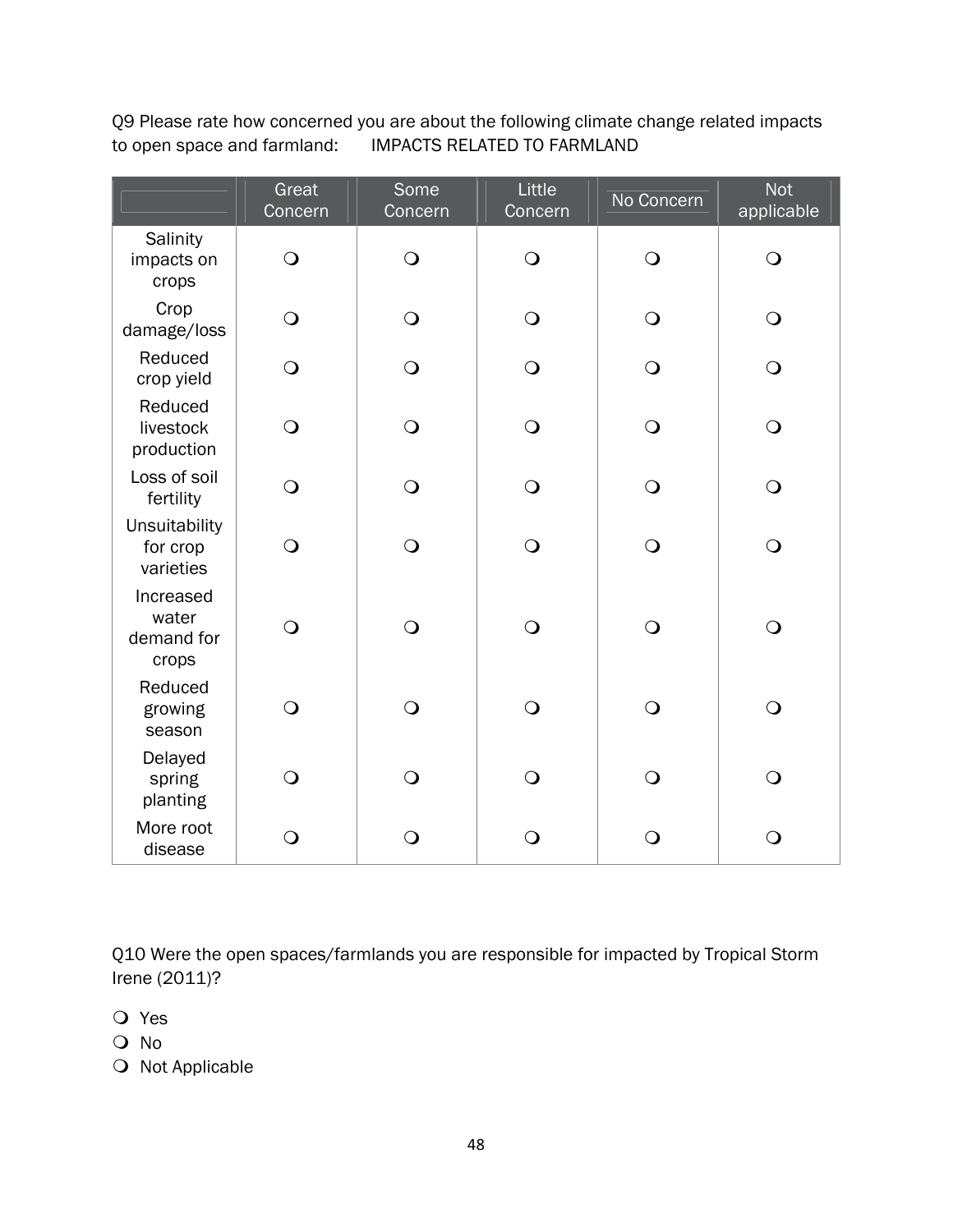Q11 If the open spaces/farmlands you are responsible for were affected by Tropic Storm Irene, what were the types of impacts?

- $\bigcirc$  Severe flooding
- O Minor flooding
- O Short term land/property damage
- Long term or permanent land/property damage
- O Resident or livestock evacuation
- Other \_\_\_\_\_\_\_\_\_\_\_\_\_\_\_\_\_\_\_\_

Q12 Were the open spaces/farmlands you are responsible for impacted by Hurricane Sandy (2012)?

- Yes
- O No

Q13 if the open spaces/farmlands you are responsible for were affected by Hurricane Sandy, what were the types of impacts?

- $\bigcirc$  Severe flooding
- O Minor flooding
- $\bigcirc$  Short term land/property damage
- Long term or permanent land/property damage
- **Q** Resident or livestock evacuation
- Other \_\_\_\_\_\_\_\_\_\_\_\_\_\_\_\_\_\_\_\_

Q14 Of the following climate change adaptations, which are In Place, Planned or Needed for YOUR program or properties?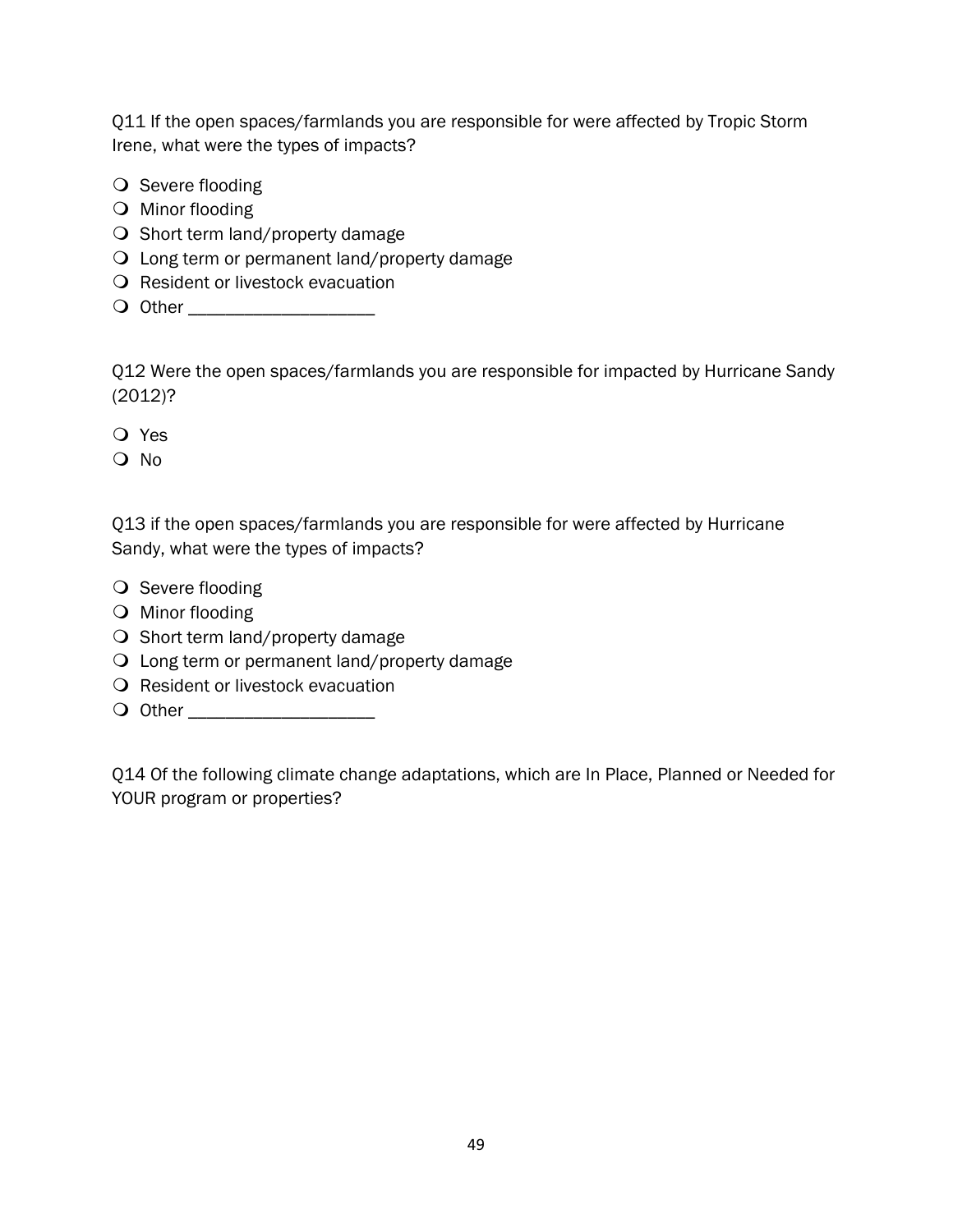|                                                                                                                                                                                     | In Place       | Planned      | <b>Not</b><br>Planned<br>but<br>Needed | <b>Not</b><br>Needed | Don't<br>Know | <b>Not</b><br>Applicable |
|-------------------------------------------------------------------------------------------------------------------------------------------------------------------------------------|----------------|--------------|----------------------------------------|----------------------|---------------|--------------------------|
| Property and<br>resource<br>vulnerability<br>assessments                                                                                                                            | $\bigcirc$     | $\bigcirc$   | $\bigcirc$                             | $\bigcirc$           | $\bigcirc$    | $\bigcirc$               |
| Risk maps                                                                                                                                                                           | $\bigcirc$     | $\bigcirc$   | $\bigcirc$                             | $\bigcirc$           | $\bigcirc$    | $\bigcirc$               |
| Emergency<br>preparedness<br>plans                                                                                                                                                  | $\overline{O}$ | $\bigcirc$   | $\bigcirc$                             | $\bigcirc$           | $\bigcirc$    | $\bigcirc$               |
| Protection of<br>representative<br>ecosystems of<br>sufficient size                                                                                                                 | $\bigcirc$     | $\bigcirc$   | $\bigcirc$                             | $\bigcirc$           | $\bigcirc$    | $\bigcirc$               |
| Protection of<br>connective<br>corridors<br>between<br>ecosystems                                                                                                                   | $\bigcirc$     | $\bigcirc$   | $\bigcirc$                             | $\bigcirc$           | $\bigcirc$    | $\bigcirc$               |
| Collaborative<br>regional<br>approaches to<br>manage<br>ecosystems to<br>respond to<br>climate<br>change                                                                            | $\bigcirc$     | $\mathsf{O}$ | $\bigcirc$                             | $\bigcirc$           | $\bigcirc$    | $\bigcirc$               |
| Green<br>infrastructure<br>(e.g., riparian<br>buffers, living<br>shorelines,<br>native<br>landscaping,<br>tree planting,<br>wetland<br>restoration,<br>porous<br>pavement,<br>etc.) | $\bigcirc$     | $\bigcirc$   | $\bigcirc$                             | $\bigcirc$           | $\bigcirc$    | $\bigcirc$               |
| Surveillance<br>for diseases                                                                                                                                                        | $\bigcirc$     | $\bigcirc$   | $\bigcirc$                             | $\bigcirc$           | $\bigcirc$    | $\bigcirc$               |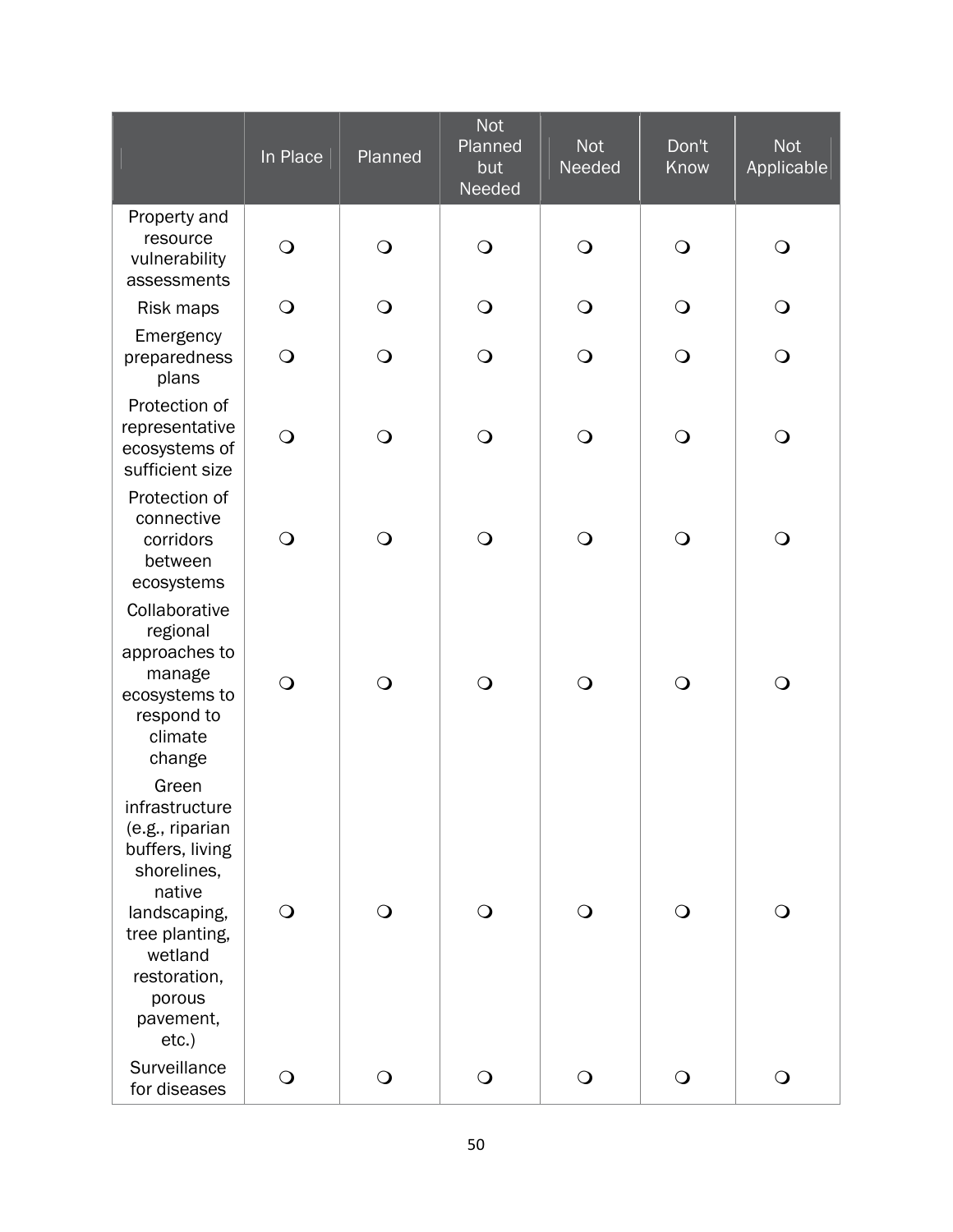| Livestock<br>shelters                                                                                                           | $\bigcirc$ | $\bigcirc$ | $\bigcirc$ | $\bigcirc$ | $\bigcirc$ | $\bigcirc$ |
|---------------------------------------------------------------------------------------------------------------------------------|------------|------------|------------|------------|------------|------------|
| Water<br>conservation<br>(e.g., dirip)<br>irrigation,<br>water<br>efficiency,<br>change to less<br>water<br>intensive<br>crops) | $\bigcirc$ | $\bigcirc$ | $\bigcirc$ | $\bigcirc$ | $\bigcirc$ | $\bigcirc$ |
| Crop<br>diversification                                                                                                         | $\bigcirc$ | $\bigcirc$ | $\bigcirc$ | $\bigcirc$ | $\bigcirc$ | $\bigcirc$ |
| Altered farm<br>practices<br>(e.g.,<br>mulching,<br>intercropping)                                                              | $\bigcirc$ | $\bigcirc$ | $\bigcirc$ | $\bigcirc$ | $\bigcirc$ | $\bigcirc$ |
| Moving of<br>livestock to<br>irrigated<br>pastures<br>earlier                                                                   | $\bigcirc$ | $\bigcirc$ | $\bigcirc$ | $\bigcirc$ | $\bigcirc$ | $\bigcirc$ |
| Drilling new<br>wells or<br>seeking<br>alternative<br>water sources                                                             | $\bigcirc$ | $\bigcirc$ | $\bigcirc$ | $\bigcirc$ | $\bigcirc$ | $\bigcirc$ |
| Pumping of<br>more water                                                                                                        | $\bigcirc$ | $\bigcirc$ | $\bigcirc$ | $\bigcirc$ | $\bigcirc$ | $\bigcirc$ |
| Farmscaping<br>for<br>biodiversity,<br>pollination,<br>pest and flood<br>control                                                | $\bigcirc$ | $\bigcirc$ | $\bigcirc$ | $\bigcirc$ | $\bigcirc$ | $\bigcirc$ |
| Other                                                                                                                           | $\bigcirc$ | $\bigcirc$ | $\bigcirc$ | $\bigcirc$ | $\bigcirc$ | $\bigcirc$ |
| Other                                                                                                                           | $\bigcirc$ | $\bigcirc$ | $\bigcirc$ | $\bigcirc$ | $\bigcirc$ | $\bigcirc$ |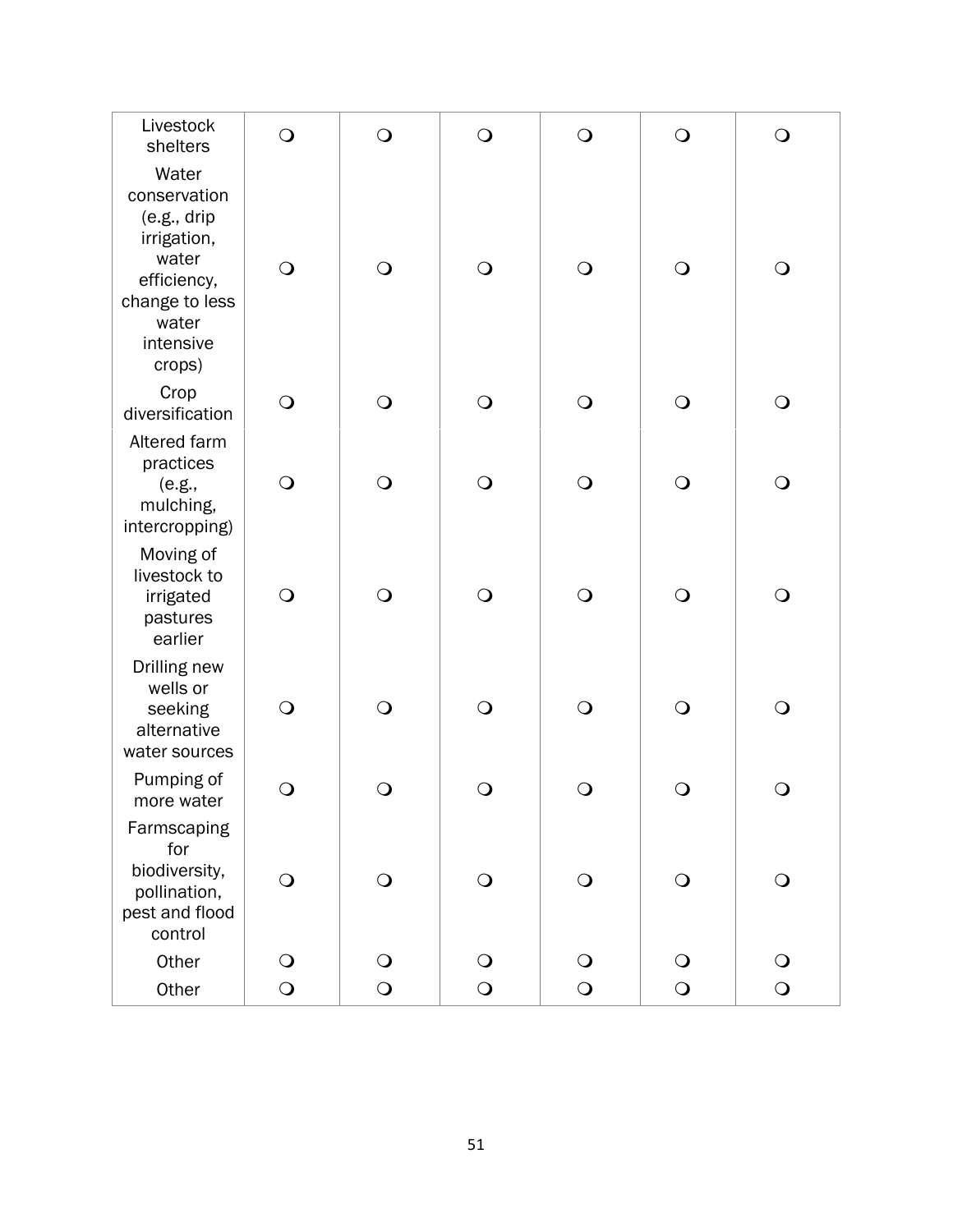Q15 What are the most important actions or programs needed at the REGIONAL, STATE, OR FEDERAL levels to support efforts by members of the open space and farmland preservation community to prepare for and respond to climate change impacts?

|                                                                                                                                                                                    | <b>High Need</b> | Some Need | Little or No<br><b>Need</b> | Don't Know   | <b>Not</b><br>Applicable |
|------------------------------------------------------------------------------------------------------------------------------------------------------------------------------------|------------------|-----------|-----------------------------|--------------|--------------------------|
| Enhanced<br>monitoring to<br>establish<br>baselines and<br>monitor changes<br>to species<br>health, crop yield<br>and other<br>measures that<br>could trigger a<br>need for action | $\bigcirc$       | O         | $\bigcirc$                  | $\bigcirc$   | $\mathbf{\mathsf{O}}$    |
| Enhanced vector<br>and disease<br>surveillance<br>programs                                                                                                                         | $\overline{O}$   | $\Omega$  | $\bigcirc$                  | $\bigcirc$   | $\bigcirc$               |
| Development of<br>improved and<br>low-cost<br>weed/vector<br>control<br>approaches                                                                                                 | $\bigcirc$       | $\Omega$  | $\bigcirc$                  | $\bigcirc$   | $\bigcirc$               |
| Improved climate<br>modeling<br>capacity for local<br>scale<br>assessments                                                                                                         | $\bigcirc$       | $\Omega$  | O                           | $\mathsf{O}$ | O                        |
| Development of<br>land<br>conservation<br>targets based on<br>likely climate<br>change<br>scenarios                                                                                | $\circ$          |           |                             | Ő            |                          |
| improved<br>coordination and<br>training between<br>the conservation<br>community and<br>regional, state,                                                                          | $\bigcirc$       | ◯         | $\mathsf{O}$                | $\mathsf{O}$ | O                        |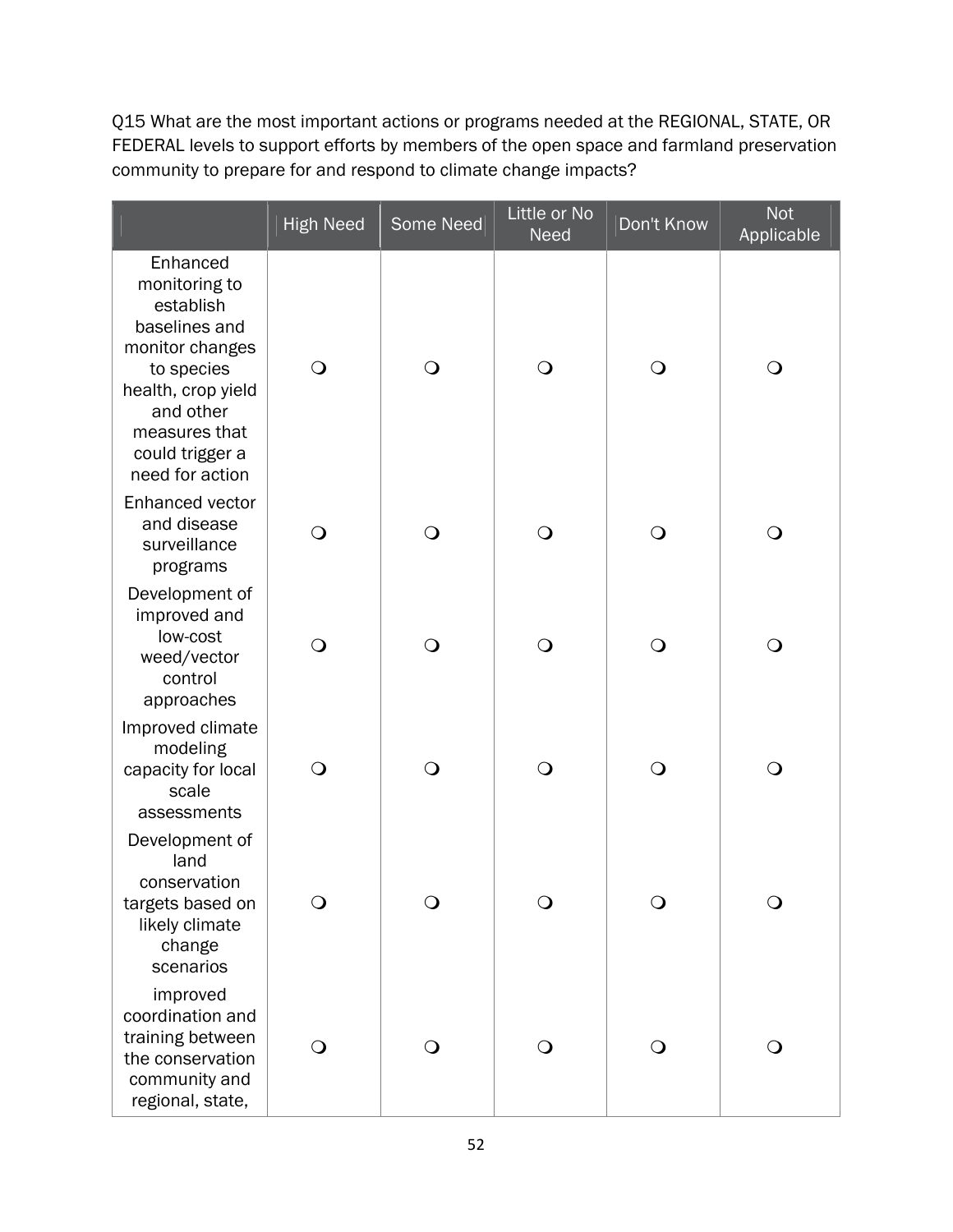| federal resource<br>agencies<br>regarding climate<br>change issues                                                                                                              |            |            |            |            |              |
|---------------------------------------------------------------------------------------------------------------------------------------------------------------------------------|------------|------------|------------|------------|--------------|
| Research on the<br>vulnerability of<br>economically<br>important<br>agricultural<br>species and<br>development of<br>adaptive<br>plant/agricultural<br>species and<br>varieties | $\bigcirc$ | $\bigcirc$ | $\bigcirc$ | $\bigcirc$ | $\bigcirc$   |
| <b>Enhanced Best</b><br>Management<br>Practices to<br>reduce<br>stormwater<br>runoff                                                                                            | $\bigcirc$ | $\bigcirc$ | $\bigcirc$ | $\bigcirc$ | $\bigcirc$   |
| Programs to<br>assist property<br>owners in<br>changeover to<br>new equipment<br>or for<br>experimenting<br>with new<br>varieties of<br>climate-resistant<br>crops              | $\bigcirc$ | $\bigcirc$ | $\bigcirc$ | $\bigcirc$ | $\bigcirc$   |
| Incentive<br>programs to<br>preserve climate<br>resilient open<br>space and<br>farmland                                                                                         | O          | $\bigcirc$ | $\bigcirc$ | $\bigcirc$ | $\mathsf{O}$ |
| Water supply<br>planning and<br>conservation<br>programs to<br>account for a<br>changing climate                                                                                | $\bigcirc$ | ∩          | $\bigcirc$ | ⊖)         | O            |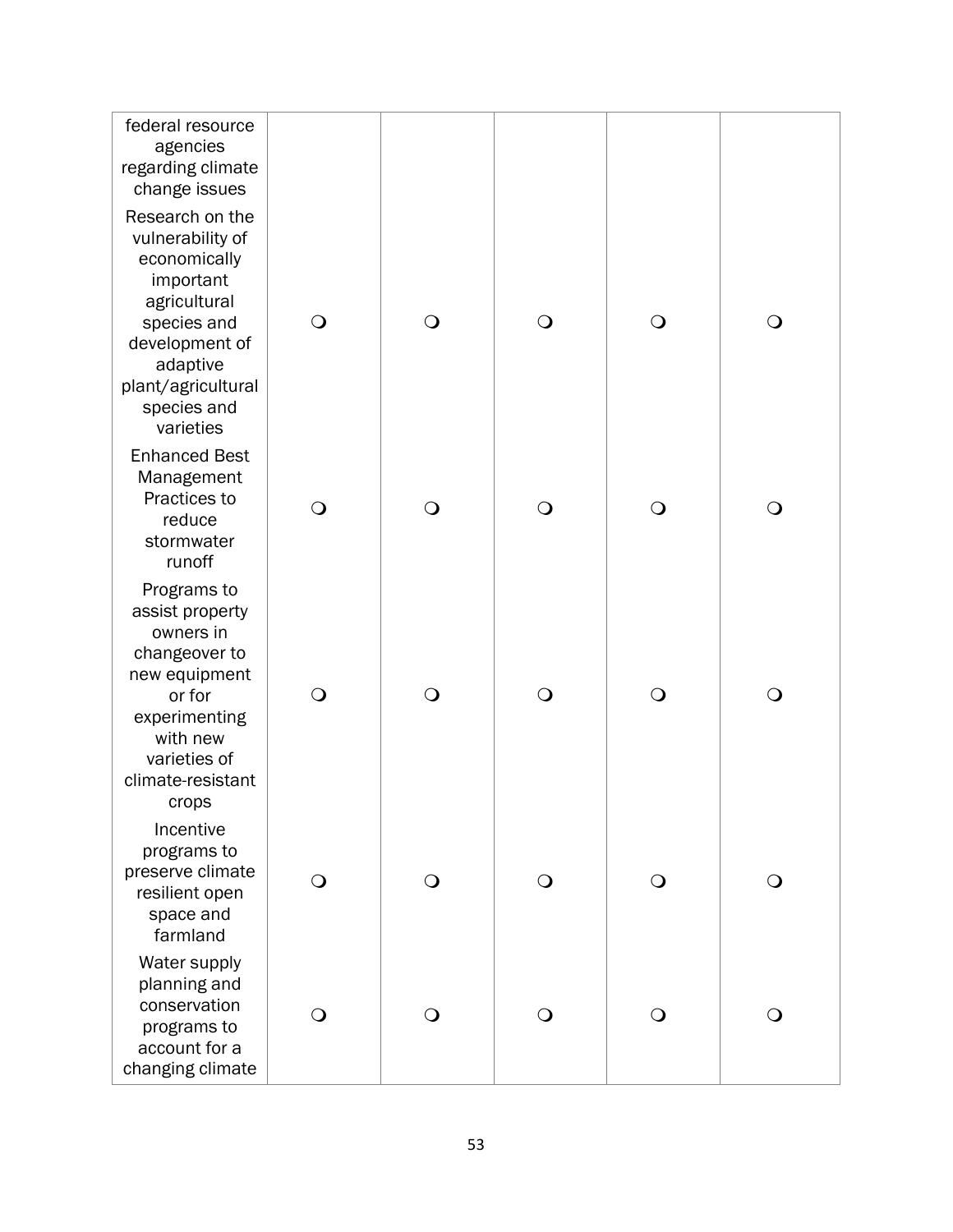| Research on<br>innovative and<br>cost effective<br>strategies for<br>improved water<br>systems<br>management<br>and design                                          | $\bigcirc$ | $\bigcirc$ | $\bigcirc$ | $\bigcirc$     | $\bigcirc$   |
|---------------------------------------------------------------------------------------------------------------------------------------------------------------------|------------|------------|------------|----------------|--------------|
| Support for<br>habitat<br>restoration<br>projects to<br>enhance<br>resiliency and<br>survival of<br>endangered and<br>threatened<br>species and<br>critical habitat | $\bigcirc$ | $\bigcirc$ | $\bigcirc$ | $\bigcirc$     | O            |
| Work to identify<br>and implement<br>appropriate fire<br>management<br>strategies in at-<br>risk forested<br>areas                                                  | $\bigcirc$ | $\bigcirc$ | $\bigcirc$ | $\overline{O}$ | $\bigcirc$   |
| Other                                                                                                                                                               | $\bigcirc$ | $\bigcirc$ | $\bigcirc$ | O              | ∩            |
| Other                                                                                                                                                               | $\bigcirc$ | $\bigcirc$ | $\bigcirc$ | $\bigcirc$     | $\mathsf{O}$ |

Q16 What does your open space or farmland preservation program MOST NEED to prepare for and be ready to respond to climate change impacts over the coming decades?

Q17 What are the most biggest challenges to achieving preparedness for climate change in New Jersey?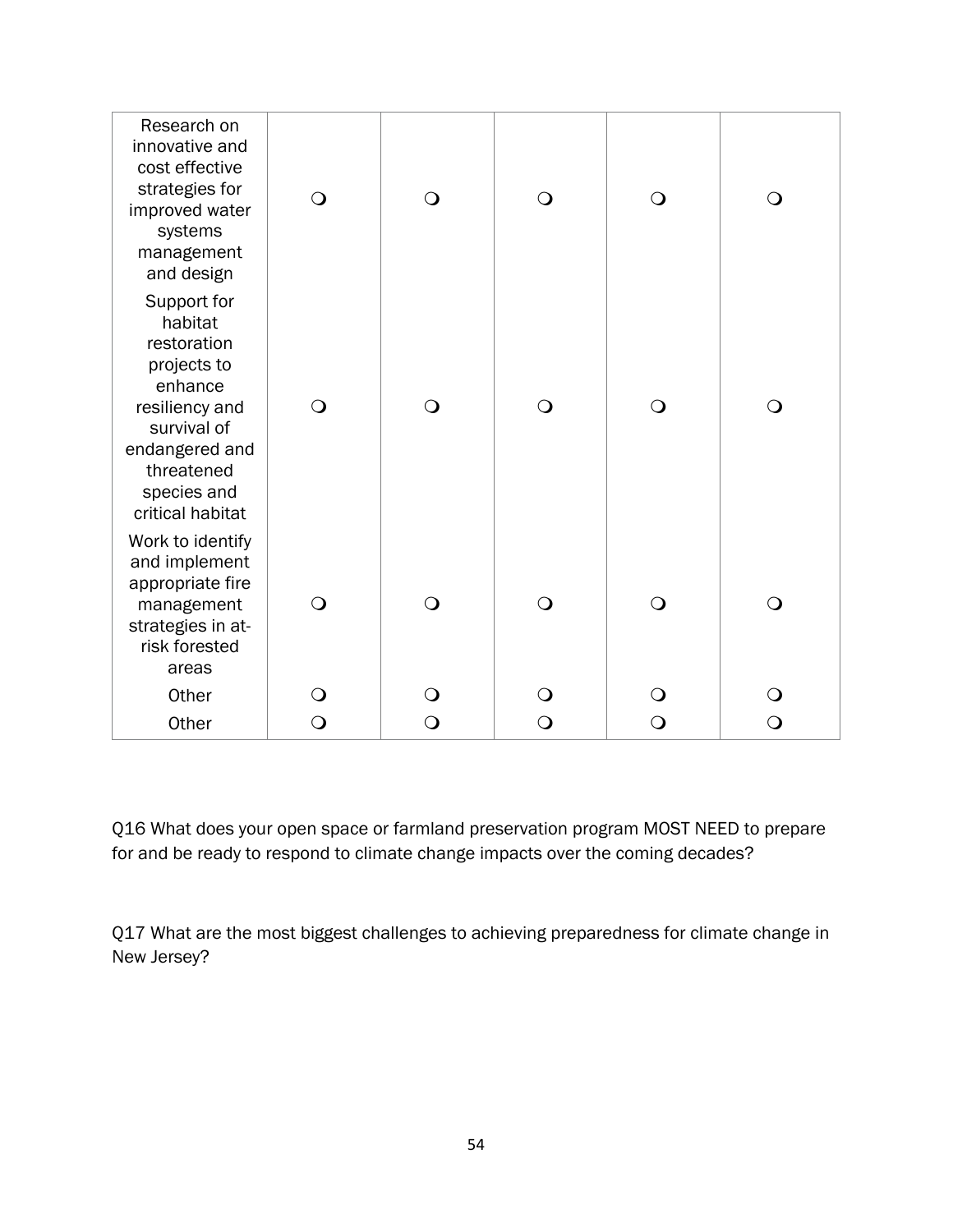Q18 Please rank climate change impacts in importance among these non-climate stressors to land and farmland conservation/preservation? (Drag and drop to rank 1 to 6 with 1 being most important and 6 being least important):

- \_\_\_\_\_\_ Climate Change Impacts
- **\_\_\_\_\_\_** Encroaching Land Development
- **\_\_\_\_\_\_** Increases in Contaminants
- **\_\_\_\_\_\_** Alterations to Hydrology (channelization, etc.)
- **\_\_\_\_\_\_** Introduced or Invasive Species
- \_\_\_\_\_\_ Overuse of Trails/Multi-use conflicts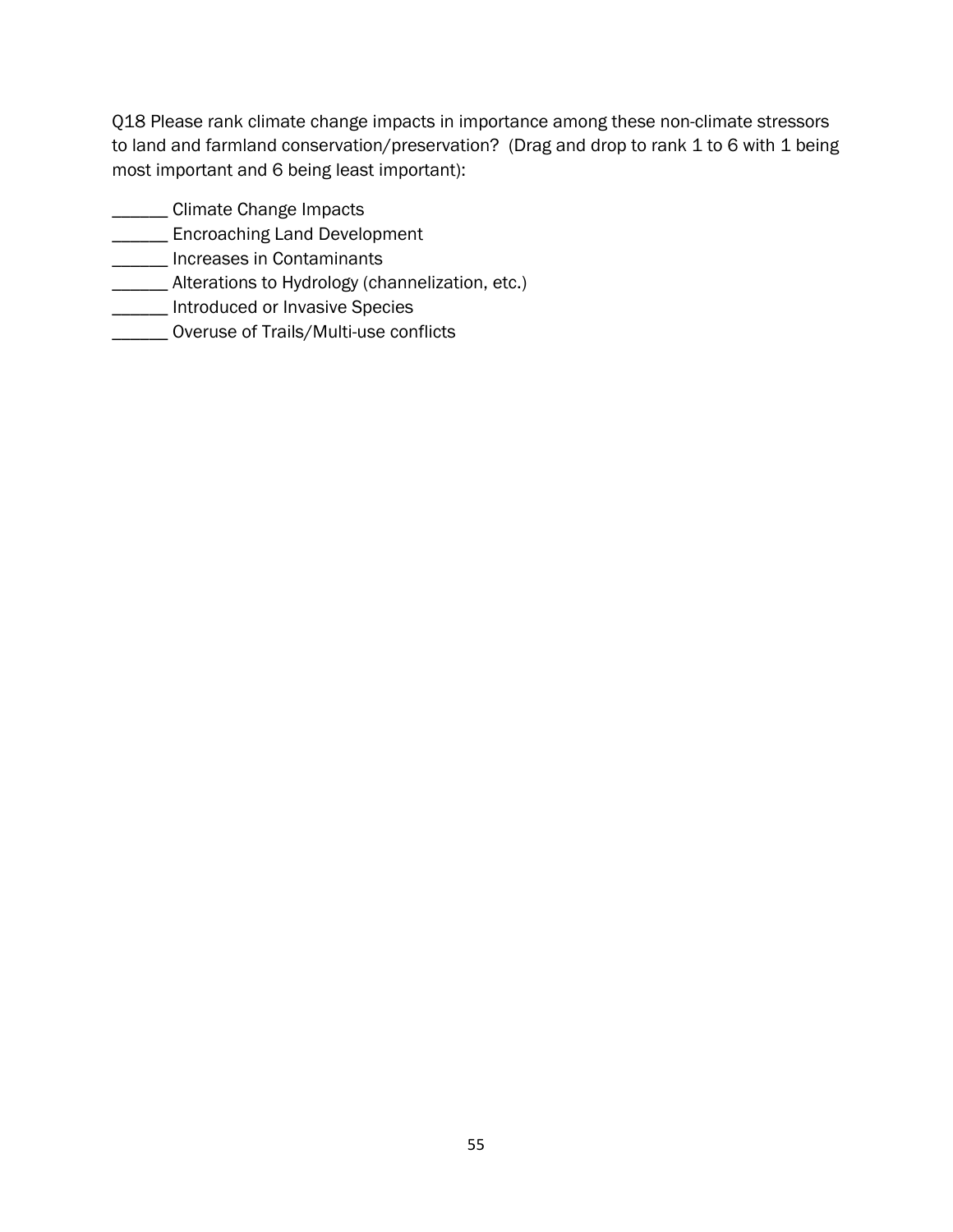# Attachment D: NJ Land Conservation Rally Survey Results Summary

Summary of Land Trust Survey: Preparing for Climate Change Impacts in New Jersey Administered to attendees of the New Jersey Land Conservation Rally on March 9, 2013 Survey conducted online May 1 – June 12, 2013.

### *Overview of Participants*

35 respondents completed this online survey. Of the respondents, 17% are government land managers, 20% are land managers for nonprofit organizations, 17% are citizens with a general interest in land conservation, and 11% are local volunteers, with the remainder responding "other".

# *Views on Climate Change*

89% of respondents believe climate change is occurring, with 30 of the respondents strongly disagreeing and 1 disagreeing with the statement "global climate change is not occurring". 11% do not think that climate change is occurring. The overwhelming majority of respondents (89%) believe that climate change is mostly caused by human activity, with 51% strongly agreeing on this point, 37% agreeing, 6% disagreeing and 6% responding "don't know". Nearly all respondents (94%) feel climate change is a risk to New Jersey, and 91% think climate change is a personal risk to family and friends. 80% agree that the international scientific community understands the science behind climate change and 86% trust the scientific community to truthfully report their findings related to climate change. Opinion on the media is divided, with 46% agreeing that the media communicate honestly about global climate change, 31% disagreeing, and 23% responding "don't know". Most respondents expressed little faith in state and local officials' comprehension of climate issues, with 80% disagreeing or strongly disagreeing with the statement "our state and local officials understand the implications of global climate change for my region."

### *Climate Change Impacts to Open Space and Farmland*

Respondents expressed 'great concern' or 'some concern' about nearly all of the waterrelated impacts presented in the survey. More and longer droughts was the issue of the greatest concern, with 97% expressing concern (89% great/8% some). The next most concerning water-related issue was the opposite climate extreme, increased occurrence and severity of flooding (97% overall - 74% great/23% some). Other water issues of major concern include increased algal blooms (97% - 71%/26%) and reduced water availability (94% - 69%/26%).

Tidal wetland erosion and loss was a major concern, with 97% of respondents expressing great (80%) or some (17%) concern about this issue, as was beach and dune loss (91% -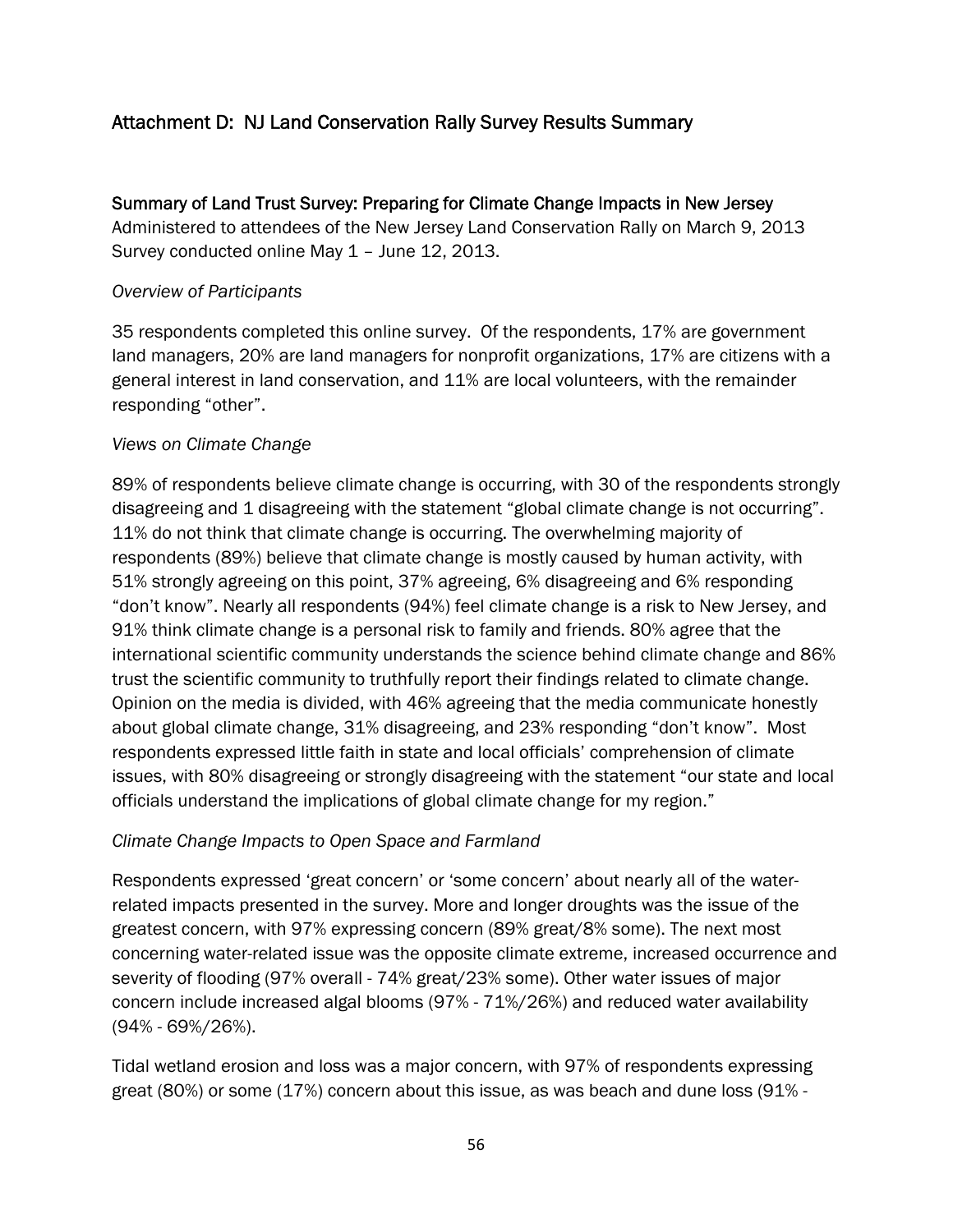66% great/25% some). 94% of respondents identified critical species habitat loss as a concern, with 69% of respondents expressing great concern and 26% expressing some concern. Species lifecycle changes such as bloom time and reproductive timing was also a major concern (97% - 60%/37%), as was the risk of changes in plant and animal species composition and distribution (94% - 66%/29%) and an increased spread of invasive species (91% - 63%/29%). Other impacts of concern include reduced water filtration, reduced air purification, reduced carbon storage, and soil erosion and loss.

Of impacts related specifically to farmland, respondents were most concerned about increased water demand for crops (91% - 74% great/18% some), reduced crop yield (91% - 68% great/24% some) and crop damage/loss (94% - 62%/32%).

### *Impacts from Irene and Sandy*

The open lands/farmlands of 81% of respondents were impacted by Tropical Storm Irene in 2011, with common impacts including severe flooding (33%) and short-term land/property damage (33%).

81% of the respondents' open spaces and farmlands were affected by Hurricane Sandy in 2012, with 32% reporting short term land/property damage and 28% reporting long term or permanent land/property damage. Only 12% of respondents reported severe flooding from Hurricane Sandy, compared with 33% from Irene.

# *Climate Change Adaptation and Preparedness Activities*

Very few of the climate change adaptation options listed in the survey were identified as already in place or planned. Of the options presented, emergency preparedness plans are the most common (24% in place, 35% planned), followed by surveillance of diseases (23% in place, 15% planned) and green infrastructure (14% in place, 23% planned, 59% not planned but needed).

Major needs identified, as measured by percentage of respondents reporting that the activity is not planned but needed, include property and resource vulnerability assessments (89%), collaborative regional approaches to manage ecosystems (79%), protection of representative ecosystems of sufficient size (72%), water conservation (71%), farming for biodiversity (69%), and protection of connective corridors between ecosystems (68%).

### *Regional, State, and Federal Actions*

Incentive programs to preserve climate resilient open space and farmland were identified as one of the highest priority needs at the local, state, or federal level, with 75% of respondents selecting this as a 'high need'. Improved coordination and training between the conservation community and regional, state, and federal resource agencies was a close second, identified as a high need by 74% of respondents, followed by water supply planning